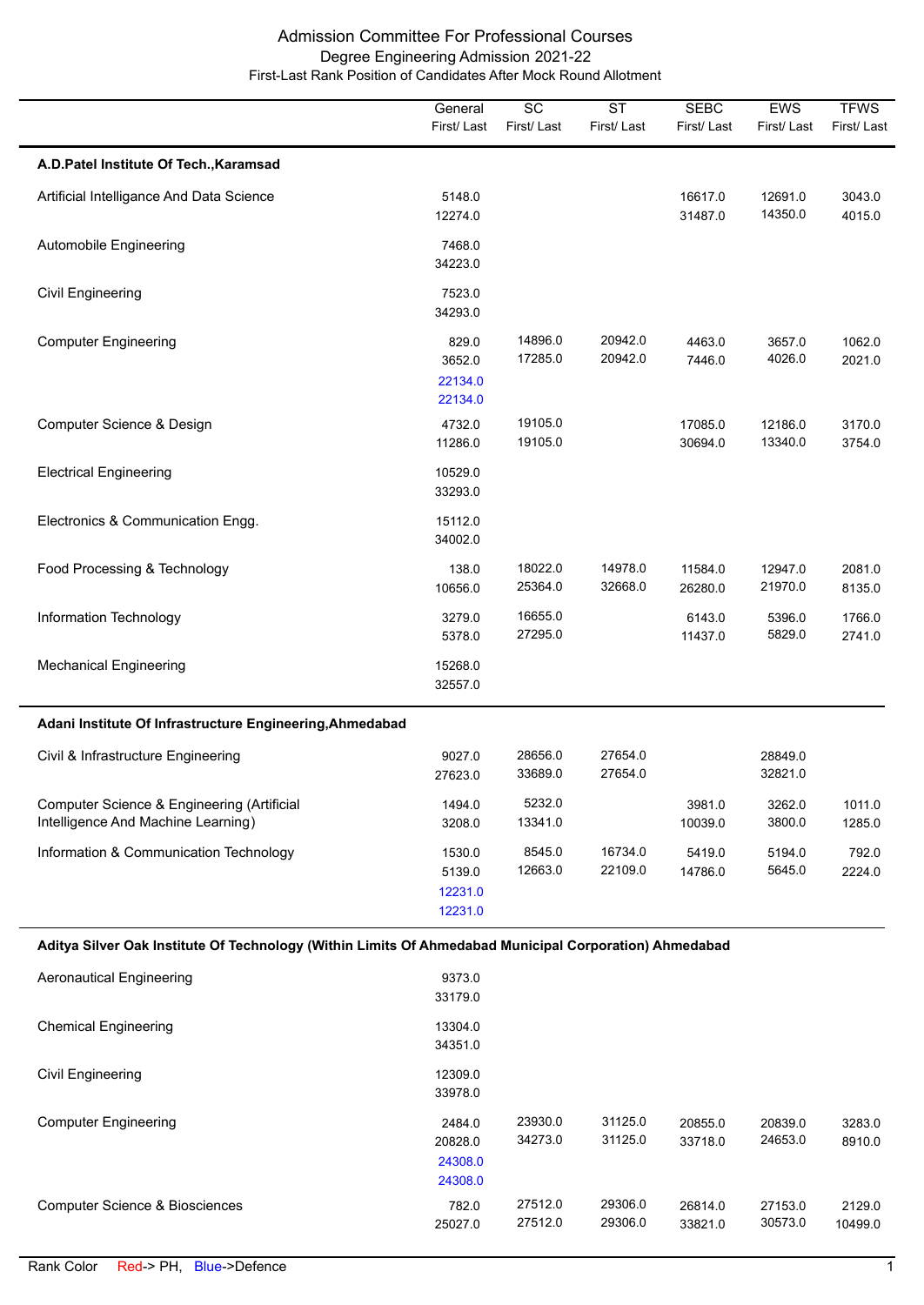|                                                                                                        | General                                                   | $\overline{SC}$    | $\overline{\text{ST}}$ | <b>SEBC</b>        | <b>EWS</b>         | <b>TFWS</b>       |
|--------------------------------------------------------------------------------------------------------|-----------------------------------------------------------|--------------------|------------------------|--------------------|--------------------|-------------------|
|                                                                                                        | First/Last                                                | First/Last         | First/Last             | First/Last         | First/Last         | First/Last        |
| Aditya Silver Oak Institute Of Technology (Within Limits Of Ahmedabad Municipal Corporation) Ahmedabad |                                                           |                    |                        |                    |                    |                   |
| <b>Electrical Engineering</b>                                                                          | 24091.0<br>24091.0                                        |                    |                        |                    |                    |                   |
| Electronics & Communication Engg.                                                                      | 26062.0<br>34161.0                                        |                    |                        |                    |                    | 1851.0<br>15677.0 |
| Information Technology                                                                                 | 3774.0<br>27083.0                                         | 28408.0<br>30326.0 |                        | 29164.0<br>34544.0 | 27284.0<br>33399.0 | 4161.0<br>9247.0  |
| <b>Mechanical Engineering</b>                                                                          | 10485.0<br>29754.0                                        |                    |                        |                    |                    |                   |
| Ahmedabad Institute Of Tech, Ahmedabad                                                                 |                                                           |                    |                        |                    |                    |                   |
| Automobile Engineering                                                                                 | 11057.0<br>31547.0                                        |                    |                        |                    |                    |                   |
| <b>Civil Engineering</b>                                                                               | 7076.0<br>28332.0                                         |                    |                        |                    | 31690.0<br>32053.0 |                   |
| <b>Computer Engineering</b>                                                                            | 517.0<br>4898.0<br>31797.0<br>31797.0<br>8901.0<br>8901.0 | 8452.0<br>12365.0  | 31397.0<br>32564.0     | 5273.0<br>15336.0  | 4927.0<br>6207.0   | 648.0<br>2181.0   |
| <b>Electrical Engineering</b>                                                                          | 13595.0<br>32000.0                                        |                    |                        |                    |                    |                   |
| Electronics & Communication Engg.                                                                      | 10105.0<br>22597.0                                        | 27807.0<br>27807.0 |                        |                    | 25774.0<br>25774.0 |                   |
| Information Technology                                                                                 | 3502.0<br>8390.0<br>9757.0<br>9757.0                      | 13587.0<br>24520.0 | 32098.0<br>32846.0     | 11742.0<br>19496.0 | 8654.0<br>9819.0   | 1208.0<br>2809.0  |
| <b>Mechanical Engineering</b>                                                                          | 9503.0<br>33480.0                                         |                    |                        |                    |                    |                   |
| Alpha College Of Engg. & Tech., Khatraj, Kalol                                                         |                                                           |                    |                        |                    |                    |                   |
| <b>Computer Engineering</b>                                                                            | 10533.0<br>34229.0                                        |                    |                        |                    |                    |                   |
| <b>Electrical Engineering</b>                                                                          | 31375.0<br>31375.0                                        |                    |                        |                    |                    |                   |
| Electronics & Communication Engg.                                                                      | 27743.0<br>27743.0                                        |                    |                        |                    |                    |                   |
| Information Technology                                                                                 | 13841.0<br>34515.0                                        |                    |                        |                    |                    |                   |
| <b>Mechanical Engineering</b>                                                                          | 20438.0<br>31333.0                                        |                    |                        |                    |                    |                   |
| Amiraj College Of Engg & Tech., Sanand, Ahmedabad                                                      |                                                           |                    |                        |                    |                    |                   |
| Civil Engineering                                                                                      | 29146.0<br>29146.0                                        |                    |                        |                    |                    |                   |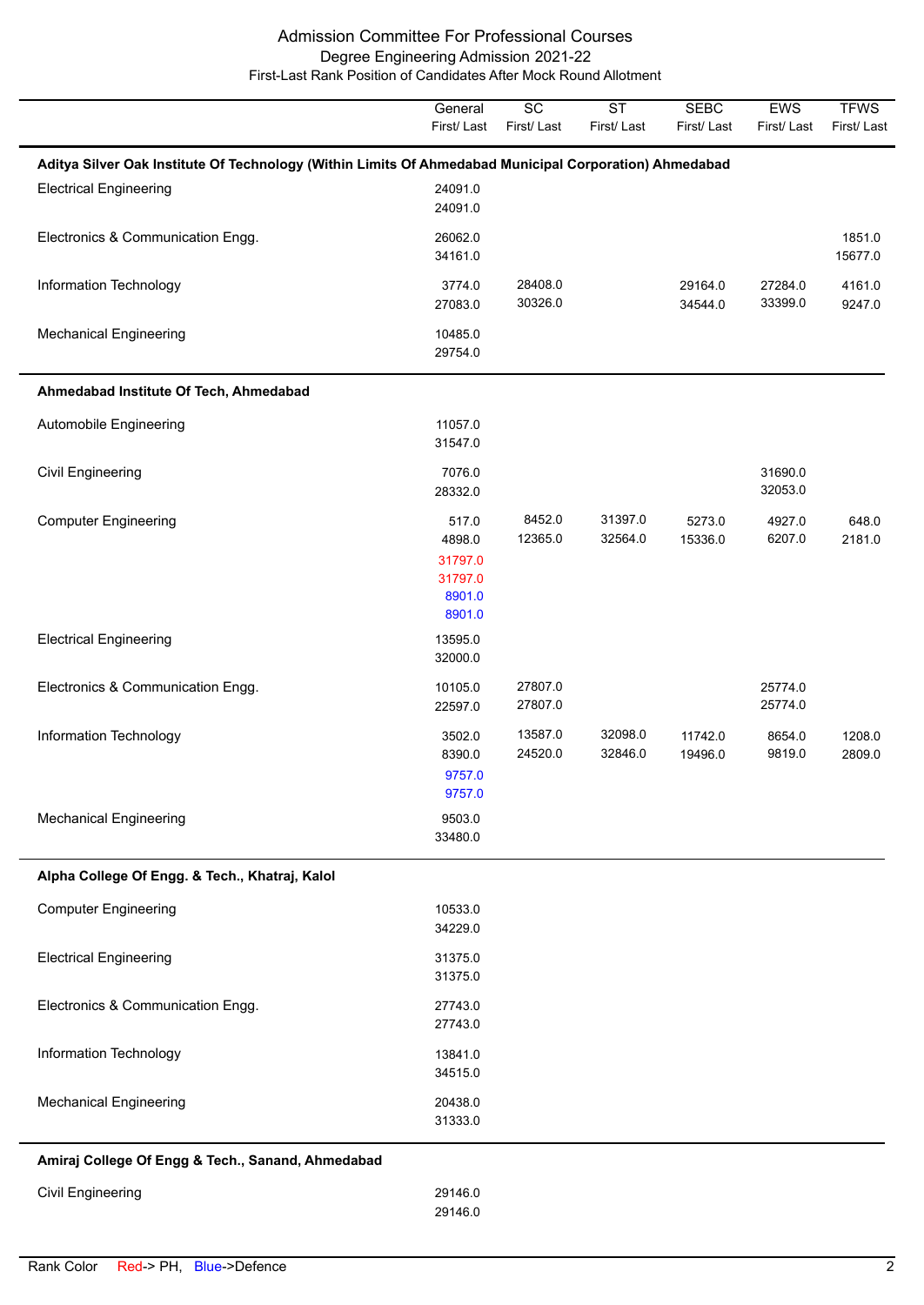|                                                                              | General<br>First/Last | $\overline{SC}$<br>First/Last | <b>ST</b><br>First/Last | <b>SEBC</b><br>First/Last | EWS<br>First/Last  | <b>TFWS</b><br>First/Last |
|------------------------------------------------------------------------------|-----------------------|-------------------------------|-------------------------|---------------------------|--------------------|---------------------------|
| Amiraj College Of Engg & Tech., Sanand, Ahmedabad<br>Computer Science & Engg | 10013.0<br>21212.0    |                               | 28806.0<br>28806.0      | 24083.0<br>30846.0        | 25267.0<br>29686.0 | 6690.0<br>9183.0          |
| Apollo Institute Of Engineering & Technology Ahmedabad                       |                       |                               |                         |                           |                    |                           |
| Artificial Intelligance And Data Science                                     | 6701.0<br>32526.0     |                               |                         |                           |                    |                           |
| <b>Computer Engineering</b>                                                  | 1656.0<br>16847.0     | 21965.0<br>30340.0            | 29629.0<br>32072.0      | 18490.0<br>33737.0        | 18416.0<br>21625.0 | 3909.0<br>5801.0          |
| Information Technology                                                       | 6123.0<br>28521.0     | 31956.0<br>31986.0            |                         | 30516.0<br>33873.0        | 30230.0<br>34131.0 |                           |
| <b>Mechanical Engineering</b>                                                | 24071.0<br>29205.0    |                               |                         |                           |                    |                           |
| Arrdekta Inst. Of Technology, Khedbrahma, Sabarkantha                        |                       |                               |                         |                           |                    |                           |
| Civil Engineering                                                            | 17072.0<br>31842.0    |                               |                         |                           |                    |                           |
| <b>Computer Engineering</b>                                                  | 16828.0<br>30647.0    |                               |                         |                           |                    |                           |
| Asha M. Tarsadia Institute Of Computer Science & Tech. Bardoli               |                       |                               |                         |                           |                    |                           |
| <b>Computer Engineering (Software Engineering)</b>                           | 11412.0<br>33632.0    |                               |                         |                           |                    | 7488.0<br>12089.0         |
| Computer Science & Engg                                                      | 5754.0<br>34489.0     |                               |                         |                           |                    | 7070.0<br>10343.0         |
| Computer Science & Engineering (Cloud Computing)                             | 10508.0<br>33194.0    |                               |                         |                           |                    | 12858.0<br>18251.0        |
| Atmiya University, Faculty Of Engineering And Technology, Rajkot             |                       |                               |                         |                           |                    |                           |
| Artificial Intelligance And Data Science                                     | 12262.0<br>34520.0    |                               |                         |                           |                    |                           |
| <b>Automation And Robotics</b>                                               | 22055.0<br>22299.0    |                               |                         |                           |                    |                           |
| Civil Engineering                                                            | 13424.0<br>13424.0    |                               |                         |                           |                    |                           |
| <b>Computer Engineering</b>                                                  | 6738.0<br>16735.0     | 20776.0<br>33628.0            |                         | 18445.0<br>33734.0        | 16863.0<br>18921.0 | 1480.0<br>6583.0          |
| <b>Electrical Engineering</b>                                                | 29163.0<br>32352.0    |                               |                         |                           |                    |                           |
| Information Technology                                                       | 7149.0<br>24688.0     | 29458.0<br>29458.0            |                         | 25197.0<br>32280.0        | 26292.0<br>30195.0 | 5109.0<br>7204.0          |
| <b>Mechanical Engineering</b>                                                | 14740.0<br>32300.0    |                               |                         |                           |                    |                           |
| B.H.Gardi College Of Engg. & Technology, Rajkot                              |                       |                               |                         |                           |                    |                           |
| <b>Computer Engineering</b>                                                  | 7521.0<br>32812.0     |                               |                         | 33232.0<br>33784.0        |                    | 7858.0<br>9122.0          |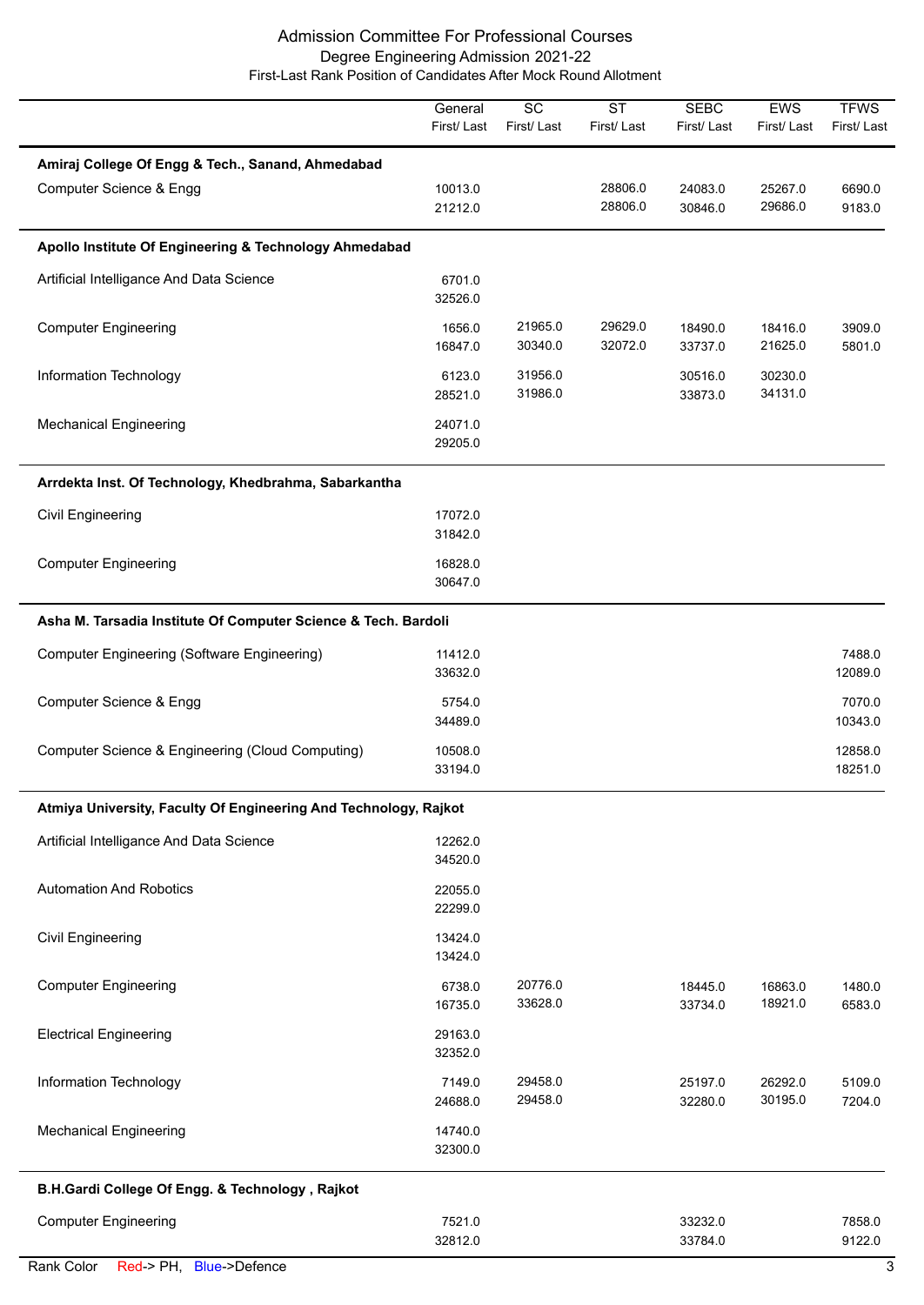|                                                                      | General<br>First/Last | SC<br>First/Last   | <b>ST</b><br>First/Last | <b>SEBC</b><br>First/Last | EWS<br>First/Last  | <b>TFWS</b><br>First/Last |
|----------------------------------------------------------------------|-----------------------|--------------------|-------------------------|---------------------------|--------------------|---------------------------|
| B.H.Gardi College Of Engg. & Technology, Rajkot                      |                       |                    |                         |                           |                    |                           |
| Computer Science & Engg                                              | 6917.0<br>33209.0     |                    |                         |                           |                    |                           |
| Information Technology                                               | 15625.0<br>33683.0    |                    |                         |                           |                    |                           |
| <b>Mechanical Engineering</b>                                        | 30547.0<br>30547.0    |                    |                         |                           |                    |                           |
| Balaji Engineering College, Jnd-Dhoraji Highway, Makhiyala, Junagadh |                       |                    |                         |                           |                    |                           |
| <b>Computer Engineering</b>                                          | 4853.0<br>32611.0     |                    |                         |                           |                    |                           |
| <b>Electrical Engineering</b>                                        | 22242.0<br>22242.0    |                    |                         |                           |                    |                           |
| Bhagwan Arihant Institute Of Tech., Surat                            |                       |                    |                         |                           |                    |                           |
| <b>Aeronautical Engineering</b>                                      | 3432.0<br>29901.0     |                    |                         |                           |                    |                           |
| <b>Chemical Engineering</b>                                          | 5618.0<br>34144.0     |                    |                         |                           |                    |                           |
| <b>Computer Engineering</b>                                          | 5689.0<br>24697.0     | 30840.0<br>30840.0 | 26643.0<br>26643.0      | 25121.0<br>34305.0        | 24754.0<br>28379.0 | 4255.0<br>6904.0          |
| <b>Environmental Engineering</b>                                     |                       |                    |                         |                           |                    | 14445.0<br>24437.0        |
| Information Technology                                               | 8714.0<br>33619.0     |                    |                         |                           | 34018.0<br>34018.0 | 4816.0<br>7159.0          |
| Nano Technology                                                      | 5371.0<br>33951.0     |                    |                         |                           |                    |                           |
| <b>Pharmaceutical Engineering</b>                                    |                       |                    |                         |                           |                    | 23964.0<br>23964.0        |
| Robotics And Automation                                              | 10102.0<br>25969.0    |                    |                         |                           |                    |                           |
| Bhagwan Mahavir College Of Engg. And Tech., Surat                    |                       |                    |                         |                           |                    |                           |
| Automobile Engineering                                               | 17476.0<br>32862.0    |                    |                         |                           |                    |                           |
| Civil Engineering                                                    | 16470.0<br>32894.0    |                    |                         |                           |                    |                           |
| <b>Computer Engineering</b>                                          | 9016.0<br>22082.0     | 25382.0<br>25382.0 | 33546.0<br>33579.0      | 23376.0<br>34034.0        | 22183.0<br>25208.0 | 2439.0<br>6521.0          |
| <b>Mechanical Engineering</b>                                        | 9553.0<br>32641.0     |                    |                         |                           |                    |                           |
| Birla Vishvakarma Maha Vidhyalaya(Gia), V.V.Nagar                    |                       |                    |                         |                           |                    |                           |
| <b>Civil Engineering</b>                                             | 1154.0<br>12932.0     | 16091.0<br>22054.0 | 14927.0<br>24928.0      | 12963.0<br>17839.0        | 12993.0<br>14257.0 | 5091.0<br>9104.0          |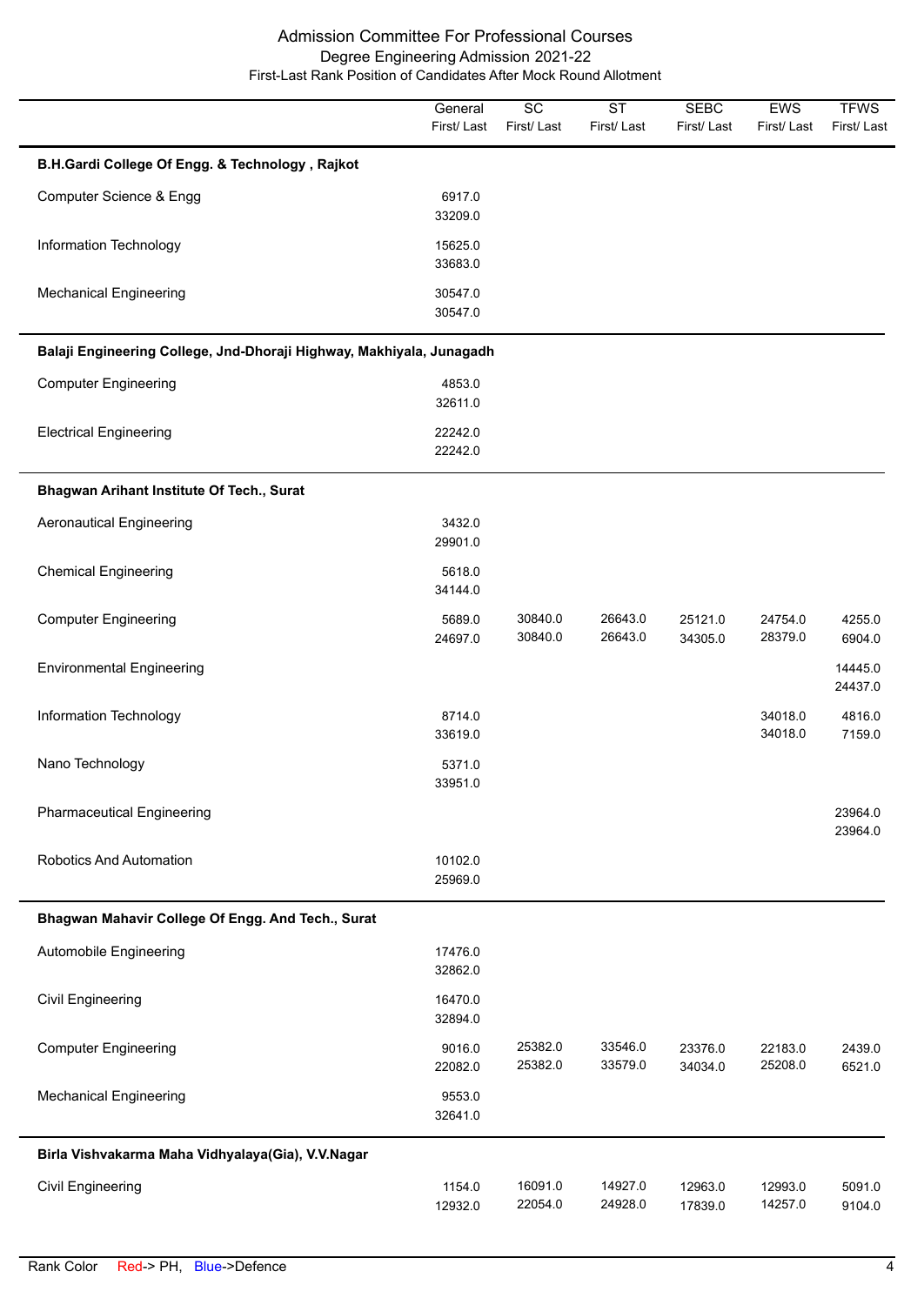|                                                   | General<br>First/Last                                    | $\overline{SC}$<br>First/Last | $\overline{\text{ST}}$<br>First/Last | <b>SEBC</b><br>First/Last             | <b>EWS</b><br>First/Last | <b>TFWS</b><br>First/Last |
|---------------------------------------------------|----------------------------------------------------------|-------------------------------|--------------------------------------|---------------------------------------|--------------------------|---------------------------|
| Birla Vishvakarma Maha Vidhyalaya(Gia), V.V.Nagar |                                                          |                               |                                      |                                       |                          |                           |
| <b>Computer Engineering</b>                       | 177.0<br>664.0<br>22398.0<br>22398.0<br>1685.0<br>1685.0 | 3388.0<br>4526.0              | 13985.0<br>18850.0                   | 764.0<br>1559.0<br>33203.0<br>33203.0 | 670.0<br>716.0           | 60.0<br>372.0             |
| <b>Electrical Engineering</b>                     | 4979.0<br>8680.0<br>9908.0<br>9908.0                     | 16201.0<br>20660.0            | 9357.0<br>29233.0                    | 9672.0<br>14721.0                     | 8924.0<br>10054.0        | 1192.0<br>5331.0          |
| <b>Electronics Engineering</b>                    | 1554.0<br>11618.0<br>22715.0<br>22715.0                  | 25221.0<br>33265.0            |                                      | 12105.0<br>25254.0                    | 12050.0<br>14779.0       | 4601.0<br>8003.0          |
| <b>Mechanical Engineering</b>                     | 3327.0<br>6703.0<br>19699.0<br>19699.0                   | 13877.0<br>18621.0            | 21084.0<br>34319.0                   | 7403.0<br>12512.0                     | 7026.0<br>8505.0         | 1731.0<br>3820.0          |
| <b>Production Engineering</b>                     | 4252.0<br>27021.0                                        |                               | 29587.0<br>29587.0                   | 29359.0<br>34257.0                    | 28871.0<br>29546.0       | 11793.0<br>17215.0        |
| Birla Vishvakarma Maha Vidhylaya(Sfi), V.V.Nagar  |                                                          |                               |                                      |                                       |                          |                           |
| Electronics & Communication Engg.                 | 3362.0<br>12480.0<br>20520.0<br>20520.0                  |                               |                                      | 13330.0<br>27258.0                    | 12523.0<br>14122.0       | 5595.0<br>8905.0          |
| Information Technology                            | 826.0<br>1513.0                                          | 6590.0<br>7470.0              | 25231.0<br>29486.0                   | 1957.0<br>3064.0                      | 1516.0<br>1540.0         | 781.0<br>965.0            |
| <b>Mechanical Engineering</b>                     | 6443.0<br>9914.0                                         | 21066.0<br>24106.0            |                                      | 13163.0<br>18641.0                    | 10435.0<br>10911.0       | 4223.0<br>5720.0          |
| C. K. Pithawala College Of Engg. & Tech., Surat   |                                                          |                               |                                      |                                       |                          |                           |
| <b>Civil Engineering</b>                          | 12165.0<br>34190.0                                       |                               |                                      |                                       |                          |                           |
| <b>Computer Engineering</b>                       | 2927.0<br>9848.0                                         | 14336.0<br>22639.0            |                                      | 10496.0<br>16872.0                    | 10085.0<br>10990.0       | 2759.0<br>5286.0          |
| <b>Electrical Engineering</b>                     | 9920.0<br>34353.0                                        |                               |                                      |                                       |                          |                           |
| Electronics & Communication Engg.                 | 12076.0<br>32708.0                                       |                               |                                      |                                       |                          |                           |
| <b>Mechanical Engineering</b>                     | 9680.0<br>34283.0                                        |                               |                                      |                                       |                          |                           |
| C.U.Shah College Of Engg.& Tech., Wadhvan         |                                                          |                               |                                      |                                       |                          |                           |
| Civil Engineering                                 | 28302.0<br>32965.0                                       |                               |                                      |                                       |                          |                           |
| <b>Computer Engineering</b>                       | 8476.0<br>24923.0                                        | 33931.0<br>33931.0            |                                      | 27250.0<br>33141.0                    | 27231.0<br>32279.0       |                           |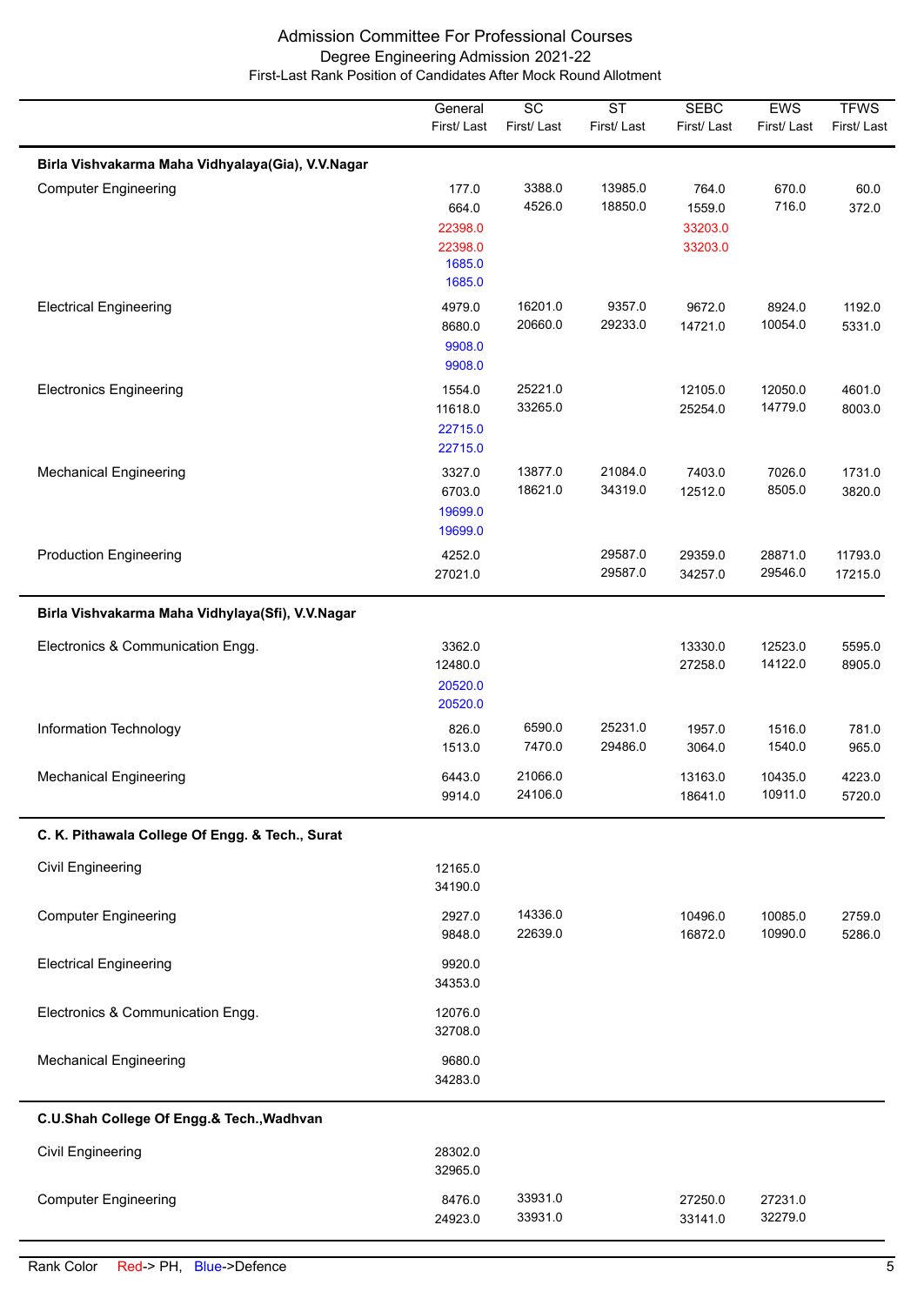|                                                                         | General<br>First/Last                  | SC<br>First/Last   | <b>ST</b><br>First/Last | <b>SEBC</b><br>First/Last | EWS<br>First/Last  | <b>TFWS</b><br>First/Last |  |  |  |
|-------------------------------------------------------------------------|----------------------------------------|--------------------|-------------------------|---------------------------|--------------------|---------------------------|--|--|--|
| <b>Central Institute Of Petrochemicals Engineering &amp; Technology</b> |                                        |                    |                         |                           |                    |                           |  |  |  |
| Manufacaturing Engineering                                              | 20827.0<br>20827.0                     |                    |                         |                           |                    |                           |  |  |  |
| <b>Plastic Engineering</b>                                              | 17284.0<br>34306.0                     |                    |                         |                           |                    | 32355.0<br>32355.0        |  |  |  |
| Chandubhai S Patel Institute Of Technology, Changa                      |                                        |                    |                         |                           |                    |                           |  |  |  |
| Civil Engineering                                                       | 8993.0<br>33969.0                      |                    |                         |                           |                    |                           |  |  |  |
| <b>Computer Engineering</b>                                             | 1181.0<br>2268.0<br>8848.0<br>8848.0   | 6438.0<br>10022.0  | 25429.0<br>25429.0      | 2445.0<br>4653.0          | 2289.0<br>2365.0   | 719.0<br>1229.0           |  |  |  |
| Computer Science & Engg                                                 | 576.0<br>2151.0                        | 4103.0<br>9614.0   | 23775.0<br>23775.0      | 3765.0<br>4728.0          | 2230.0<br>2295.0   | 1250.0<br>1288.0          |  |  |  |
| <b>Electrical Engineering</b>                                           | 9440.0<br>34418.0                      |                    |                         |                           |                    |                           |  |  |  |
| Electronics & Communication Engg.                                       | 4090.0<br>20345.0                      | 24369.0<br>24369.0 |                         | 21328.0<br>31492.0        | 21314.0<br>27983.0 |                           |  |  |  |
| Information Technology                                                  | 1678.0<br>2805.0<br>12609.0<br>12609.0 | 9843.0<br>14106.0  |                         | 2827.0<br>6000.0          | 2821.0<br>2923.0   | 1321.0<br>1659.0          |  |  |  |
| <b>Mechanical Engineering</b>                                           | 7085.0<br>33751.0                      |                    |                         |                           |                    |                           |  |  |  |
| Chhotubhai Gopalbhai Patel Institute Of Tech., Tarsadi, Bardoli         |                                        |                    |                         |                           |                    |                           |  |  |  |
| Artificial Intelligance And Data Science                                | 12992.0<br>33709.0                     |                    |                         |                           |                    | 10828.0<br>12821.0        |  |  |  |
| Automobile Engineering                                                  | 15050.0<br>24211.0                     |                    |                         |                           |                    |                           |  |  |  |
| <b>Chemical Engineering</b>                                             | 20863.0<br>33656.0                     |                    |                         |                           |                    |                           |  |  |  |
| <b>Civil Engineering</b>                                                | 22417.0<br>30590.0                     |                    |                         |                           |                    |                           |  |  |  |
| <b>Computer Engineering</b>                                             | 7687.0<br>27370.0                      |                    | 34335.0<br>34335.0      | 27545.0<br>34554.0        | 27572.0<br>33259.0 | 3891.0<br>5272.0          |  |  |  |
| <b>Cyber Security</b>                                                   | 8156.0<br>34371.0                      |                    |                         |                           |                    |                           |  |  |  |
| <b>Electrical Engineering</b>                                           | 6665.0<br>34556.0                      |                    |                         |                           |                    |                           |  |  |  |
| Electronics & Communication Engg.                                       | 15433.0<br>33478.0                     |                    |                         |                           |                    |                           |  |  |  |
| Information & Communication Technology                                  | 13755.0<br>30212.0                     |                    |                         |                           |                    |                           |  |  |  |
| Information Technology                                                  | 11329.0<br>34539.0                     |                    |                         |                           |                    | 3646.0<br>7614.0          |  |  |  |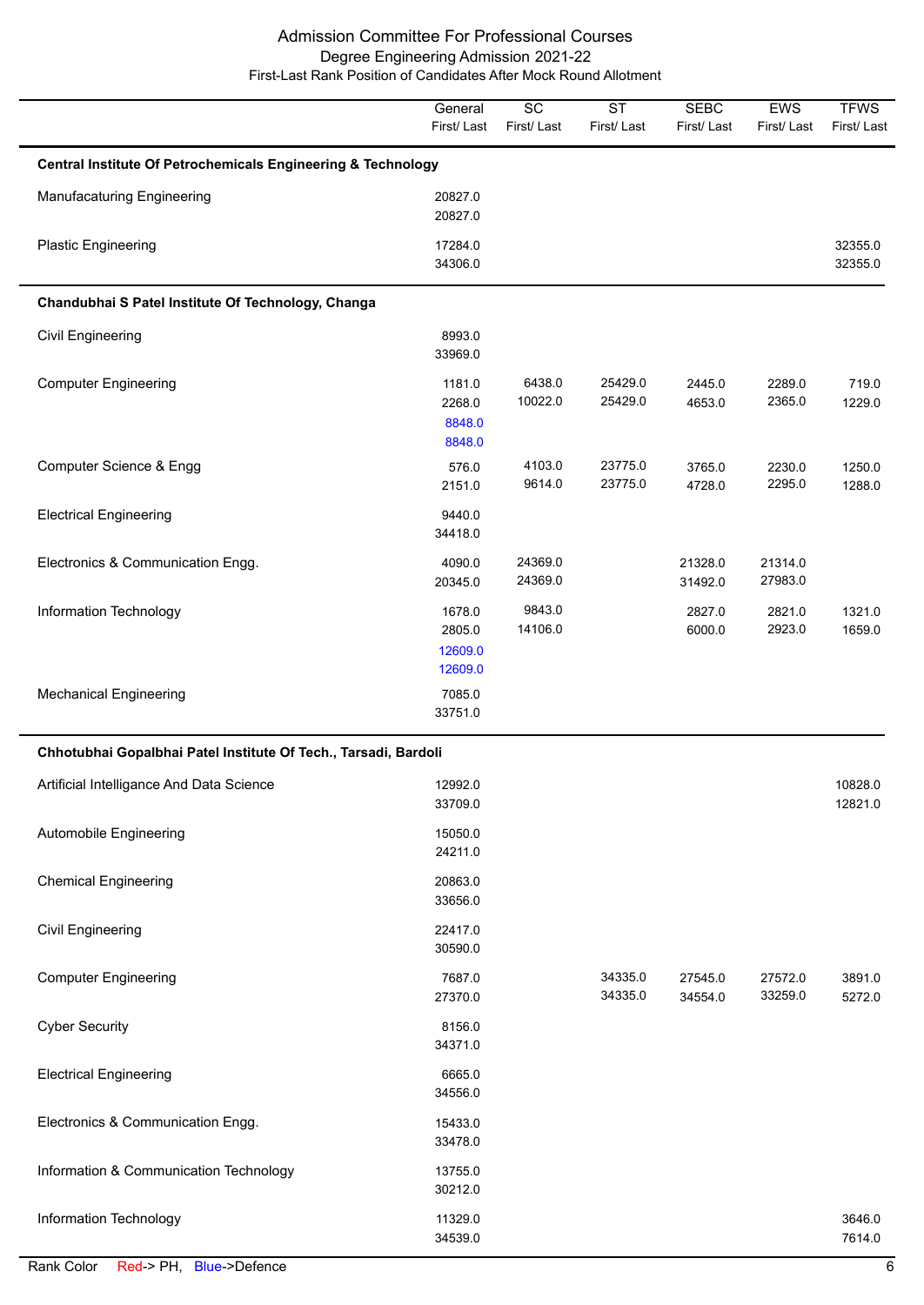|                                                                                     | General<br>First/Last                  | $\overline{SC}$<br>First/Last | $\overline{\text{ST}}$<br>First/Last | <b>SEBC</b><br>First/Last | EWS<br>First/Last  | <b>TFWS</b><br>First/Last |
|-------------------------------------------------------------------------------------|----------------------------------------|-------------------------------|--------------------------------------|---------------------------|--------------------|---------------------------|
| Chhotubhai Gopalbhai Patel Institute Of Tech., Tarsadi, Bardoli                     |                                        |                               |                                      |                           |                    |                           |
| <b>Mechanical Engineering</b>                                                       | 27023.0<br>29780.0                     |                               |                                      |                           |                    |                           |
| Mechatronics                                                                        | 7013.0<br>18876.0                      |                               |                                      |                           |                    |                           |
| D. A. Degree Engineering And Technology, Mahemdabad, Kheda                          |                                        |                               |                                      |                           |                    |                           |
| Civil Engineering                                                                   | 33001.0<br>34285.0                     |                               |                                      |                           |                    |                           |
| <b>Computer Engineering</b>                                                         | 9821.0<br>34030.0                      |                               |                                      |                           |                    |                           |
| <b>Mechanical Engineering</b>                                                       | 22776.0<br>32573.0                     |                               |                                      |                           |                    |                           |
| Darshan Institute Of Engg. & Tech., Rajkot-Morbi Highway, Hadala                    |                                        |                               |                                      |                           |                    |                           |
| <b>Civil Engineering</b>                                                            | 347.0<br>31651.0                       |                               |                                      |                           |                    |                           |
| <b>Computer Engineering</b>                                                         | 4945.0<br>13933.0                      | 16729.0<br>30998.0            |                                      | 14527.0<br>32218.0        | 13938.0<br>16028.0 | 1762.0<br>3543.0          |
| <b>Electrical Engineering</b>                                                       | 7196.0<br>32707.0                      |                               |                                      |                           |                    |                           |
| <b>Mechanical Engineering</b>                                                       | 17504.0<br>32028.0                     |                               |                                      |                           |                    |                           |
| Department Of Engineering And Computing, Institute Of Advance Research, Gandhinagar |                                        |                               |                                      |                           |                    |                           |
| Bio-Technology                                                                      | 143.0<br>2361.0                        | 3219.0<br>3219.0              | 5161.0<br>13818.0                    | 5199.0<br>11535.0         | 3752.0<br>5339.0   |                           |
| <b>Chemical Engineering</b>                                                         | 9648.0<br>18124.0                      |                               | 25336.0<br>25336.0                   | 25911.0<br>34339.0        | 23919.0<br>27108.0 |                           |
| <b>Computer Engineering</b>                                                         | 2614.0<br>8459.0                       | 13496.0<br>25850.0            |                                      | 11272.0<br>20780.0        | 9897.0<br>10746.0  | 3427.0<br>4563.0          |
| <b>Electrical &amp; Electronics</b>                                                 | 7986.0<br>17401.0                      |                               |                                      |                           |                    |                           |
| Information & Communication Technology                                              | 2756.0<br>10995.0                      |                               |                                      | 13039.0<br>32047.0        | 14374.0<br>15105.0 |                           |
| Information Technology                                                              | 4569.0<br>8709.0<br>23274.0<br>23274.0 | 32773.0<br>32773.0            |                                      | 9685.0<br>18058.0         | 10030.0<br>10030.0 |                           |
| <b>Mechanical Engineering</b>                                                       | 13055.0<br>28908.0                     |                               |                                      |                           |                    |                           |
| Devang Patel Institute Of Advance Technology And Research, Changa                   |                                        |                               |                                      |                           |                    |                           |
| <b>Computer Engineering</b>                                                         | 1427.0<br>3582.0<br>13013.0<br>13013.0 | 16531.0<br>18489.0            |                                      | 4686.0<br>7910.0          | 3626.0<br>3870.0   | 839.0<br>1936.0           |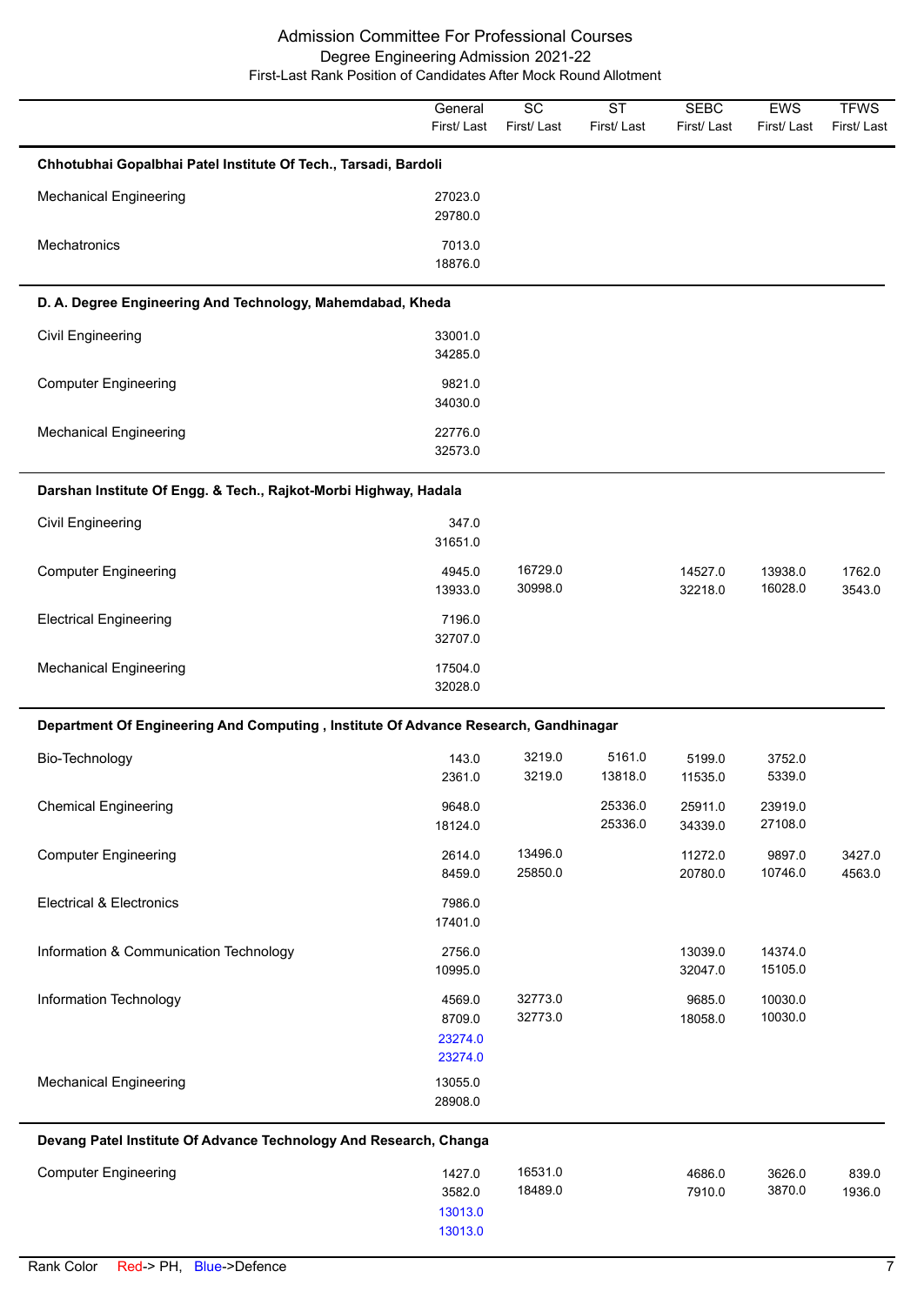|                                                                   | General<br>First/Last                              | $\overline{SC}$<br>First/Last | $\overline{\text{ST}}$<br>First/Last | <b>SEBC</b><br>First/Last | EWS<br>First/Last  | <b>TFWS</b><br>First/Last |  |  |  |  |
|-------------------------------------------------------------------|----------------------------------------------------|-------------------------------|--------------------------------------|---------------------------|--------------------|---------------------------|--|--|--|--|
| Devang Patel Institute Of Advance Technology And Research, Changa |                                                    |                               |                                      |                           |                    |                           |  |  |  |  |
| Computer Science & Engg                                           | 1483.0<br>3345.0<br>14214.0<br>14214.0             | 7702.0<br>14736.0             |                                      | 4221.0<br>8589.0          | 3408.0<br>3667.0   | 950.0<br>1966.0           |  |  |  |  |
| Information Technology                                            | 1634.0<br>3897.0                                   | 19585.0<br>21388.0            |                                      | 6488.0<br>8918.0          | 3920.0<br>3987.0   | 1449.0<br>2012.0          |  |  |  |  |
| Dhirubhai Ambani Institute Of Info. & Comm. Tech., Gandhinagar    |                                                    |                               |                                      |                           |                    |                           |  |  |  |  |
| Hons. In Ict With Minor In Computational Sciences<br>(CS)         | $1.0$<br>49.0<br>246.0<br>1155.0<br>821.0<br>821.0 | 179.0<br>862.0                | 884.0<br>4473.0                      | 65.0<br>172.0             | 54.0<br>74.0       | 7.0<br>18.0               |  |  |  |  |
| Information & Communication Technology                            | 6.0<br>144.0<br>1713.0<br>3984.0<br>337.0<br>337.0 | 1279.0<br>1742.0              | 403.0<br>11575.0                     | 154.0<br>499.0            | 145.0<br>173.0     | 5.0<br>59.0               |  |  |  |  |
| <b>Mathematics And Computing</b>                                  | 56.0<br>170.0                                      | 1830.0<br>2208.0              | 4174.0<br>10709.0                    | 189.0<br>559.0            | 188.0<br>190.0     | 39.0<br>44.0              |  |  |  |  |
| Dr. Jivraj Mehta Institute Of Technology, Anand                   |                                                    |                               |                                      |                           |                    |                           |  |  |  |  |
| <b>Civil Engineering</b>                                          | 19142.0<br>30822.0                                 |                               |                                      |                           |                    |                           |  |  |  |  |
| <b>Computer Engineering</b>                                       | 5663.0<br>23448.0                                  | 24267.0<br>24267.0            |                                      | 23666.0<br>34509.0        | 24720.0<br>34360.0 |                           |  |  |  |  |
| <b>Electrical Engineering</b>                                     | 29286.0<br>32614.0                                 |                               |                                      |                           |                    |                           |  |  |  |  |
| Information Technology                                            | 10224.0<br>24773.0                                 | 28261.0<br>28261.0            |                                      | 25986.0<br>34176.0        | 27672.0<br>30734.0 |                           |  |  |  |  |
| <b>Mechanical Engineering</b>                                     | 19017.0<br>34406.0                                 |                               |                                      |                           |                    |                           |  |  |  |  |
| Dr. S & S.S.Ghandhi Government Engineering College Surat          |                                                    |                               |                                      |                           |                    |                           |  |  |  |  |
| <b>Civil Engineering</b>                                          | 2597.0<br>13478.0<br>33693.0<br>33693.0            | 17355.0<br>27045.0            | 16250.0<br>22098.0                   | 14271.0<br>20709.0        | 14050.0<br>16984.0 | 3016.0<br>8185.0          |  |  |  |  |
| <b>Electrical Engineering</b>                                     | 7613.0<br>13699.0                                  | 20262.0<br>32320.0            | 18591.0<br>26771.0                   | 15074.0<br>22470.0        | 13918.0<br>17740.0 | 1292.0<br>7736.0          |  |  |  |  |
| Electronics & Communication Engg.                                 | 4368.0<br>14943.0<br>21911.0<br>21911.0            |                               | 18120.0<br>34326.0                   | 16510.0<br>28297.0        | 16525.0<br>17662.0 | 2504.0<br>6412.0          |  |  |  |  |
| <b>Environmental Engineering</b>                                  | 11294.0<br>25154.0                                 |                               | 30125.0<br>30125.0                   | 26322.0<br>34322.0        | 26190.0<br>29726.0 | 11051.0<br>11698.0        |  |  |  |  |

 $\overline{\phantom{a}}$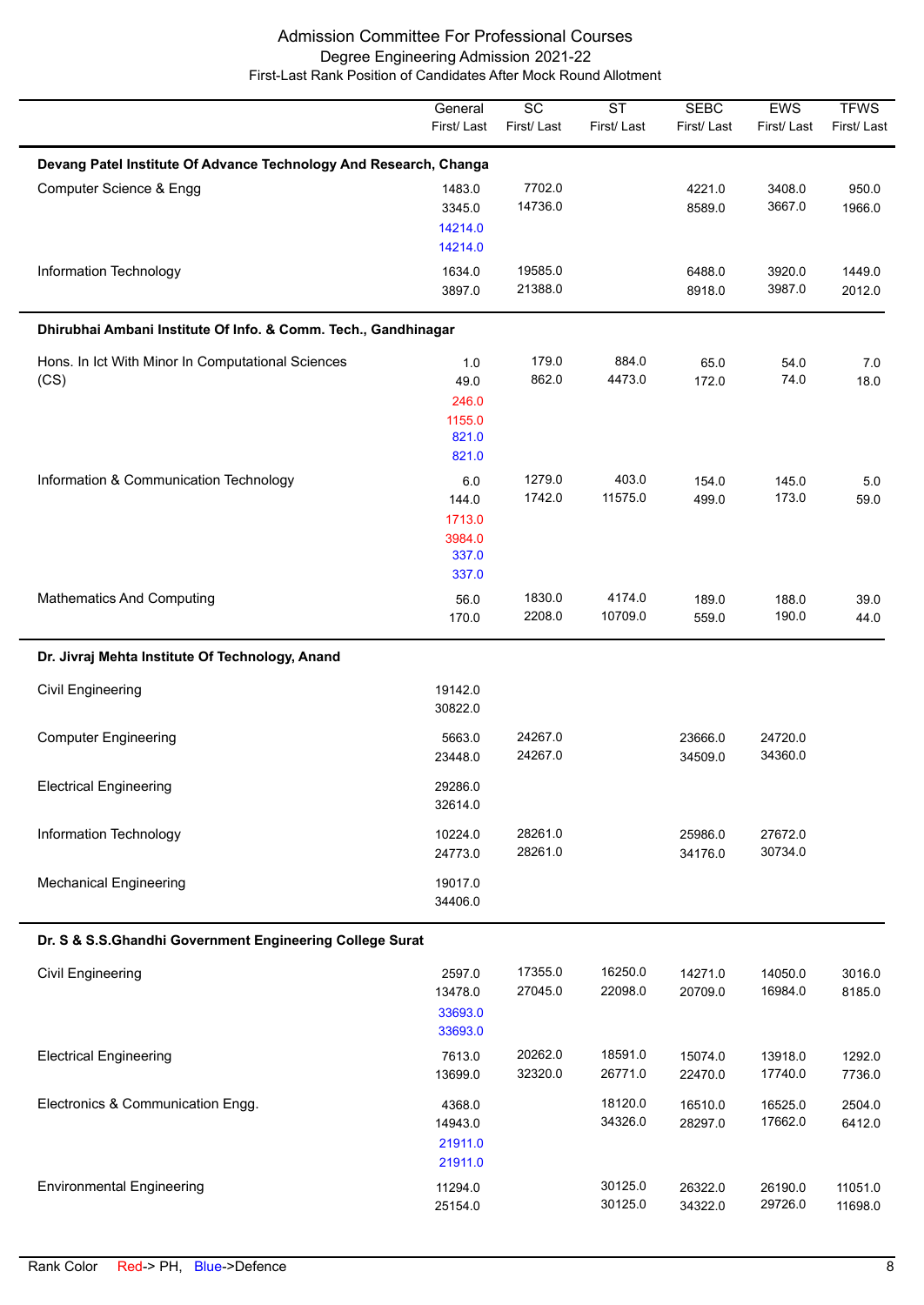|                                                                                           | General<br>First/Last                                    | $\overline{SC}$<br>First/Last | $\overline{\text{ST}}$<br>First/Last | <b>SEBC</b><br>First/Last | <b>EWS</b><br>First/Last | <b>TFWS</b><br>First/Last |
|-------------------------------------------------------------------------------------------|----------------------------------------------------------|-------------------------------|--------------------------------------|---------------------------|--------------------------|---------------------------|
| Dr. S & S.S.Ghandhi Government Engineering College Surat<br><b>Mechanical Engineering</b> | 3550.0<br>12201.0                                        | 23520.0<br>30759.0            | 12698.0<br>33803.0                   | 12712.0<br>16151.0        | 12717.0<br>15003.0       | 4147.0<br>6440.0          |
| Dr. Subhahsh Technical Campus, Junagadh                                                   |                                                          |                               |                                      |                           |                          |                           |
| <b>Civil Engineering</b>                                                                  | 19328.0<br>32904.0                                       |                               |                                      |                           |                          |                           |
| Computer Science & Engg                                                                   | 8031.0<br>34291.0                                        |                               |                                      |                           |                          |                           |
| Information Technology                                                                    | 9479.0<br>32329.0                                        |                               |                                      |                           |                          |                           |
| Dr. V.R. Godhania College Of Engg. & Tech., Porbandar                                     |                                                          |                               |                                      |                           |                          |                           |
| <b>Computer Engineering</b>                                                               | 17275.0<br>32003.0                                       |                               |                                      |                           |                          |                           |
| Engginering College, Tuwa, Godhara                                                        |                                                          |                               |                                      |                           |                          |                           |
| <b>Civil Engineering</b>                                                                  | 26894.0<br>26894.0                                       |                               |                                      |                           |                          |                           |
| <b>Computer Engineering</b>                                                               | 9075.0<br>34192.0                                        |                               |                                      |                           |                          |                           |
| <b>Electrical Engineering</b>                                                             | 34120.0<br>34120.0                                       |                               |                                      |                           |                          |                           |
| <b>Mechanical Engineering</b>                                                             | 7170.0<br>28484.0                                        |                               |                                      |                           |                          |                           |
| Faculty Of Technology & Engineering(Msu), Vadodara                                        |                                                          |                               |                                      |                           |                          |                           |
| <b>Chemical Engineering</b>                                                               | 475.0<br>1607.0                                          | 5987.0<br>6121.0              | 1839.0<br>19365.0                    | 1682.0<br>2848.0          | 1645.0<br>1899.0         | 609.0<br>970.0            |
| Civil Engineering                                                                         | 692.0<br>7549.0<br>20167.0<br>20167.0                    | 10162.0<br>17538.0            | 13010.0<br>22883.0                   | 7635.0<br>12607.0         | 8023.0<br>9371.0         | 658.0<br>5585.0           |
| Computer Science & Engg                                                                   | 234.0<br>453.0<br>26095.0<br>26095.0<br>1615.0<br>1615.0 | 2516.0<br>3326.0              | 3251.0<br>10530.0                    | 483.0<br>1106.0           | 467.0<br>535.0           | 106.0<br>260.0            |
| <b>Electrical Engineering</b>                                                             | 449.0<br>4675.0<br>10286.0<br>10286.0                    | 8506.0<br>13447.0             | 13701.0<br>24246.0                   | 4871.0<br>9013.0          | 4914.0<br>5600.0         | 1576.0<br>3331.0          |
| <b>Electronics Engineering</b>                                                            | 768.0<br>3458.0<br>8089.0<br>8089.0                      | 17354.0<br>19104.0            | 26724.0<br>34005.0                   | 5215.0<br>9615.0          | 4358.0<br>5716.0         | 978.0<br>2902.0           |
| <b>Mechanical Engineering</b>                                                             | 48.0<br>3206.0                                           | 6104.0<br>13771.0             | 9576.0<br>26547.0                    | 3614.0<br>6717.0          | 3742.0<br>5308.0         | 413.0<br>1565.0           |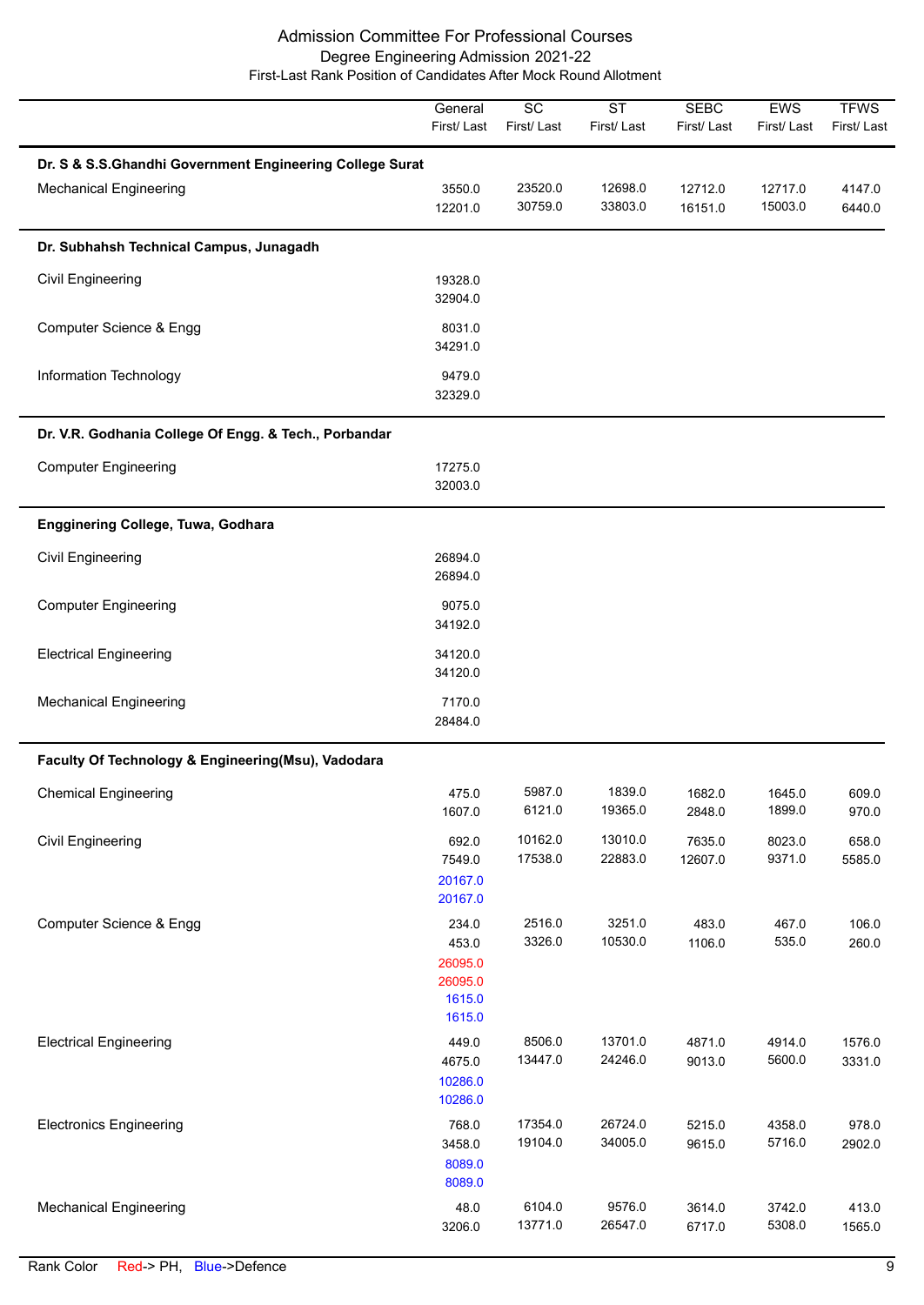|                                                                                       | General<br>First/Last                                  | $\overline{SC}$<br>First/Last | $\overline{\text{ST}}$<br>First/Last | <b>SEBC</b><br>First/Last | EWS<br>First/Last  | <b>TFWS</b><br>First/Last |
|---------------------------------------------------------------------------------------|--------------------------------------------------------|-------------------------------|--------------------------------------|---------------------------|--------------------|---------------------------|
| Faculty Of Technology & Engineering(Msu), Vadodara                                    |                                                        |                               |                                      |                           |                    |                           |
|                                                                                       | 16498.0<br>16498.0                                     |                               |                                      |                           |                    |                           |
| Metallurgical And Materials Engineering                                               | 6632.0<br>15096.0                                      | 19271.0<br>29802.0            |                                      | 15493.0<br>29289.0        | 15148.0<br>20426.0 | 3139.0<br>9668.0          |
| <b>Textile Engineering</b>                                                            | 2120.0<br>17154.0                                      | 21552.0<br>27511.0            | 26177.0<br>33015.0                   | 17441.0<br>31831.0        | 17904.0<br>21229.0 | 380.0<br>2993.0           |
| Textile Processing Engg.                                                              | 1464.0<br>34340.0                                      |                               |                                      |                           |                    |                           |
| Textile Technology                                                                    | 9387.0<br>31614.0                                      |                               |                                      | 32446.0<br>33721.0        |                    |                           |
| Water Management                                                                      | 12534.0<br>33972.0                                     |                               |                                      |                           |                    | 5279.0<br>6477.0          |
| Faculty Of Technology And Engineering(Gia), Dharmsinh Desai University, (Ddu), Nadiad |                                                        |                               |                                      |                           |                    |                           |
| <b>Chemical Engineering</b>                                                           | 1244.0<br>2905.0                                       | 4998.0<br>9478.0              | 10067.0<br>33976.0                   | 3104.0<br>5274.0          | 3023.0<br>3531.0   | 616.0<br>1171.0           |
| <b>Civil Engineering</b>                                                              | 6270.0<br>10665.0<br>21161.0<br>21161.0                | 23099.0<br>24891.0            | 18907.0<br>26492.0                   | 11270.0<br>15402.0        | 10977.0<br>13042.0 | 4057.0<br>6176.0          |
| <b>Computer Engineering</b>                                                           | 104.0<br>245.0<br>22820.0<br>23285.0<br>939.0<br>939.0 | 902.0<br>2766.0               | 1117.0<br>9506.0                     | 248.0<br>680.0            | 254.0<br>272.0     | 31.0<br>157.0             |
| Electronics & Communication Engg.                                                     | 734.0<br>2961.0<br>5741.0<br>5741.0                    | 16182.0<br>22521.0            | 28187.0<br>32208.0                   | 2988.0<br>6736.0          | 3191.0<br>3477.0   | 868.0<br>904.0            |
| Instrumentation & Control Engg.                                                       | 2282.0<br>8564.0                                       | 15820.0<br>27180.0            |                                      | 9702.0<br>18215.0         | 10012.0<br>15174.0 | 423.0<br>1675.0           |
| Faculty Of Technology(Sfi), Dharmsinh Desai University, Nadiad                        |                                                        |                               |                                      |                           |                    |                           |
| <b>Chemical Engineering</b>                                                           | 3020.0<br>5629.0<br>22764.0<br>22764.0                 | 13955.0<br>24545.0            |                                      | 10015.0<br>13609.0        | 5701.0<br>6385.0   | 1778.0<br>3178.0          |
| <b>Computer Engineering</b>                                                           | 322.0<br>455.0                                         | 3455.0<br>4145.0              | 12643.0<br>29864.0                   | 882.0<br>1330.0           | 458.0<br>473.0     | 167.0<br>214.0            |
| Electronics & Communication Engg.                                                     | 3389.0<br>5278.0                                       | 13907.0<br>19885.0            |                                      | 6409.0<br>19931.0         | 5744.0<br>6148.0   | 1349.0<br>2396.0          |
| Information Technology                                                                | 508.0<br>981.0<br>2965.0<br>2965.0                     | 2757.0<br>6262.0              | 23949.0<br>34290.0                   | 1121.0<br>2163.0          | 989.0<br>1075.0    | 216.0<br>461.0            |
| Instrumentation & Control Engg.                                                       | 2235.0<br>8573.0                                       | 19730.0<br>19730.0            |                                      | 19276.0<br>31822.0        | 13735.0<br>13735.0 | 998.0<br>998.0            |

 $\overline{a}$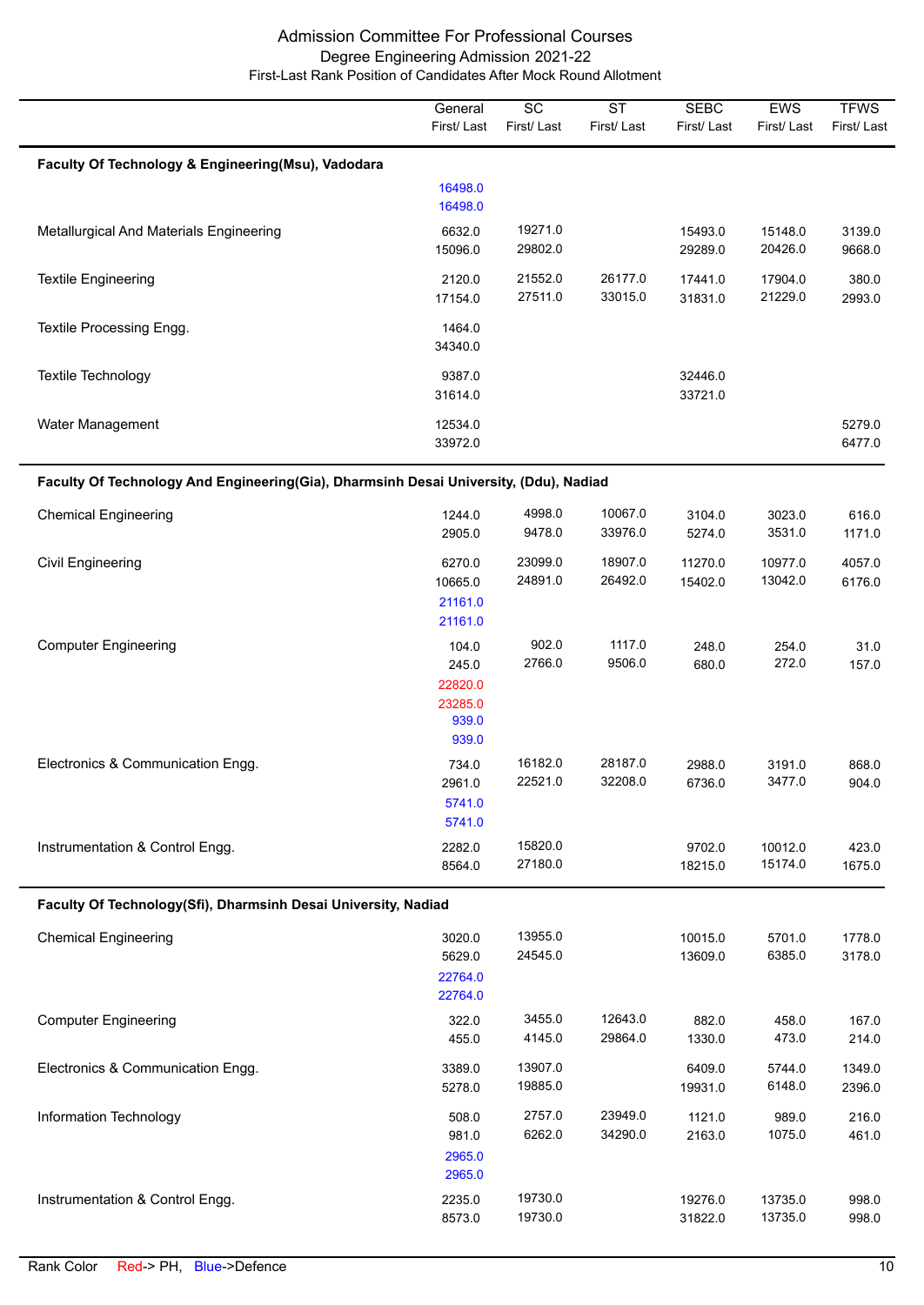|                                                                      | General<br>First/Last                   | $\overline{SC}$<br>First/Last | $\overline{\text{ST}}$<br>First/Last | <b>SEBC</b><br>First/Last | <b>EWS</b><br>First/Last | <b>TFWS</b><br>First/Last |  |  |  |
|----------------------------------------------------------------------|-----------------------------------------|-------------------------------|--------------------------------------|---------------------------|--------------------------|---------------------------|--|--|--|
| Faculty Of Technology(Sfi), Dharmsinh Desai University, Nadiad       |                                         |                               |                                      |                           |                          |                           |  |  |  |
| <b>Mechanical Engineering</b>                                        | 3457.0<br>16286.0<br>31998.0<br>31998.0 | 23264.0<br>23264.0            | 29636.0<br>29636.0                   | 17014.0<br>32180.0        | 17477.0<br>22284.0       | 503.0<br>5220.0           |  |  |  |
| G.H.Patel College Of Engg. & Tech., V. V. Nagar                      |                                         |                               |                                      |                           |                          |                           |  |  |  |
| <b>Chemical Engineering</b>                                          | 3405.0<br>21848.0                       | 28613.0<br>28613.0            | 26750.0<br>26750.0                   | 23420.0<br>33933.0        | 22159.0<br>25604.0       | 4818.0<br>7169.0          |  |  |  |
| <b>Civil Engineering</b>                                             | 13147.0<br>31977.0                      |                               |                                      |                           |                          |                           |  |  |  |
| <b>Computer Engineering</b>                                          | 745.0<br>1676.0                         | 5822.0<br>8520.0              | 19077.0<br>32114.0                   | 1686.0<br>3384.0          | 1698.0<br>1763.0         | 709.0<br>752.0            |  |  |  |
| Computer Science & Design                                            | 1789.0<br>4657.0                        |                               |                                      | 7796.0<br>12134.0         | 4778.0<br>5772.0         | 2650.0<br>3227.0          |  |  |  |
| Computer Science & Engineering (Internet Of Things)                  | 1637.0<br>3398.0<br>16425.0<br>16425.0  |                               |                                      | 5385.0<br>8970.0          | 3620.0<br>4362.0         | 1215.0<br>2009.0          |  |  |  |
| <b>Electrical Engineering</b>                                        | 15626.0<br>34530.0                      |                               |                                      |                           |                          |                           |  |  |  |
| Electronics & Communication Engg.                                    | 5761.0<br>33754.0                       |                               |                                      |                           |                          |                           |  |  |  |
| Information Technology                                               | 1674.0<br>2159.0                        | 8638.0<br>9613.0              | 31424.0<br>31424.0                   | 3156.0<br>4710.0          | 2205.0<br>2245.0         | 1204.0<br>1563.0          |  |  |  |
| <b>Mechanical Engineering</b>                                        | 7891.0<br>33955.0                       |                               |                                      |                           |                          |                           |  |  |  |
| Mechatronics                                                         | 5321.0<br>33643.0                       |                               |                                      |                           |                          | 1202.0<br>10231.0         |  |  |  |
| Gandhinagar Institute Of Technology, Moti Bhoyan, Kalol, Gandhinagar |                                         |                               |                                      |                           |                          |                           |  |  |  |
| <b>Civil Engineering</b>                                             | 11144.0<br>33703.0                      |                               |                                      |                           |                          |                           |  |  |  |
| <b>Computer Engineering</b>                                          | 2379.0<br>11043.0<br>33986.0<br>33986.0 | 16032.0<br>23699.0            |                                      | 11216.0<br>23885.0        | 11132.0<br>11607.0       | 1280.0<br>4437.0          |  |  |  |
| <b>Electrical Engineering</b>                                        | 16218.0<br>31289.0                      |                               |                                      |                           |                          |                           |  |  |  |
| Electronics & Communication Engg.                                    | 15390.0<br>32674.0                      |                               |                                      |                           |                          | 8421.0<br>11954.0         |  |  |  |
| Information Technology                                               | 5296.0<br>12157.0                       | 17364.0<br>29156.0            |                                      | 14201.0<br>24979.0        | 12228.0<br>12737.0       | 3656.0<br>5252.0          |  |  |  |
| <b>Mechanical Engineering</b>                                        | 18086.0<br>26152.0                      |                               |                                      |                           |                          |                           |  |  |  |

**Ganpat University, Institute Of Computer Tech., Kherva, Mehsana**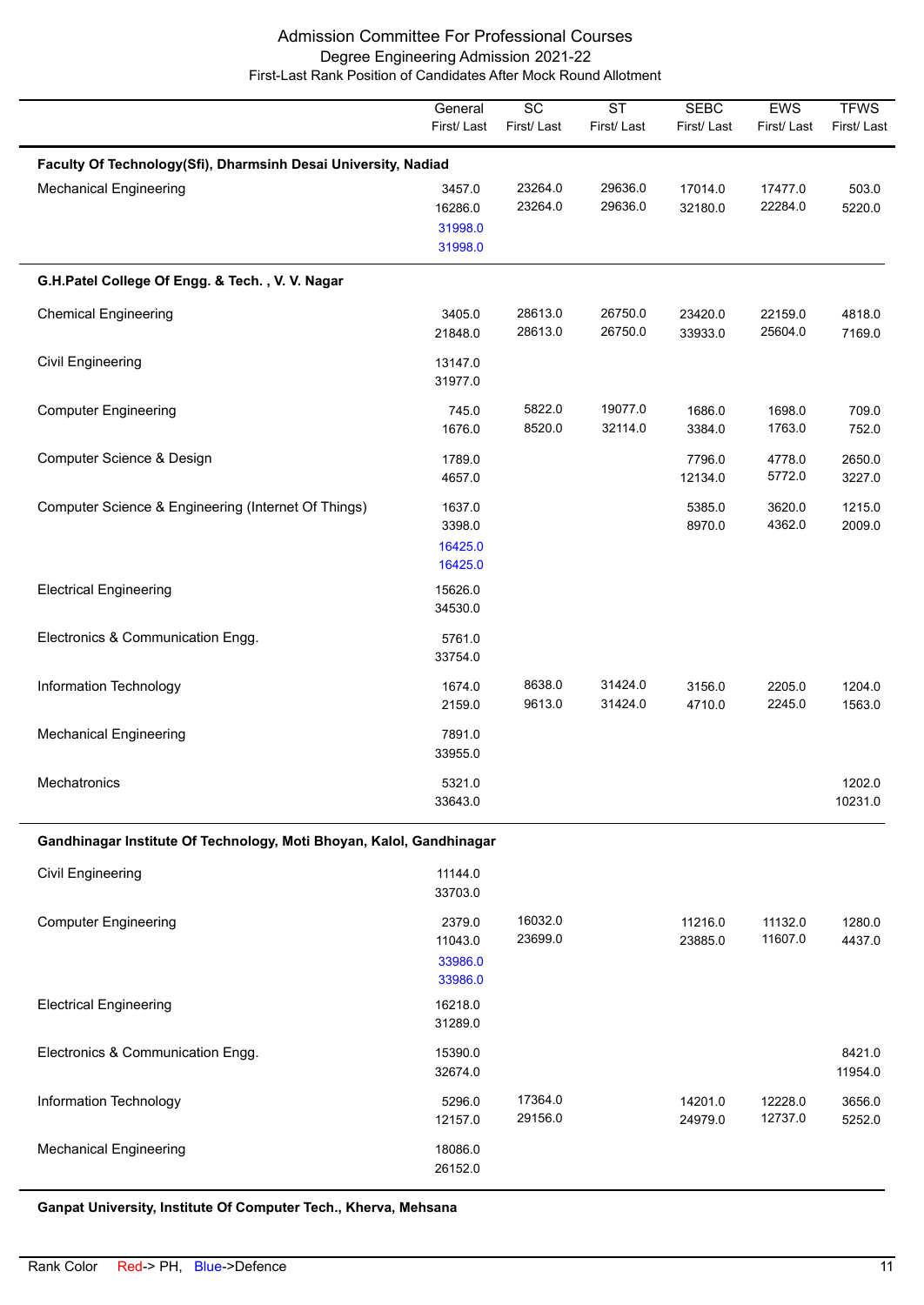|                                                                         | General<br>First/Last                   | $\overline{SC}$<br>First/Last | $\overline{\text{ST}}$<br>First/Last | <b>SEBC</b><br>First/Last | EWS<br>First/Last  | <b>TFWS</b><br>First/Last |  |  |  |
|-------------------------------------------------------------------------|-----------------------------------------|-------------------------------|--------------------------------------|---------------------------|--------------------|---------------------------|--|--|--|
| Ganpat University, Institute Of Computer Tech., Kherva, Mehsana         |                                         |                               |                                      |                           |                    |                           |  |  |  |
| Computer Science & Engineering (Big Data &<br>Analysis)                 | 7046.0<br>20005.0                       |                               |                                      | 21856.0<br>31820.0        | 24574.0<br>27949.0 | 2812.0<br>6688.0          |  |  |  |
| Computer Science & Engineering (Cloud Based<br>Applications)            | 2336.0<br>25618.0<br>31898.0<br>31898.0 | 25716.0<br>25716.0            |                                      | 32685.0<br>32685.0        | 27964.0<br>33642.0 |                           |  |  |  |
| Computer Science & Engineering With Specialisation<br>In Cyber Security | 6297.0<br>22951.0                       | 26986.0<br>32441.0            |                                      | 25653.0<br>33797.0        | 24139.0<br>26826.0 | 5719.0<br>7207.0          |  |  |  |
| Information & Communication Technology                                  | 7581.0<br>26192.0                       |                               |                                      | 28901.0<br>32719.0        |                    |                           |  |  |  |
| Ganpat University, U.V.Patel College Of Engineering, Kherva, Mehsana    |                                         |                               |                                      |                           |                    |                           |  |  |  |
| Automobile Engineering                                                  | 18321.0<br>30122.0                      |                               |                                      |                           |                    |                           |  |  |  |
| <b>Biomedical Engineering</b>                                           | 6705.0<br>11331.0<br>20979.0<br>20979.0 | 19148.0<br>19148.0            | 23365.0<br>31603.0                   | 16809.0<br>26964.0        | 11953.0<br>12669.0 |                           |  |  |  |
| Civil Engineering                                                       | 13446.0<br>34485.0                      |                               |                                      |                           |                    |                           |  |  |  |
| <b>Computer Engineering</b>                                             | 2383.0<br>15542.0<br>28876.0<br>28876.0 | 21111.0<br>31734.0            | 25845.0<br>25845.0                   | 18825.0<br>33654.0        | 15763.0<br>18309.0 | 2666.0<br>3738.0          |  |  |  |
| Computer Engineering (Artificial Intelligence)                          | 2907.0<br>31045.0                       |                               |                                      |                           |                    | 5919.0<br>5919.0          |  |  |  |
| <b>Computer Science &amp; Business Systems</b>                          | 8643.0<br>33593.0                       |                               |                                      |                           |                    | 5534.0<br>8014.0          |  |  |  |
| <b>Electrical Engineering</b>                                           | 14204.0<br>34579.0                      |                               |                                      |                           |                    |                           |  |  |  |
| Information Technology                                                  | 2502.0<br>19411.0                       | 22508.0<br>32803.0            | 32258.0<br>32258.0                   | 20832.0<br>32616.0        | 19553.0<br>20941.0 | 3762.0<br>5149.0          |  |  |  |
| Marine Engineering                                                      | 5477.0<br>33484.0                       |                               |                                      |                           |                    |                           |  |  |  |
| <b>Mechanical Engineering</b>                                           | 19782.0<br>34207.0                      |                               |                                      |                           |                    |                           |  |  |  |
| Mechatronics                                                            | 21567.0<br>31180.0                      |                               |                                      |                           |                    |                           |  |  |  |
| Petrochemical Engg.                                                     | 11155.0<br>32132.0                      |                               |                                      |                           |                    |                           |  |  |  |
| Gidc Degree Engineering College, Abrama, Navsari                        |                                         |                               |                                      |                           |                    |                           |  |  |  |
| Automobile Engineering                                                  | 22572.0<br>33464.0                      |                               |                                      |                           |                    |                           |  |  |  |
| Civil Engineering                                                       | 12579.0<br>34512.0                      |                               |                                      |                           |                    |                           |  |  |  |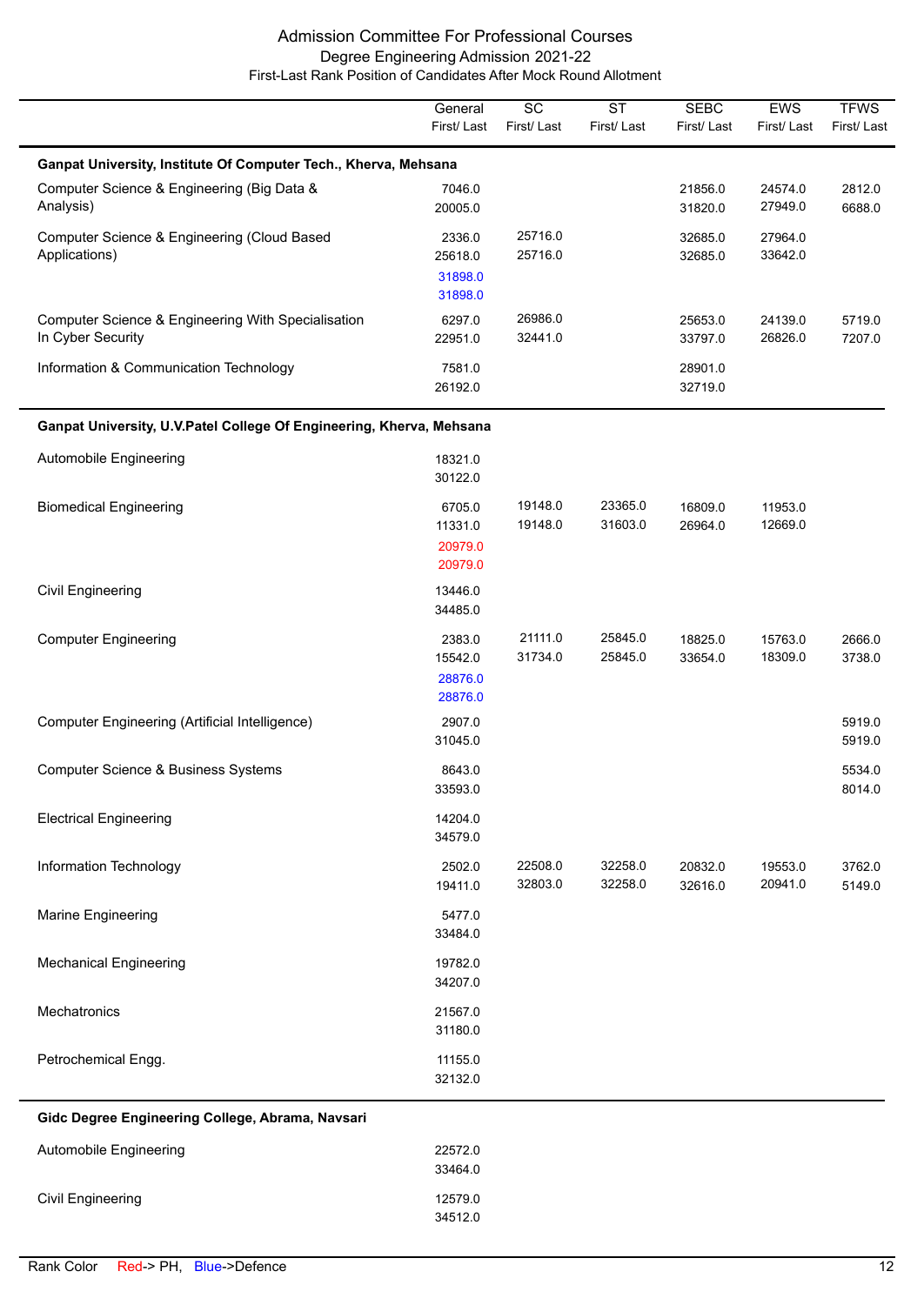|                                                  | General<br>First/Last                  | $\overline{SC}$<br>First/Last | $\overline{\text{ST}}$<br>First/Last | <b>SEBC</b><br>First/Last | <b>EWS</b><br>First/Last | <b>TFWS</b><br>First/Last |
|--------------------------------------------------|----------------------------------------|-------------------------------|--------------------------------------|---------------------------|--------------------------|---------------------------|
| Gidc Degree Engineering College, Abrama, Navsari |                                        |                               |                                      |                           |                          |                           |
| <b>Computer Engineering</b>                      | 7223.0<br>14316.0                      | 21375.0<br>32286.0            |                                      | 15315.0<br>17705.0        | 14777.0<br>17517.0       | 4222.0<br>8324.0          |
| <b>Electrical Engineering</b>                    | 14684.0<br>34573.0                     |                               |                                      |                           |                          | 14607.0<br>19082.0        |
| <b>Mechanical Engineering</b>                    | 2182.0<br>34449.0                      |                               |                                      |                           |                          |                           |
| <b>Government Engineering College, Bharuch</b>   |                                        |                               |                                      |                           |                          |                           |
| <b>Chemical Engineering</b>                      | 3483.0<br>9460.0                       | 21515.0<br>23846.0            | 14697.0<br>30057.0                   | 9485.0<br>13343.0         | 9884.0<br>10459.0        | 4791.0<br>6501.0          |
| Civil Engineering                                | 9853.0<br>21042.0                      | 30796.0<br>34272.0            | 21969.0<br>27794.0                   | 21086.0<br>30167.0        | 22035.0<br>29661.0       | 9278.0<br>12433.0         |
| <b>Electrical Engineering</b>                    | 3126.0<br>27102.0                      | 30064.0<br>30064.0            | 28195.0<br>33602.0                   | 27157.0<br>33345.0        | 27475.0<br>32886.0       | 6423.0<br>19678.0         |
| Electronics & Communication Engg.                | 6231.0<br>34007.0                      |                               |                                      |                           |                          |                           |
| <b>Mechanical Engineering</b>                    | 5154.0<br>25296.0                      | 27081.0<br>29594.0            | 30939.0<br>34225.0                   | 25484.0<br>33862.0        | 26188.0<br>32385.0       | 10080.0<br>14560.0        |
| Government Engineering College, Bhavnagar        |                                        |                               |                                      |                           |                          |                           |
| <b>Civil Engineering</b>                         | 1664.0<br>18420.0                      |                               | 23670.0<br>29782.0                   | 18994.0<br>27293.0        | 18783.0<br>23529.0       | 7286.0<br>8646.0          |
| <b>Computer Engineering</b>                      | 1174.0<br>3541.0<br>5271.0<br>5271.0   | 5557.0<br>8314.0              | 23656.0<br>33574.0                   | 3598.0<br>4692.0          | 3649.0<br>3993.0         | 654.0<br>1932.0           |
| Electronics & Communication Engg.                | 5583.0<br>31226.0                      |                               |                                      | 33864.0<br>34531.0        | 31563.5<br>31634.0       | 6782.0<br>8807.0          |
| Information Technology                           | 3565.0<br>4782.0<br>12740.0<br>12740.0 | 6824.0<br>14843.0             | 28003.0<br>34451.0                   | 4786.0<br>7185.0          | 4819.0<br>5099.0         | 2451.0<br>3809.0          |
| <b>Mechanical Engineering</b>                    | 5434.0<br>33052.0                      |                               | 33227.0<br>33227.0                   | 33192.0<br>34394.0        | 33674.0<br>34114.0       | 9905.0<br>13773.0         |
| <b>Government Engineering College, Bhuj</b>      |                                        |                               |                                      |                           |                          |                           |
| <b>Chemical Engineering</b>                      | 11136.0<br>20206.0                     | 30307.0<br>30863.0            |                                      | 20240.0<br>25321.0        | 20246.0<br>21776.0       | 8915.0<br>11381.0         |
| <b>Civil Engineering</b>                         | 9229.0<br>34500.0                      |                               |                                      |                           |                          |                           |
| <b>Electrical Engineering</b>                    | 10028.0<br>34317.0                     |                               |                                      |                           |                          |                           |
| <b>Environmental Engineering</b>                 | 4439.0<br>34195.0                      |                               |                                      |                           |                          |                           |
| <b>Mechanical Engineering</b>                    | 7079.0<br>34501.0                      |                               |                                      |                           |                          |                           |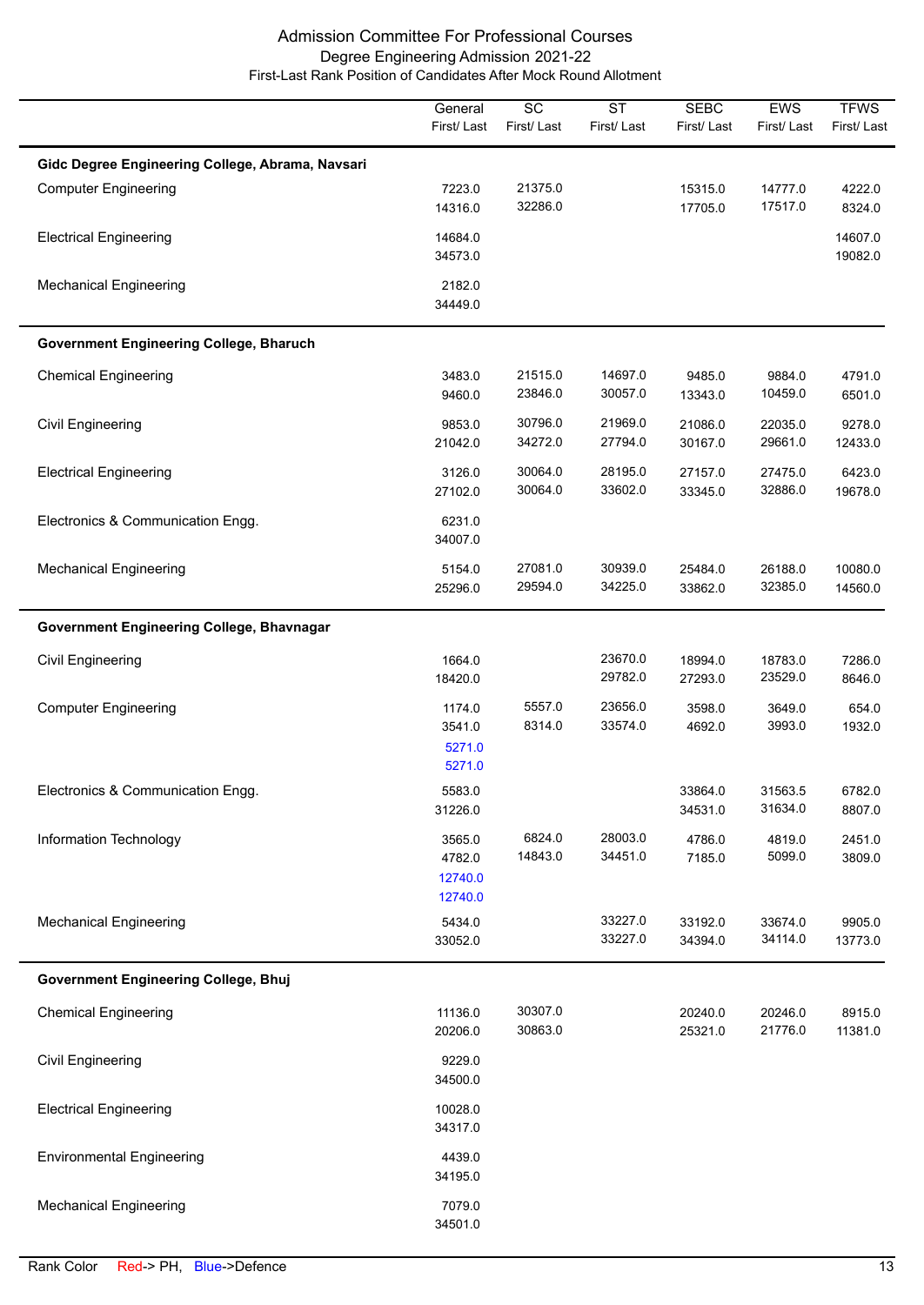|                                                                          | General<br>First/Last                   | $\overline{SC}$<br>First/Last | $\overline{\text{ST}}$<br>First/Last | <b>SEBC</b><br>First/Last | <b>EWS</b><br>First/Last | <b>TFWS</b><br>First/Last |
|--------------------------------------------------------------------------|-----------------------------------------|-------------------------------|--------------------------------------|---------------------------|--------------------------|---------------------------|
| <b>Government Engineering College, Bhuj</b><br><b>Mining Engineering</b> | 18114.0<br>33863.0                      |                               |                                      |                           |                          |                           |
| <b>Government Engineering College, Dahod</b>                             |                                         |                               |                                      |                           |                          |                           |
| Civil Engineering                                                        | 9942.0<br>34576.0                       |                               |                                      |                           |                          |                           |
| <b>Computer Engineering</b>                                              | 3946.0<br>9374.0<br>11121.0<br>11121.0  | 17002.0<br>23020.0            | 23399.0<br>34354.0                   | 9561.0<br>14028.0         | 10334.0<br>11036.0       | 3694.0<br>4938.0          |
| <b>Electrical Engineering</b>                                            | 22000.0<br>34553.0                      |                               |                                      |                           |                          |                           |
| Electronics & Communication Engg.                                        | 18794.0<br>34234.0                      |                               |                                      |                           |                          |                           |
| <b>Mechanical Engineering</b>                                            | 11495.0<br>34583.0                      |                               |                                      |                           |                          |                           |
| <b>Government Engineering College, Godhra</b>                            |                                         |                               |                                      |                           |                          |                           |
| Civil Engineering                                                        | 15004.0<br>34346.0                      |                               |                                      |                           |                          |                           |
| <b>Electrical Engineering</b>                                            | 10389.0<br>34508.0                      |                               |                                      |                           |                          |                           |
| <b>Mechanical Engineering</b>                                            | 10189.0<br>34518.0                      |                               |                                      |                           |                          |                           |
| <b>Government Engineering College, Modasa</b>                            |                                         |                               |                                      |                           |                          |                           |
| Automobile Engineering                                                   | 13185.0<br>34407.0                      |                               |                                      |                           |                          |                           |
| <b>Civil Engineering</b>                                                 | 13089.0<br>34519.0                      |                               |                                      |                           |                          |                           |
| <b>Computer Engineering</b>                                              | 3157.0<br>9194.0<br>27982.0<br>27982.0  | 9308.0<br>20624.0             | 15728.0<br>34165.0                   | 9414.0<br>12857.0         | 9422.0<br>10390.0        | 1459.0<br>3663.0          |
| <b>Electrical Engineering</b>                                            | 9386.0<br>34077.0                       |                               |                                      |                           |                          |                           |
| Electronics & Communication Engg.                                        | 15907.0<br>27607.0                      |                               |                                      | 28241.0<br>33365.0        | 27939.0<br>31000.0       | 15851.0<br>16174.0        |
| Information Technology                                                   | 4393.0<br>10324.0<br>22904.0<br>22904.0 | 13302.0<br>22195.0            | 24658.0<br>31395.0                   | 10619.0<br>14300.0        | 10532.0<br>11472.0       | 2695.0<br>5671.0          |
| <b>Mechanical Engineering</b>                                            | 9409.0<br>34484.0                       |                               |                                      |                           |                          |                           |

**Government Engineering College, Palanpur**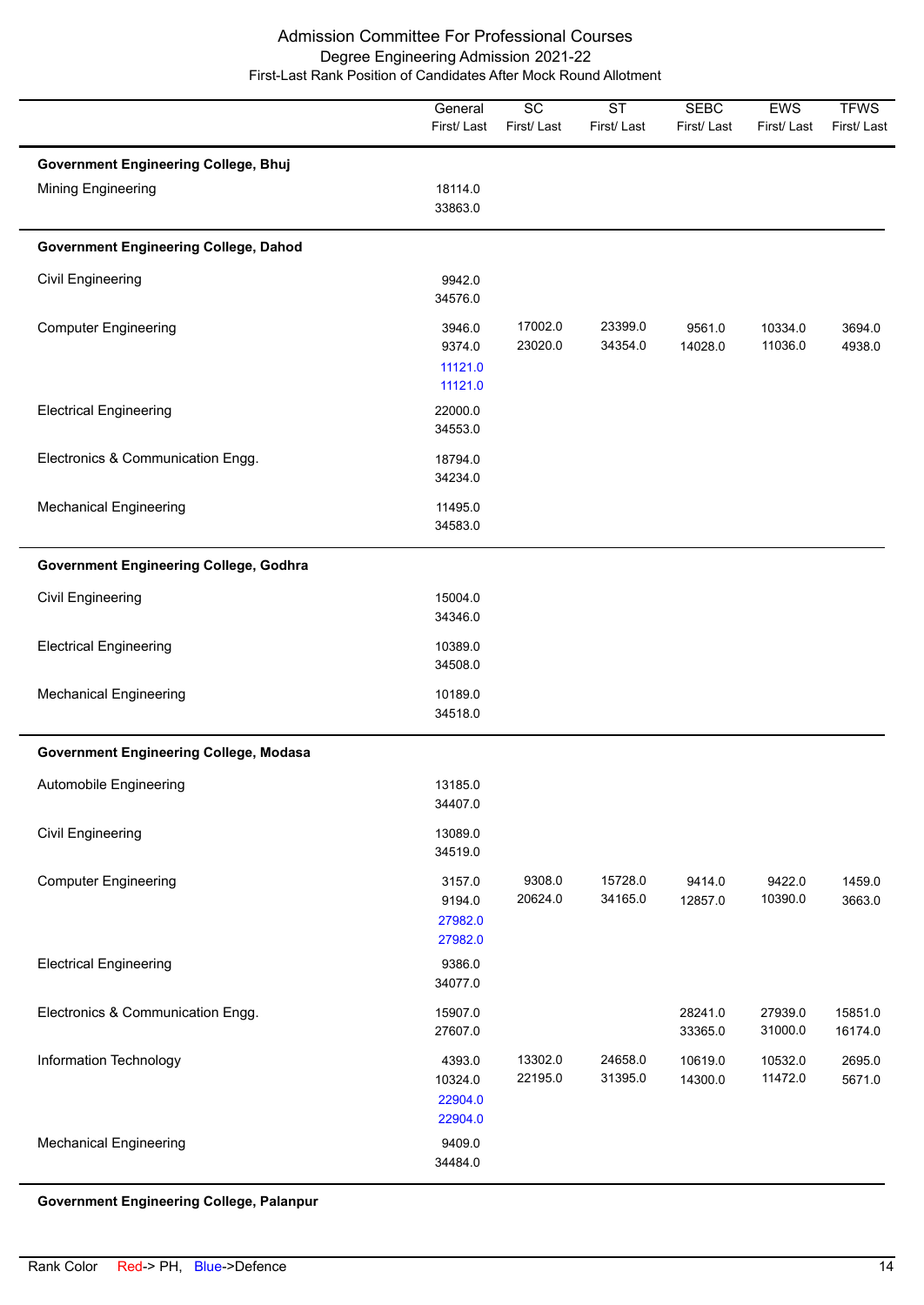|                                                                      | General<br>First/Last                                    | $\overline{SC}$<br>First/Last | $\overline{\text{ST}}$<br>First/Last | <b>SEBC</b><br>First/Last | EWS<br>First/Last  | <b>TFWS</b><br>First/Last |
|----------------------------------------------------------------------|----------------------------------------------------------|-------------------------------|--------------------------------------|---------------------------|--------------------|---------------------------|
|                                                                      |                                                          |                               |                                      |                           |                    |                           |
| <b>Government Engineering College, Palanpur</b><br>Civil Engineering | 11844.0                                                  | 28945.0                       | 29434.0                              | 27557.0                   | 28536.0            | 3581.0                    |
|                                                                      | 27447.0                                                  | 33637.0                       | 34213.0                              | 34174.0                   | 33456.0            | 14629.0                   |
| <b>Electrical Engineering</b>                                        | 10005.0<br>34043.0                                       |                               |                                      |                           |                    | 8568.0<br>9537.0          |
| <b>Mechanical Engineering</b>                                        | 7795.0<br>34497.0                                        |                               |                                      |                           |                    |                           |
| Mining Engineering                                                   | 10388.0<br>32938.0                                       |                               |                                      |                           |                    |                           |
| <b>Government Engineering College, Patan</b>                         |                                                          |                               |                                      |                           |                    |                           |
| <b>Civil Engineering</b>                                             | 10991.0<br>24842.0                                       | 27056.0<br>32160.0            | 29896.0<br>31646.0                   | 26275.0<br>34282.0        | 24936.0<br>30705.0 | 9852.0<br>13741.0         |
| Computer Science & Engg                                              | 2328.0<br>8717.0<br>10661.0<br>10661.0                   | 11204.0<br>28160.0            | 18518.0<br>34368.0                   | 8960.0<br>14055.0         | 8723.0<br>10121.0  | 2692.0<br>4639.0          |
| <b>Electrical Engineering</b>                                        | 9604.0<br>33758.0                                        |                               |                                      |                           |                    |                           |
| Electronics & Communication Engg.                                    | 10122.0<br>34323.0                                       |                               |                                      |                           |                    |                           |
| <b>Mechanical Engineering</b>                                        | 10936.0<br>34314.0                                       |                               |                                      |                           |                    |                           |
| <b>Government Engineering College, Rajkot</b>                        |                                                          |                               |                                      |                           |                    |                           |
| Automobile Engineering                                               | 7307.0<br>34416.0                                        |                               |                                      |                           |                    | 9167.0<br>14451.0         |
| <b>Civil Engineering</b>                                             | 7711.0<br>17248.0                                        | 17647.0<br>28043.0            | 24948.0<br>34355.0                   | 17775.0<br>23070.0        | 18464.0<br>21750.0 | 7924.0<br>9552.0          |
| <b>Computer Engineering</b>                                          | 854.0<br>4944.0<br>8939.0<br>33411.0<br>5303.0<br>6405.0 | 8433.0<br>15406.0             | 11384.0<br>34570.0                   | 5005.0<br>7192.0          | 4963.0<br>5509.0   | 2028.0<br>3202.0          |
| <b>Electrical Engineering</b>                                        | 6617.0<br>20440.0<br>26086.0<br>26086.0                  | 20949.0<br>27380.0            | 30419.0<br>30419.0                   | 20918.0<br>25521.0        | 21954.0<br>26820.0 | 9596.0<br>11524.0         |
| Electronics & Communication Engg.                                    | 5448.0<br>34008.0                                        |                               |                                      |                           |                    | 8803.0<br>14394.0         |
| Instrumentation & Control Engg.                                      | 14647.0<br>33696.0                                       |                               |                                      |                           |                    |                           |
| <b>Mechanical Engineering</b>                                        | 2414.0<br>16363.0                                        | 25249.0<br>33666.0            | 31106.0<br>31106.0                   | 16484.0<br>20669.0        | 16716.0<br>21280.0 | 6872.0<br>10350.0         |

**Government Engineering College, Sector 28 Gandhinagar**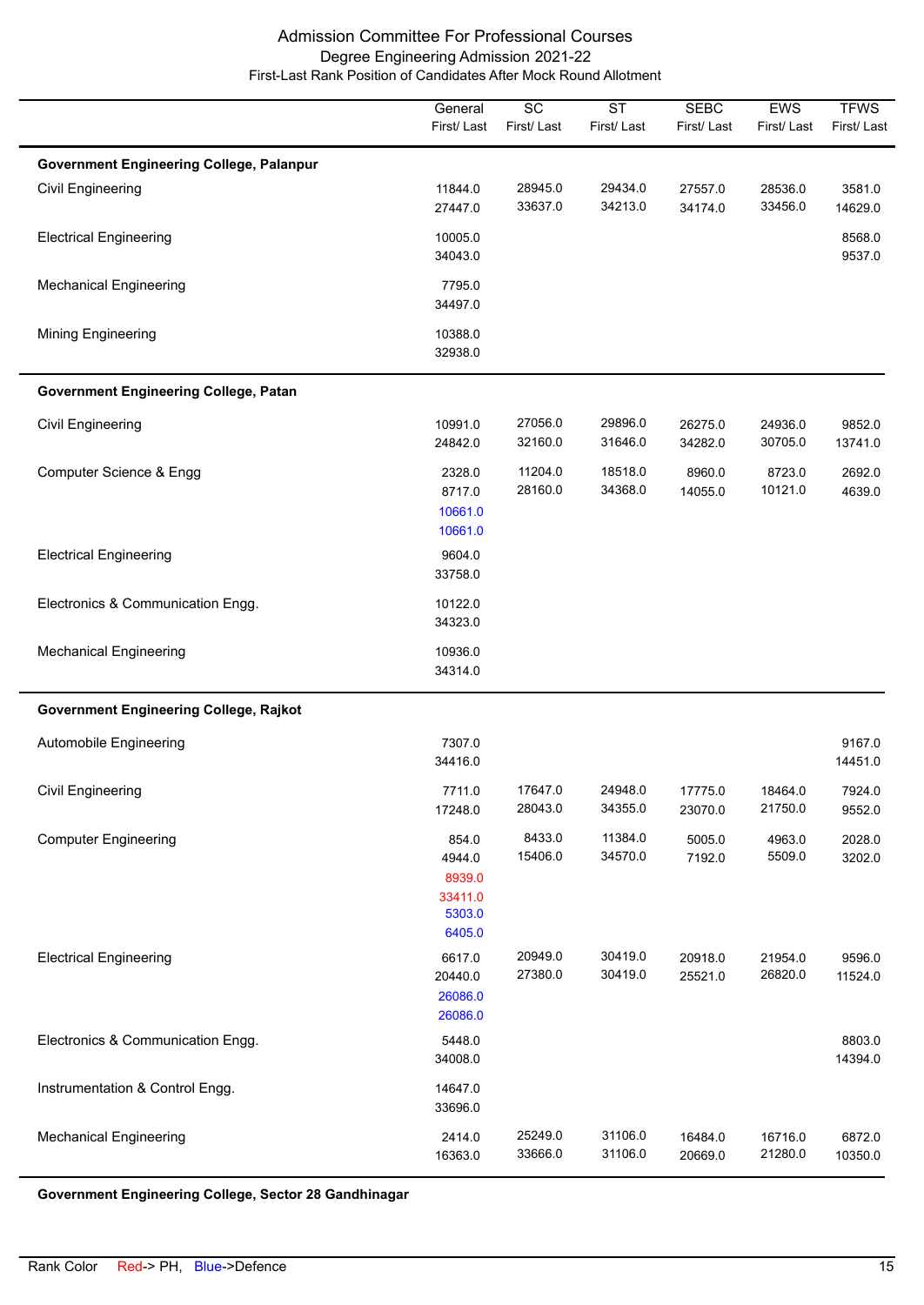|                                                       | General<br>First/Last                   | $\overline{SC}$<br>First/Last | $\overline{\text{ST}}$<br>First/Last | <b>SEBC</b><br>First/Last | EWS<br>First/Last  | <b>TFWS</b><br>First/Last |
|-------------------------------------------------------|-----------------------------------------|-------------------------------|--------------------------------------|---------------------------|--------------------|---------------------------|
| Government Engineering College, Sector 28 Gandhinagar |                                         |                               |                                      |                           |                    |                           |
| <b>Biomedical Engineering</b>                         | 525.0<br>8183.0                         | 10557.0<br>19036.0            | 26100.0<br>34476.0                   | 9145.0<br>17972.0         | 8263.0<br>11653.0  |                           |
| <b>Computer Engineering</b>                           | 1170.0<br>1885.0<br>5904.0<br>5904.0    | 6094.0<br>7647.0              | 23272.0<br>29616.0                   | 2265.0<br>3127.0          | 1895.0<br>2079.0   | 1223.0<br>1541.0          |
| Electronics & Communication Engg.                     | 5615.0<br>13132.0<br>21751.0<br>23389.0 | 21857.0<br>32567.0            | 31216.0<br>33740.0                   | 13290.0<br>27359.0        | 13547.0<br>16592.0 | 4254.0<br>8926.0          |
| Information Technology                                | 1492.0<br>2161.0<br>8523.0<br>8523.0    | 6459.0<br>8246.0              | 19488.0<br>28741.0                   | 2596.0<br>3534.0          | 2207.0<br>2290.0   | 1669.0<br>1861.0          |
| Instrumentation & Control Engg.                       | 5168.0<br>33397.0                       |                               |                                      |                           |                    |                           |
| Metallurgy                                            | 10520.0<br>34534.0                      |                               |                                      |                           |                    |                           |
| <b>Government Engineering College, Valsad</b>         |                                         |                               |                                      |                           |                    |                           |
| <b>Chemical Engineering</b>                           | 583.0<br>15957.0                        | 20550.0<br>27358.0            | 16916.0<br>33332.0                   | 15969.0<br>22161.0        | 16080.0<br>18354.0 | 4082.0<br>10118.0         |
| Civil Engineering                                     | 10413.0<br>21859.0                      | 26499.0<br>31549.0            | 22115.0<br>25906.0                   | 22221.0<br>29536.0        | 23226.0<br>32639.0 | 4621.0<br>10216.0         |
| <b>Electrical Engineering</b>                         | 4873.0<br>23815.0                       | 33081.0<br>34538.0            | 24289.0<br>29252.0                   | 24055.0<br>27998.0        | 28533.0<br>28533.0 | 5558.0<br>13799.0         |
| <b>Environmental Engineering</b>                      | 8193.0<br>34495.0                       |                               |                                      |                           |                    |                           |
| <b>Mechanical Engineering</b>                         | 4984.0<br>27803.0                       |                               | 28329.0<br>34463.0                   | 27815.0<br>32134.0        |                    | 2633.0<br>14217.0         |
| Grow More Faculty Of Engineering, Berna, Himmatnagar  |                                         |                               |                                      |                           |                    |                           |
| <b>Civil Engineering</b>                              | 18789.0<br>33408.0                      |                               |                                      |                           |                    |                           |
| <b>Computer Engineering</b>                           | 15712.0<br>30476.0                      | 32380.0<br>32380.0            | 32419.0<br>32419.0                   | 34527.0<br>34527.0        | 31065.0<br>31065.0 |                           |
| <b>Electrical Engineering</b>                         | 23122.0<br>32756.0                      |                               |                                      |                           |                    |                           |
| Information Technology                                | 12326.0<br>33945.0                      |                               |                                      |                           |                    |                           |
| <b>Mechanical Engineering</b>                         | 34088.0<br>34088.0                      |                               |                                      |                           |                    |                           |
|                                                       |                                         |                               |                                      |                           |                    |                           |

**Gujarat Power Engg. And Res. Inst. (Gperi) (Ppp), Mevad, Mehsana**

| Civil Engineering | 18909.0 |
|-------------------|---------|
|                   | 32374.0 |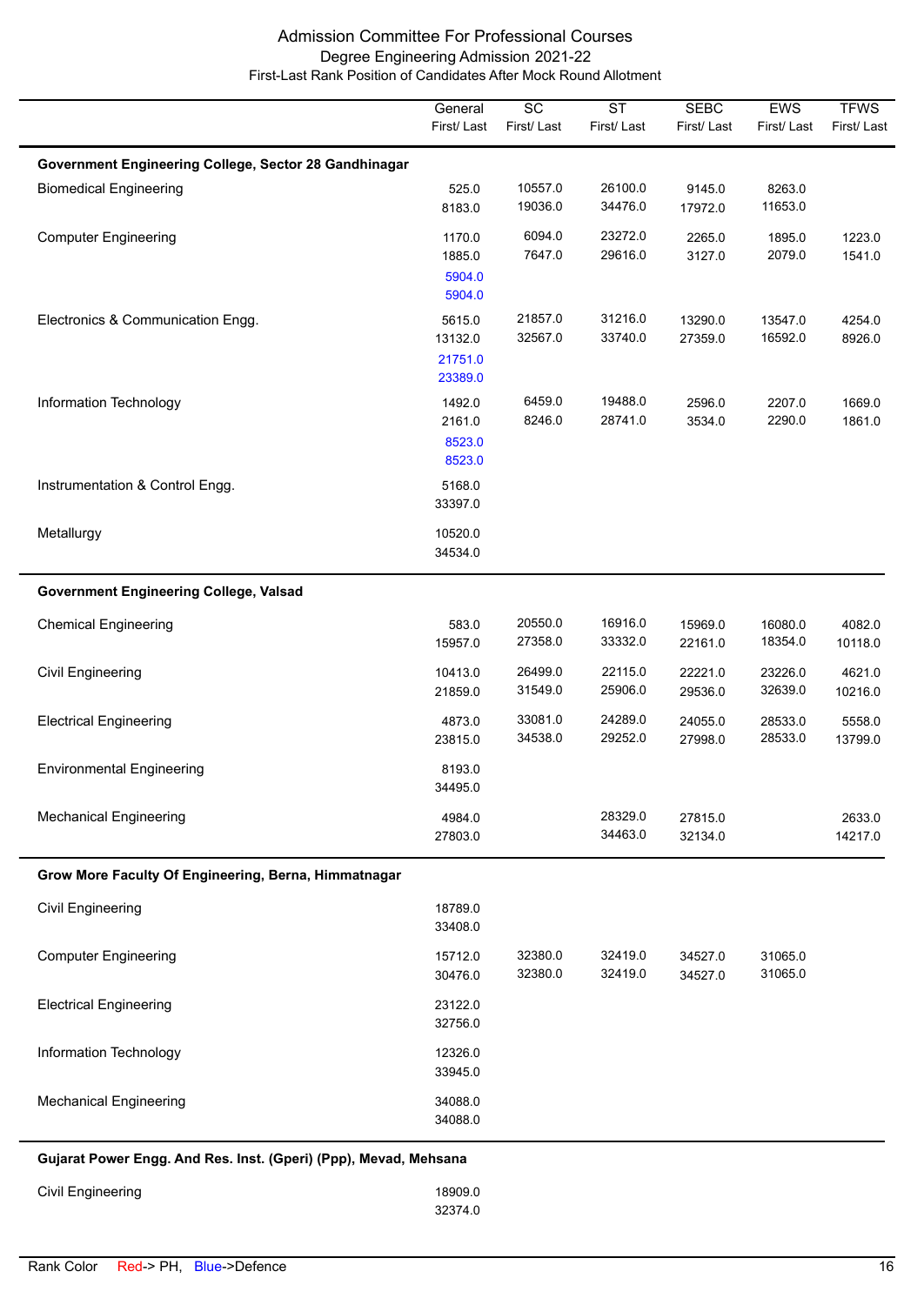|                                                                  | General<br>First/Last                  | $\overline{SC}$<br>First/Last | $\overline{\text{ST}}$<br>First/Last | <b>SEBC</b><br>First/Last | EWS<br>First/Last | <b>TFWS</b><br>First/Last |
|------------------------------------------------------------------|----------------------------------------|-------------------------------|--------------------------------------|---------------------------|-------------------|---------------------------|
| Gujarat Power Engg. And Res. Inst. (Gperi) (Ppp), Mevad, Mehsana |                                        |                               |                                      |                           |                   |                           |
| <b>Computer Engineering</b>                                      | 6555.0<br>34398.0                      |                               |                                      |                           |                   | 5211.0<br>9550.0          |
| <b>Electrical Engineering</b>                                    | 26553.0<br>30051.0                     |                               |                                      |                           |                   |                           |
| <b>Mechanical Engineering</b>                                    | 20369.0<br>34279.0                     |                               |                                      |                           |                   |                           |
| Gyanmanjari Institute Of Technology Bhavnagar                    |                                        |                               |                                      |                           |                   |                           |
| <b>Civil Engineering</b>                                         | 17116.0<br>17116.0                     |                               |                                      |                           |                   |                           |
| <b>Computer Engineering</b>                                      | 3995.0<br>32599.0                      | 33349.0<br>33349.0            |                                      | 34437.0<br>34437.0        |                   | 3385.0<br>8230.0          |
| Information Technology                                           | 7884.0<br>33166.0                      |                               |                                      |                           |                   | 8267.0<br>8611.0          |
| <b>Mechanical Engineering</b>                                    | 15952.0<br>15952.0                     |                               |                                      |                           |                   |                           |
| Hansaba College Of Engieering And Technology, Siddhpur           |                                        |                               |                                      |                           |                   |                           |
| <b>Computer Engineering</b>                                      | 10609.0<br>32753.0                     |                               |                                      |                           |                   |                           |
| Hasmukh Goswami College Of Engg, Vahelal                         |                                        |                               |                                      |                           |                   |                           |
| <b>Computer Engineering</b>                                      | 9652.0<br>32539.0                      |                               |                                      |                           |                   |                           |
| Information Technology                                           | 11212.0<br>32296.0                     |                               |                                      |                           |                   |                           |
| Hjd Institute Of Technical Education And Reserch, Kera           |                                        |                               |                                      |                           |                   |                           |
| Computer Science & Engg                                          | 11182.0<br>32511.0                     |                               |                                      |                           |                   |                           |
| <b>Mechanical Engineering</b>                                    | 33639.0<br>33639.0                     |                               |                                      |                           |                   |                           |
| Indus Institute Of Tech. & Engg., Racharda, Ahmedabad            |                                        |                               |                                      |                           |                   |                           |
| Automobile Engineering                                           | 10664.0<br>34423.0                     |                               |                                      |                           |                   |                           |
| <b>Civil Engineering</b>                                         | 12933.0<br>34130.0                     |                               |                                      |                           |                   |                           |
| <b>Computer Engineering</b>                                      | 3074.0<br>9090.0                       | 15481.0<br>21208.0            |                                      | 11231.0<br>24481.0        | 9099.0<br>9885.0  | 2881.0<br>4133.0          |
| Computer Science & Engg                                          | 2801.0<br>9892.0<br>29938.0<br>29938.0 | 14627.0<br>23509.0            |                                      | 10748.0<br>25539.0        | 9924.0<br>10419.0 | 2723.0<br>4597.0          |
| <b>Electrical Engineering</b>                                    | 20231.0<br>33014.0                     |                               |                                      |                           |                   | 11939.0<br>13344.0        |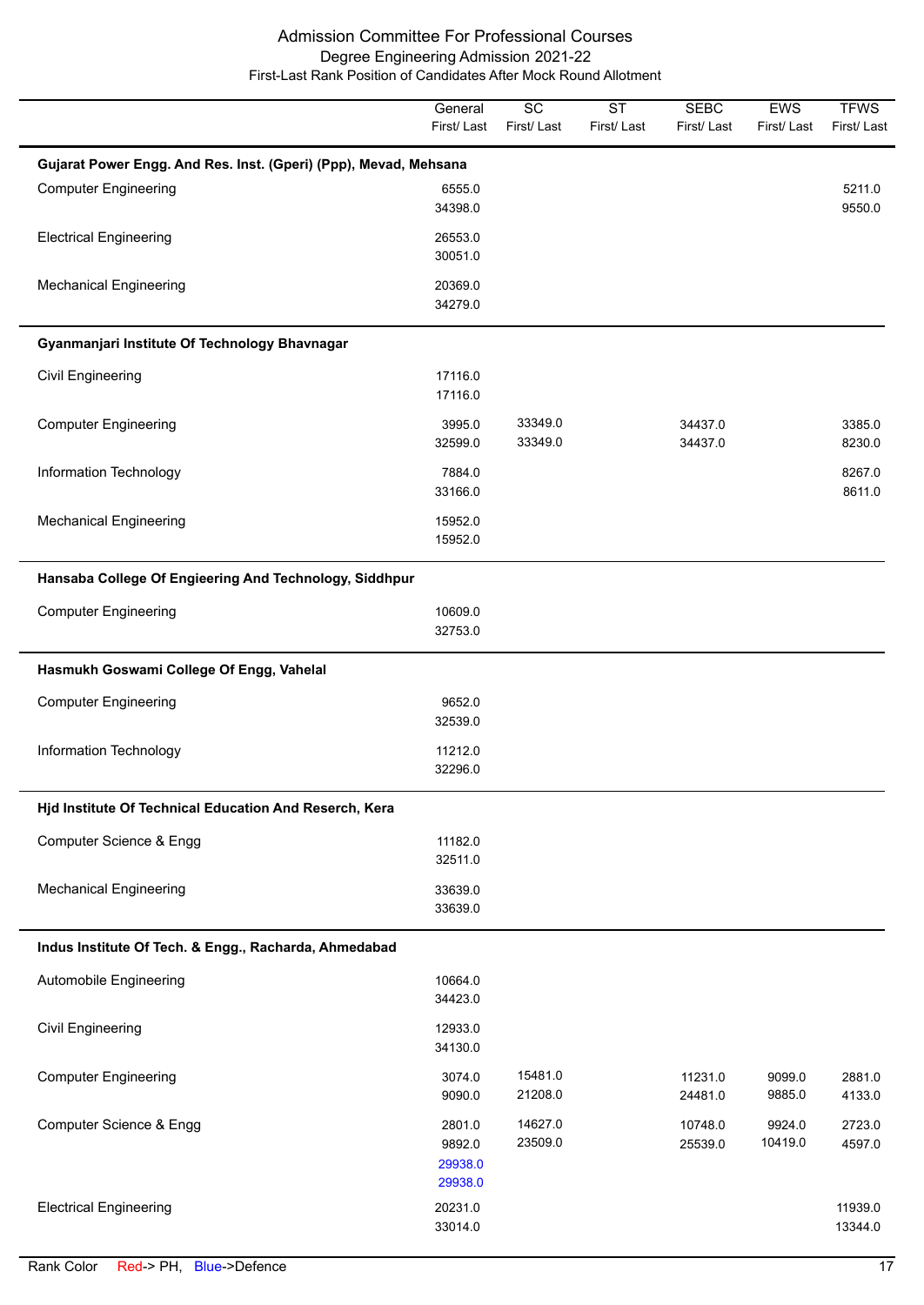|                                                                                     | General<br>First/Last                                     | $\overline{SC}$<br>First/Last | <b>ST</b><br>First/Last | <b>SEBC</b><br>First/Last | EWS<br>First/Last  | <b>TFWS</b><br>First/Last |
|-------------------------------------------------------------------------------------|-----------------------------------------------------------|-------------------------------|-------------------------|---------------------------|--------------------|---------------------------|
| Indus Institute Of Tech. & Engg., Racharda, Ahmedabad                               |                                                           |                               |                         |                           |                    |                           |
| Electronics & Communication Engg.                                                   | 13294.0<br>34525.0                                        |                               |                         |                           |                    |                           |
| Information Technology                                                              | 4489.0<br>9925.0                                          | 13382.0<br>22335.0            |                         | 13588.0<br>26279.0        | 9949.0<br>10086.0  | 3992.0<br>4143.0          |
| <b>Mechanical Engineering</b>                                                       | 7139.0<br>31751.0                                         |                               |                         |                           |                    |                           |
| Institute Of Infrastructure, Technology, Research And Management(litram), Ahmedabad |                                                           |                               |                         |                           |                    |                           |
| <b>Civil Engineering</b>                                                            | 7075.0<br>33336.0                                         |                               |                         |                           |                    |                           |
| <b>Electrical Engineering</b>                                                       | 9475.0<br>33938.0                                         |                               |                         |                           |                    | 4013.0<br>13292.0         |
| <b>Mechanical Engineering</b>                                                       | 3417.0<br>24712.0                                         | 29507.0<br>29507.0            |                         | 26918.0<br>32941.0        | 25126.0<br>28892.0 | 2202.0<br>6245.0          |
| Institute Of Technology, Nirma University Of Science & Technology, Ahmedabad        |                                                           |                               |                         |                           |                    |                           |
| <b>Chemical Engineering</b>                                                         | 88.0<br>3344.0                                            | 6798.0<br>8662.0              |                         | 3645.0<br>9611.0          | 3442.0<br>3914.0   | 28.0<br>310.0             |
| Civil Engineering                                                                   | 713.0<br>7440.0<br>18615.0<br>18615.0                     | 8317.0<br>19486.0             | 9407.0<br>31770.0       | 7475.0<br>17593.0         | 7619.0<br>9828.0   | 809.0<br>3067.0           |
| Computer Science & Engg                                                             | 36.0<br>307.0<br>5820.0<br>17998.0<br>1368.0<br>1368.0    | 1448.0<br>3073.0              | 8980.0<br>21333.0       | 377.0<br>975.0            | 311.0<br>368.0     | 26.0<br>155.0             |
| <b>Electrical Engineering</b>                                                       | 134.0<br>5104.0<br>10079.0<br>10079.0                     | 6380.0<br>16022.0             | 31934.0<br>31934.0      | 5255.0<br>16757.0         | 5437.0<br>7634.0   | 369.0<br>2446.0           |
| Electronics & Communication Engg.                                                   | 399.0<br>1724.0<br>21183.0<br>21183.0<br>2565.0<br>2565.0 | 7163.0<br>12399.0             | 29027.0<br>29027.0      | 1738.0<br>6360.0          | 1810.0<br>2138.0   | 77.0<br>864.0             |
| Electronics & Instrumentation Engineering                                           | 329.0<br>5124.0                                           | 14239.0<br>15521.0            |                         | 6608.0<br>24767.0         | 5988.0<br>8829.0   | 97.0<br>2660.0            |
| <b>Mechanical Engineering</b>                                                       | 301.0<br>2850.0<br>7237.0<br>7237.0                       | 4063.0<br>13649.0             | 23468.0<br>34308.0      | 3624.0<br>10738.0         | 2912.0<br>5078.0   | 243.0<br>789.5            |
| Ipcowala Institute Of Engineering And Technology Dharmaj                            |                                                           |                               |                         |                           |                    |                           |
| <b>Computer Engineering</b>                                                         | 5793.0                                                    |                               |                         |                           |                    |                           |

34098.0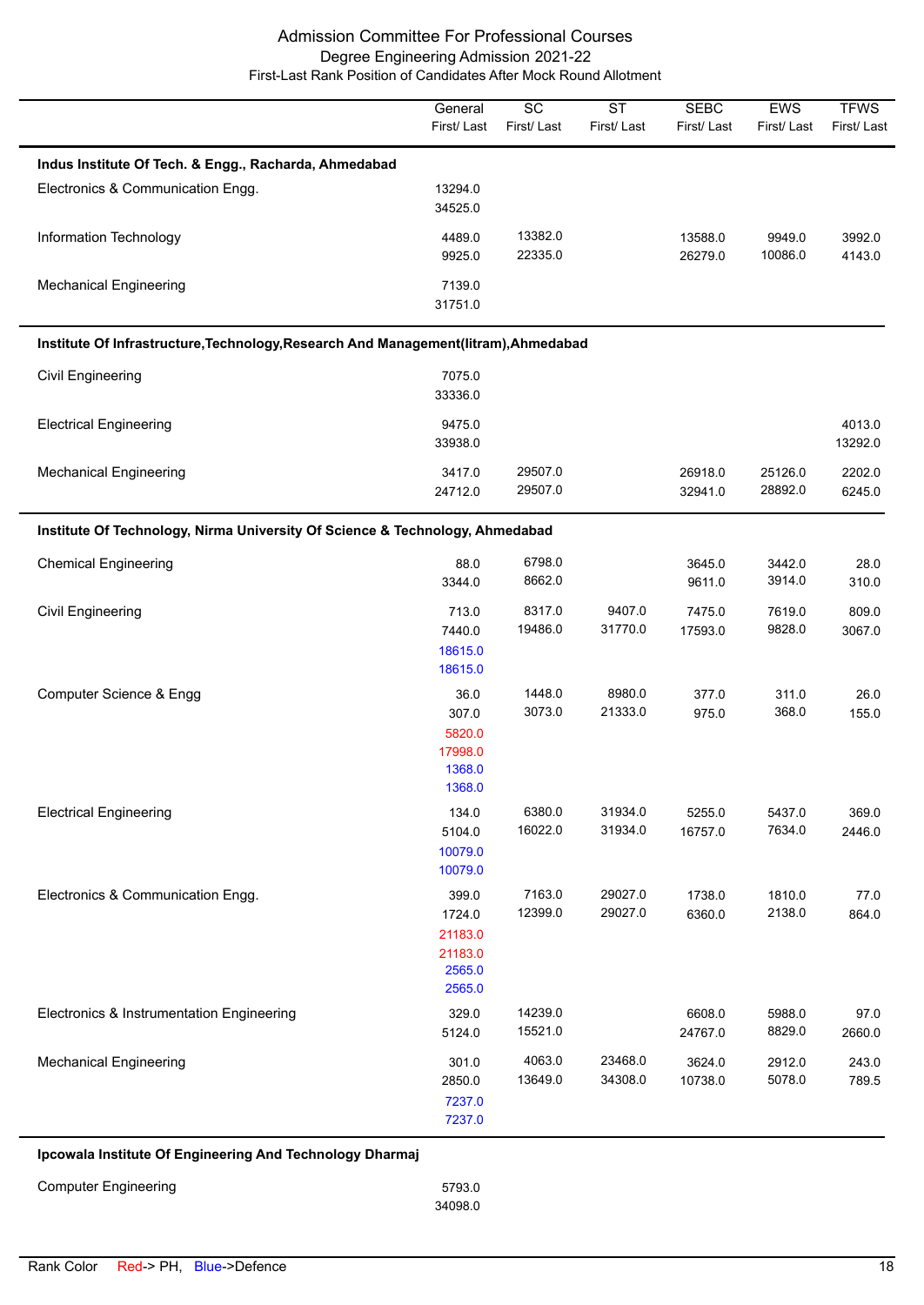|                                                                                           | General<br>First/Last | SC<br>First/Last   | <b>ST</b><br>First/Last | <b>SEBC</b><br>First/Last | EWS<br>First/Last  | <b>TFWS</b><br>First/Last |
|-------------------------------------------------------------------------------------------|-----------------------|--------------------|-------------------------|---------------------------|--------------------|---------------------------|
| Ipcowala Institute Of Engineering And Technology Dharmaj<br><b>Mechanical Engineering</b> | 19833.0<br>24310.0    |                    |                         |                           |                    |                           |
| Itm (SIs) Baroda University (Formerly Known As Itm Universe), Vadodara                    |                       |                    |                         |                           |                    |                           |
| <b>Chemical Engineering</b>                                                               | 6041.0<br>33132.0     |                    |                         |                           |                    |                           |
| Computer Science & Engg                                                                   | 6785.0<br>17670.0     | 19279.0<br>32211.0 |                         | 22255.0<br>32420.0        | 17780.0<br>23970.0 |                           |
| Computer Science & Engineering (Artificial<br>Intelligence)                               | 5237.0<br>33069.0     |                    |                         |                           |                    | 2428.0<br>10465.0         |
| Computer Science & Engineering (Data Science)                                             | 13255.0<br>26450.0    |                    |                         |                           | 26849.0<br>27217.0 |                           |
| Computer Science & Engineering With Specialisation<br>In Cyber Security                   | 12419.0<br>31019.0    |                    |                         |                           | 32032.0<br>32032.0 | 4429.0<br>5231.0          |
| Information Technology                                                                    | 5151.0<br>16172.0     | 32768.0<br>33040.0 |                         | 21757.0<br>26803.0        | 16975.0<br>19940.0 |                           |
| <b>Mechanical Engineering</b>                                                             | 14977.0<br>18932.0    |                    |                         |                           |                    |                           |
| Mechatronics                                                                              | 20222.0<br>33778.0    |                    |                         |                           |                    |                           |
| Itm Vocational University, Waghodia, Dist: Vadodara                                       |                       |                    |                         |                           |                    |                           |
| Civil Engineering (Construction Engg And<br>Management)                                   | 27532.0<br>27532.0    |                    |                         |                           |                    |                           |
| Computer Engineering (Cloud Tech. & Information<br>Security)                              | 13351.0<br>33281.0    |                    |                         |                           |                    |                           |
| Computer Engineering (Data Science)                                                       | 5964.0<br>32520.0     |                    |                         |                           |                    |                           |
| Mechanical Engineering (Computer Aided Design &<br>Advanced Cnc Manufacturing)            | 23951.0<br>23951.0    |                    |                         |                           |                    |                           |
| K.J. Institute Of Engg. And Tech., Savali                                                 |                       |                    |                         |                           |                    |                           |
| <b>Automobile Engineering</b>                                                             | 28668.0<br>28668.0    |                    |                         |                           |                    |                           |
| <b>Civil Engineering</b>                                                                  | 17643.0<br>32660.0    |                    |                         |                           |                    |                           |
| <b>Computer Engineering</b>                                                               | 9840.0<br>21221.0     | 27518.0<br>32595.0 |                         | 23608.0<br>28629.0        | 22468.0<br>25990.0 |                           |
| <b>Electrical Engineering</b>                                                             | 18407.0<br>32146.0    |                    |                         |                           |                    |                           |
| Information Technology                                                                    | 7066.0<br>31041.0     |                    |                         | 31326.0<br>32813.0        |                    |                           |
| <b>Mechanical Engineering</b>                                                             | 27827.0<br>27827.0    |                    |                         |                           |                    |                           |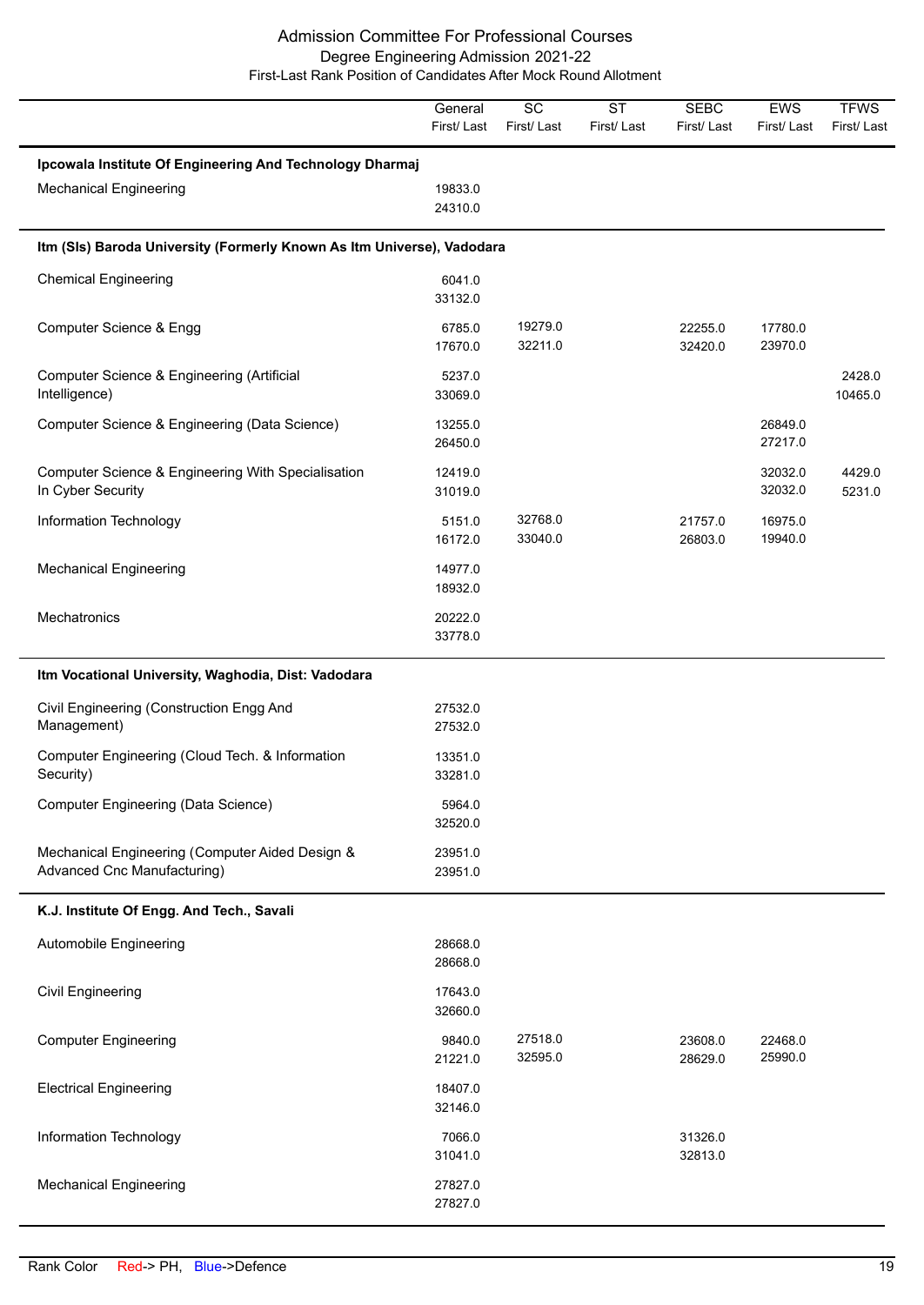|                                                                                                                     | General<br>First/Last                            | $\overline{SC}$<br>First/Last | $\overline{\text{ST}}$<br>First/Last | <b>SEBC</b><br>First/Last              | EWS<br>First/Last  | <b>TFWS</b><br>First/Last |
|---------------------------------------------------------------------------------------------------------------------|--------------------------------------------------|-------------------------------|--------------------------------------|----------------------------------------|--------------------|---------------------------|
| Kalol Institute Of Tech. & Research Center, Kalol                                                                   |                                                  |                               |                                      |                                        |                    |                           |
| <b>Civil Engineering</b>                                                                                            | 26219.0<br>26219.0                               |                               |                                      |                                        |                    |                           |
| <b>Computer Engineering</b>                                                                                         | 9001.0<br>34550.0                                |                               |                                      |                                        |                    | 1586.0<br>9072.0          |
| Information Technology                                                                                              | 11826.0<br>34493.0                               |                               |                                      |                                        |                    |                           |
| Knowledge Institute Of Technology And Engineering, Bakrol, Anand                                                    |                                                  |                               |                                      |                                        |                    |                           |
| <b>Computer Engineering</b>                                                                                         | 10412.0<br>23370.0                               |                               |                                      | 33214.0<br>33214.0                     | 24998.0<br>28452.0 |                           |
| Information Technology                                                                                              | 5500.0<br>20875.0                                |                               |                                      | 23055.0<br>32422.0                     | 24470.0<br>25426.0 |                           |
| <b>Mechanical Engineering</b>                                                                                       | 32234.0<br>32234.0                               |                               |                                      |                                        |                    |                           |
| Krishna School Of Emerging Technology & Applied Research (Formerly Known As Babaria Institute Of Technology), Varna |                                                  |                               |                                      |                                        |                    |                           |
| <b>Civil Engineering</b>                                                                                            | 24174.0<br>30502.0                               |                               |                                      |                                        |                    |                           |
| Computer Science & Engg                                                                                             | 2019.0<br>12472.0<br>18587.0                     | 16446.0<br>33960.0            | 25819.0<br>32088.0                   | 12850.0<br>32184.0                     | 12738.0<br>14946.0 | 3696.0<br>7822.0          |
| <b>Electrical Engineering</b>                                                                                       | 18587.0<br>16078.0<br>34533.0                    |                               |                                      |                                        |                    |                           |
| Information Technology                                                                                              | 7093.0<br>14441.0                                | 29510.0<br>29510.0            | 33239.0<br>33239.0                   | 17156.0<br>34284.0                     | 14851.0<br>16949.0 | 4643.0<br>7048.0          |
| <b>Mechanical Engineering</b>                                                                                       | 16391.0<br>33435.0                               |                               |                                      |                                        |                    |                           |
| L.D.College Of Engineering, Ahmedabad                                                                               |                                                  |                               |                                      |                                        |                    |                           |
| Automobile Engineering                                                                                              | 4999.0<br>9761.0<br>14221.0<br>14221.0           | 9997.0<br>23415.0             | 22041.0<br>34135.0                   | 11013.0<br>17802.0                     | 10461.0<br>11361.0 | 2477.0<br>5206.0          |
| <b>Biomedical Engineering</b>                                                                                       | 300.0<br>2837.0<br>12684.0<br>12684.0            | 4160.0<br>9981.0              | 6025.0<br>28566.0                    | 3501.0<br>8961.0                       | 2841.0<br>4531.0   | 362.0<br>1716.0           |
| <b>Chemical Engineering</b>                                                                                         | 1104.0<br>3291.0<br>12700.0<br>12700.0<br>7038.0 | 10955.0<br>17467.0            | 10534.0<br>26212.0                   | 3358.0<br>6111.0<br>17692.0<br>17692.0 | 3510.0<br>3834.0   | 972.0<br>1423.0           |
| <b>Civil Engineering</b>                                                                                            | 7038.0<br>943.0<br>5887.0<br>31488.0<br>34517.0  | 6343.0<br>14565.0             | 6741.0<br>14713.0                    | 6029.0<br>9464.0                       | 6112.0<br>7335.0   | 639.0<br>2981.0           |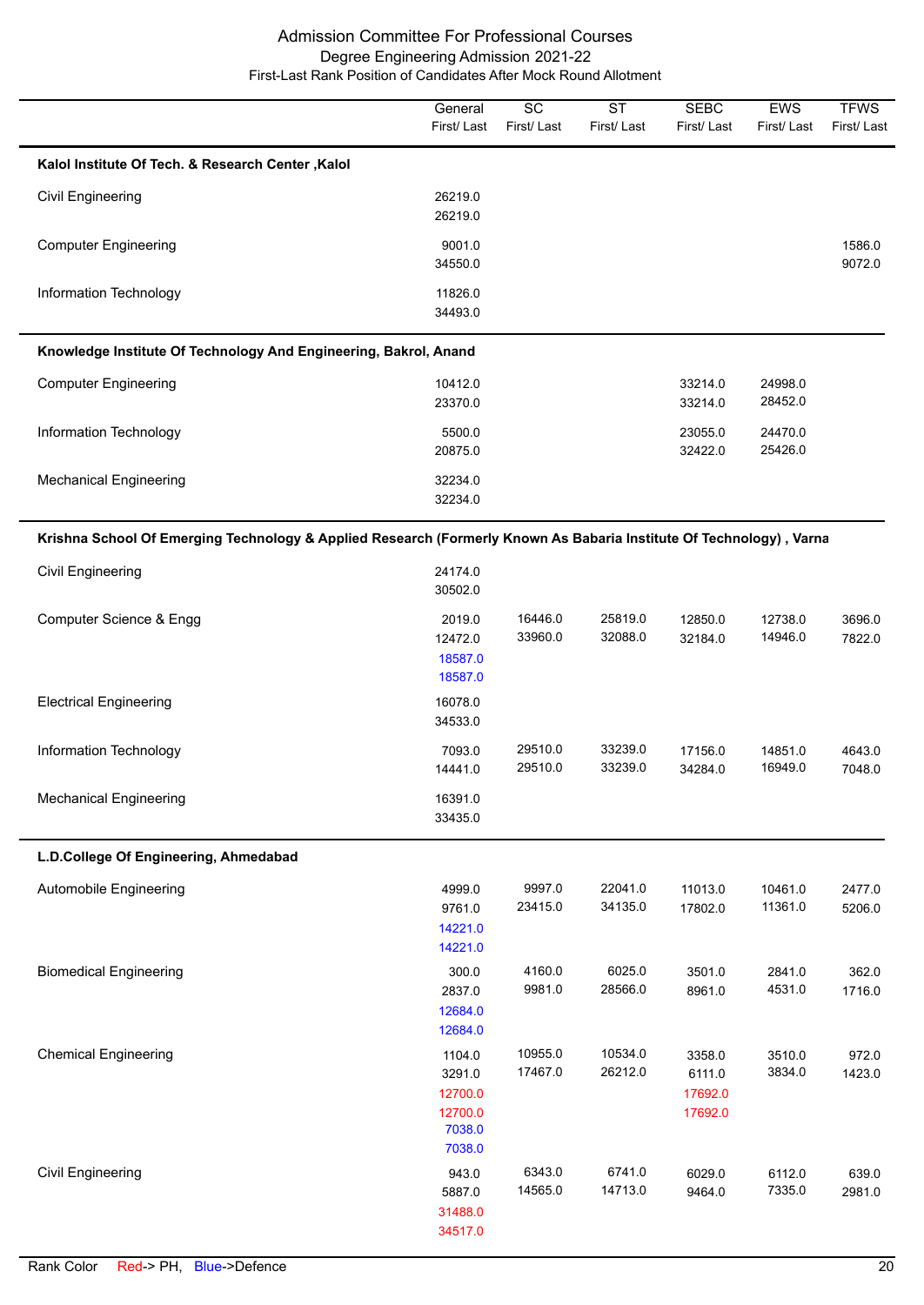|                                       | General<br>First/Last                                            | $\overline{SC}$<br>First/Last | $\overline{\text{ST}}$<br>First/Last    | <b>SEBC</b><br>First/Last            | EWS<br>First/Last                    | <b>TFWS</b><br>First/Last |
|---------------------------------------|------------------------------------------------------------------|-------------------------------|-----------------------------------------|--------------------------------------|--------------------------------------|---------------------------|
| L.D.College Of Engineering, Ahmedabad | 11309.0                                                          |                               |                                         |                                      |                                      |                           |
| <b>Computer Engineering</b>           | 11309.0<br>27.0<br>556.0<br>3054.0<br>7775.0<br>1205.0<br>1205.0 | 1364.0<br>3317.0              | 1710.0<br>13507.0<br>33372.0<br>33372.0 | 586.0<br>1246.0<br>9810.0<br>20611.0 | 558.0<br>637.0                       | 137.0<br>308.0            |
| <b>Electrical Engineering</b>         | 949.0<br>5550.0<br>10483.0<br>10483.0                            | 9047.0<br>15202.0             | 7060.0<br>16826.0                       | 5809.0<br>11965.0                    | 5651.0<br>7730.0                     | 833.0<br>3647.0           |
| Electronics & Communication Engg.     | 1084.0<br>3697.0<br>14476.0<br>14476.0<br>5379.0<br>5379.0       | 3827.0<br>12683.0             | 18001.0<br>32798.0                      | 3727.0<br>9877.0                     | 3724.0<br>4875.0                     | 1135.0<br>2004.0          |
| <b>Environmental Engineering</b>      | 2787.0<br>10790.0<br>15012.0<br>15012.0                          | 11042.0<br>28276.0            | 24123.0<br>32363.0                      | 14046.0<br>22785.0                   | 10824.0<br>13834.0                   | 2216.0<br>3863.0          |
| Information Technology                | 132.0<br>887.0<br>11363.0<br>17411.0<br>2033.0<br>2033.0         | 3407.0<br>4785.0              | 8766.0<br>19340.0                       | 936.0<br>1820.0                      | 891.0<br>948.0<br>28086.0<br>28086.0 | 468.0<br>701.0            |
| Instrumentation & Control Engg.       | 2681.0<br>10186.0<br>13307.0<br>13307.0                          | 19053.0<br>22117.0            | 20078.0<br>20078.0                      | 10505.0<br>20071.0                   | 10377.0<br>13668.0                   | 4305.0<br>5171.0          |
| <b>Mechanical Engineering</b>         | 185.0<br>3905.0<br>31335.0<br>31335.0<br>7799.0<br>7799.0        | 4787.0<br>11863.0             | 6827.0<br>21101.0                       | 3937.0<br>9172.0                     | 4017.0<br>5346.0                     | 1036.0<br>2471.0          |
| Plastic Technology                    | 11062.0<br>24822.0                                               |                               |                                         | 25973.0<br>31452.0                   | 25157.0<br>28869.0                   | 6033.0<br>16836.0         |
| Rubber Technology                     | 3803.0<br>18725.0                                                | 21410.0<br>21410.0            |                                         | 18815.0<br>25504.0                   | 19003.0<br>22090.0                   | 6030.0<br>8579.0          |
| Textile Technology                    | 5186.0<br>22762.0                                                | 24285.0<br>30560.0            |                                         | 24355.0<br>32610.0                   | 24244.0<br>33240.0                   | 7770.0<br>11183.0         |

# **L.D.R.P. Institute Of Tech. & Research., Gandhinagar**

| Automobile Engineering | 13993.0<br>34491.0 |
|------------------------|--------------------|
| Civil Engineering      | 12026.0<br>33576.0 |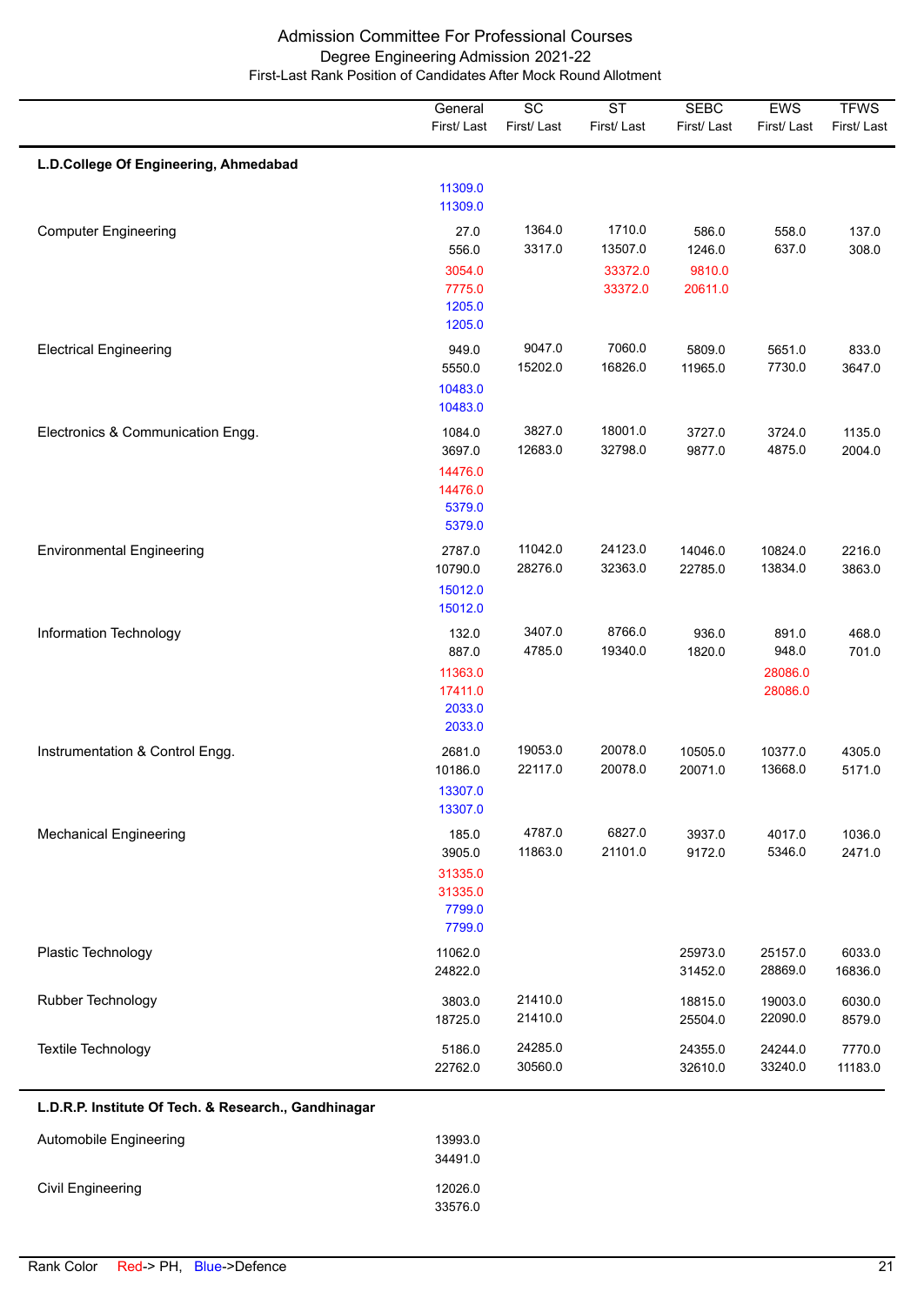|                                                      | General<br>First/Last                   | $\overline{SC}$<br>First/Last | $\overline{\text{ST}}$<br>First/Last | <b>SEBC</b><br>First/Last | <b>EWS</b><br>First/Last | <b>TFWS</b><br>First/Last |
|------------------------------------------------------|-----------------------------------------|-------------------------------|--------------------------------------|---------------------------|--------------------------|---------------------------|
| L.D.R.P. Institute Of Tech. & Research., Gandhinagar |                                         |                               |                                      |                           |                          |                           |
| <b>Computer Engineering</b>                          | 1451.0<br>8172.0<br>15109.0<br>26193.0  | 8804.0<br>21526.0             | 34561.0<br>34561.0                   | 8250.0<br>19797.0         | 8211.0<br>9189.0         | 773.0<br>3404.0           |
| <b>Electrical Engineering</b>                        | 676.0<br>34276.0                        |                               |                                      |                           |                          |                           |
| Electronics & Communication Engg.                    | 8747.0<br>33244.0                       |                               |                                      |                           |                          |                           |
| Information Technology                               | 2700.0<br>9173.0<br>13628.0<br>13628.0  | 10628.0<br>21813.0            |                                      | 9699.0<br>22046.0         | 9223.0<br>9600.0         | 1842.0<br>3574.0          |
| <b>Mechanical Engineering</b>                        | 9303.0<br>34503.0                       |                               |                                      |                           |                          | 7381.0<br>9970.0          |
| L.E.College, Morbi                                   |                                         |                               |                                      |                           |                          |                           |
| <b>Chemical Engineering</b>                          | 7012.0<br>18414.0<br>29293.0<br>29293.0 |                               |                                      | 18919.0<br>24143.0        | 18603.0<br>19879.0       | 7437.0<br>10474.0         |
| <b>Civil Engineering</b>                             | 10153.0<br>34566.0                      |                               |                                      |                           |                          |                           |
| <b>Electrical Engineering</b>                        | 10789.0<br>34474.0                      |                               |                                      |                           |                          |                           |
| <b>Industrial Engineering</b>                        | 9509.0<br>29720.0                       |                               |                                      |                           |                          |                           |
| Information Technology                               | 4971.0<br>7717.0<br>18076.0<br>18076.0  | 17460.0<br>17975.0            | 33833.0<br>33833.0                   | 7865.0<br>9811.0          | 8112.0<br>9137.0         | 2702.0<br>2702.0          |
| <b>Mechanical Engineering</b>                        | 6624.0<br>34572.0                       |                               |                                      |                           |                          | 10710.0<br>13508.0        |
| <b>Power Electronics</b>                             | 25108.0<br>25108.0                      |                               |                                      |                           |                          |                           |
| <b>Production Engineering</b>                        | 31146.0<br>32457.0                      |                               |                                      |                           |                          |                           |
| L.J. Institute Of Engg And Tech., Ahmedabad          |                                         |                               |                                      |                           |                          |                           |
| Artificial Intelligance And Data Science             | 3146.0<br>9289.0                        | 17243.0<br>28574.0            |                                      | 17948.0<br>32632.0        | 10016.0<br>11688.0       | 2315.0<br>6362.0          |
| Artificial Intelligence(Ai) And Machine Learning     | 3949.0<br>11528.0                       | 19018.0<br>19379.0            |                                      | 11906.0<br>29511.0        | 11551.0<br>14458.0       | 6605.0<br>6844.0          |
| Automobile Engineering                               | 13764.0<br>31643.0                      |                               |                                      |                           |                          |                           |
| <b>Chemical Engineering</b>                          | 6592.0<br>22735.0                       |                               |                                      | 24771.0<br>33171.0        | 24588.0<br>28436.0       | 6792.0<br>8216.0          |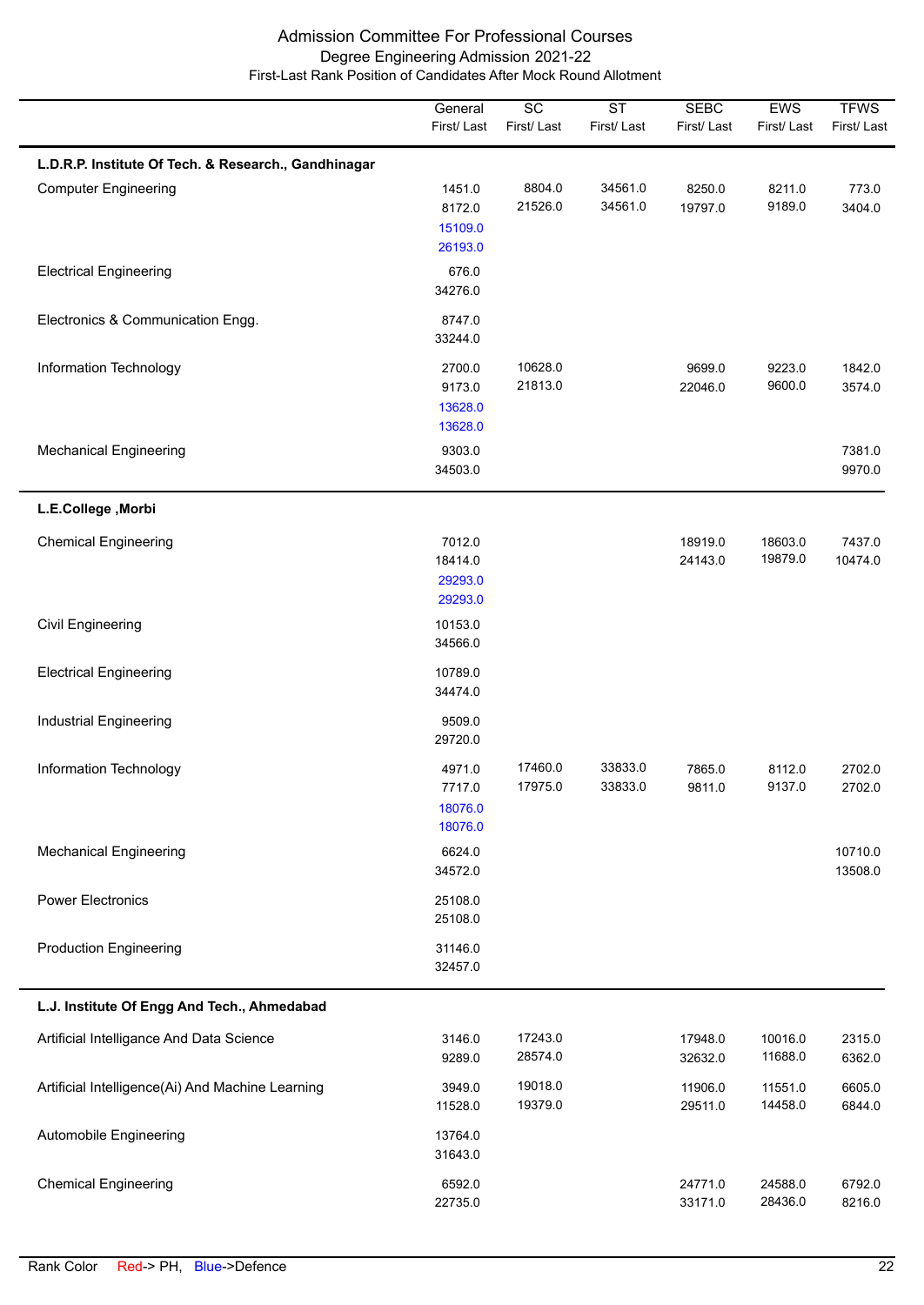|                                                           | General<br>First/Last                  | $\overline{SC}$<br>First/Last | <b>ST</b><br>First/Last | <b>SEBC</b><br>First/Last | <b>EWS</b><br>First/Last | <b>TFWS</b><br>First/Last |
|-----------------------------------------------------------|----------------------------------------|-------------------------------|-------------------------|---------------------------|--------------------------|---------------------------|
| L.J. Institute Of Engg And Tech., Ahmedabad               |                                        |                               |                         |                           |                          |                           |
| <b>Civil Engineering</b>                                  | 8146.0<br>34522.0                      |                               |                         |                           |                          |                           |
| <b>Computer Engineering</b>                               | 1486.0<br>4280.0<br>10007.0<br>10007.0 | 6965.0<br>12144.0             | 28298.0<br>33725.0      | 4407.0<br>9471.0          | 4287.0<br>4758.0         | 1834.0<br>2390.0          |
| Computer Science & Design                                 | 6216.0<br>10680.0                      | 21939.0<br>24887.0            |                         | 14752.0<br>24274.0        | 10797.0<br>14810.0       | 3158.0<br>6202.0          |
| Computer Science & Engg                                   | 1911.0<br>5518.0<br>12605.0<br>12605.0 | 6214.0<br>15899.0             | 27498.0<br>32174.0      | 5556.0<br>12779.0         | 5536.0<br>5975.0         | 2421.0<br>2845.0          |
| Electronics & Communication Engg.                         | 5945.0<br>23265.0                      | 25276.0<br>25276.0            |                         | 27035.0<br>27035.0        | 24082.0<br>24082.0       | 8453.0<br>15200.0         |
| Information Technology                                    | 2594.0<br>5626.0<br>15629.0<br>15629.0 | 9655.0<br>15538.0             |                         | 9525.0<br>12722.0         | 5641.0<br>5870.0         | 2041.0<br>2600.0          |
| <b>Mechanical Engineering</b>                             | 9379.0<br>30342.0                      |                               |                         | 31140.0<br>32875.0        | 34473.0<br>34473.0       |                           |
| Robotics & Artificial Intelligence                        | 3971.0<br>14698.0                      | 27877.0<br>32647.0            |                         | 25175.0<br>31250.0        | 16683.0<br>17796.0       | 7151.0<br>8352.0          |
| Laljibhai Chaturbhai Institute Of Tech., Bhandu, Mahesana |                                        |                               |                         |                           |                          |                           |
| Civil Engineering                                         | 34403.0<br>34403.0                     |                               |                         |                           |                          |                           |
| Computer Science & Engg                                   | 3924.0<br>34073.0                      |                               |                         |                           |                          |                           |
| <b>Electrical Engineering</b>                             | 34262.0<br>34262.0                     |                               |                         |                           |                          |                           |
| Laxmi Institute Of Technology, Sarigam, Valsad            |                                        |                               |                         |                           |                          |                           |
| Automobile Engineering                                    | 29631.0<br>34401.0                     |                               |                         |                           |                          |                           |
| Civil Engineering                                         | 26776.0<br>34422.0                     |                               |                         |                           |                          |                           |
| Computer Science & Engg                                   | 9674.0<br>34502.0                      |                               |                         |                           |                          |                           |
| <b>Electrical Engineering</b>                             | 26739.0<br>33954.0                     |                               |                         |                           |                          |                           |
| Information Technology                                    | 6992.0<br>34542.0                      |                               |                         |                           |                          |                           |
| <b>Mechanical Engineering</b>                             | 20568.0<br>34585.0                     |                               |                         |                           |                          |                           |

**Madhuben & Bhanubhai Patel Institute Of Technology, New V.V.Nagar**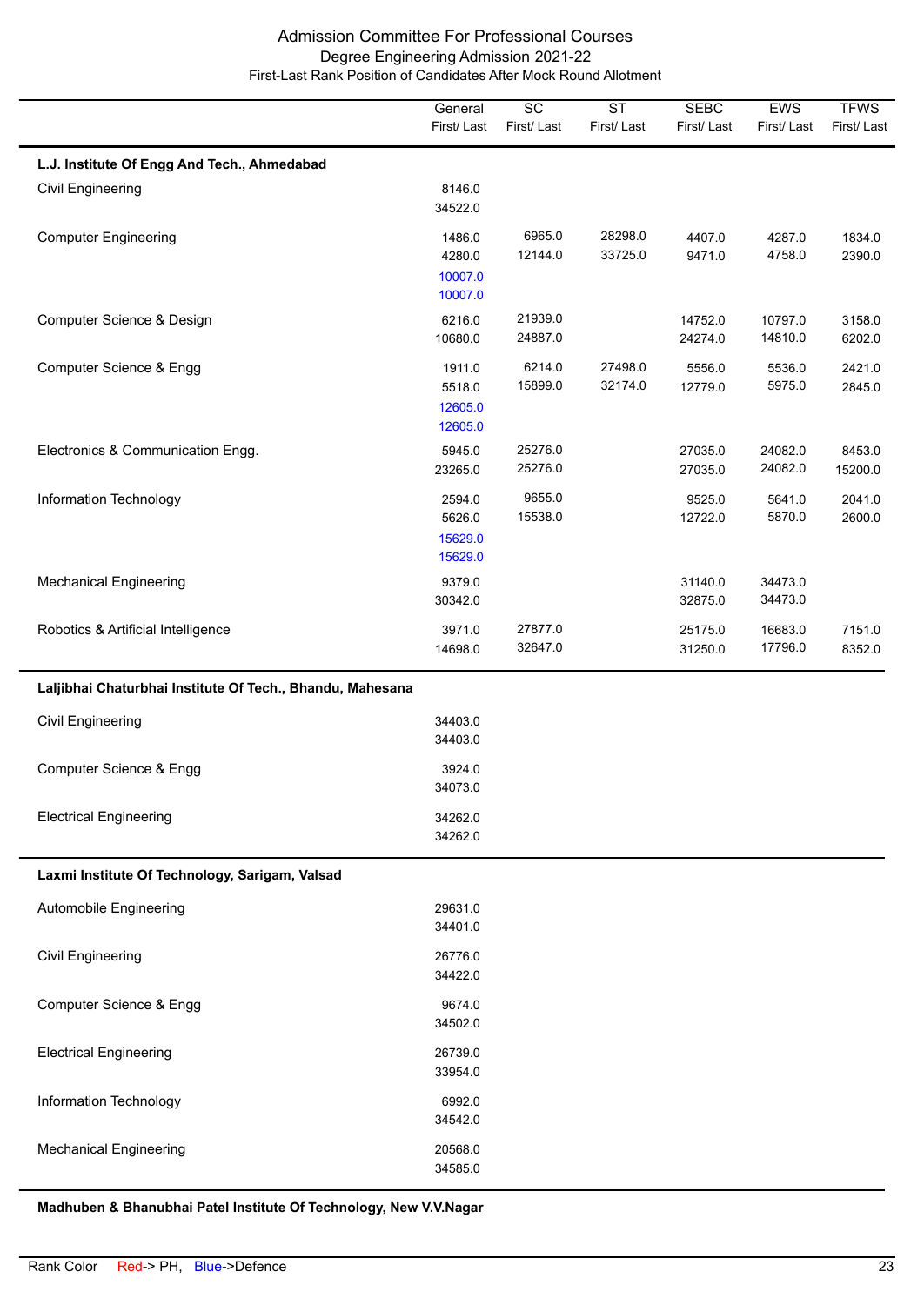|                                                                          | General<br>First/Last        | $\overline{SC}$<br>First/Last | $\overline{\text{ST}}$<br>First/Last | <b>SEBC</b><br>First/Last | <b>EWS</b><br>First/Last | <b>TFWS</b><br>First/Last |
|--------------------------------------------------------------------------|------------------------------|-------------------------------|--------------------------------------|---------------------------|--------------------------|---------------------------|
| Madhuben & Bhanubhai Patel Institute Of Technology, New V.V.Nagar        |                              |                               |                                      |                           |                          |                           |
| <b>Computer Engineering</b>                                              | 3628.0<br>16511.0<br>21794.0 | 22023.0<br>22023.0            | 25784.0<br>25784.0                   | 16521.0<br>32701.0        | 16540.0<br>19368.0       | 3092.0<br>5944.0          |
| Information Technology                                                   | 21794.0<br>6504.0<br>18513.0 | 28925.0<br>31594.0            |                                      | 20564.0<br>34121.0        | 18917.0<br>21639.0       | 4125.0<br>6508.0          |
| Mahatma Gandhi Inst. Of Technical Edu. And Research Center, Navasari     |                              |                               |                                      |                           |                          |                           |
| Civil Engineering                                                        | 31691.0<br>31691.0           |                               |                                      |                           |                          |                           |
| <b>Computer Engineering</b>                                              | 8740.0<br>34051.0            |                               |                                      |                           |                          |                           |
| <b>Electrical Engineering</b>                                            | 24922.0<br>34460.0           |                               |                                      |                           |                          |                           |
| <b>Mechanical Engineering</b>                                            | 27155.0<br>28416.0           |                               |                                      |                           |                          |                           |
| Mahavir Swami College Of Engineering & Technology, Bharthana-Vesu, Surat |                              |                               |                                      |                           |                          |                           |
| Automobile Engineering                                                   | 30296.0<br>32364.0           |                               |                                      |                           |                          |                           |
| <b>Computer Engineering</b>                                              | 13354.0<br>32740.0           |                               |                                      |                           |                          |                           |
| Marwadi Edu. Foundation Group Of Institutions, Faculty Of Engg., Rajkot  |                              |                               |                                      |                           |                          |                           |
| <b>Civil Engineering</b>                                                 | 24067.0<br>28407.0           |                               |                                      |                           |                          |                           |
| <b>Computer Engineering</b>                                              | 3636.0<br>21123.0            | 26207.0<br>29282.0            |                                      | 24364.0<br>33820.0        | 21312.0<br>27953.0       | 388.0<br>4106.0           |
| <b>Electrical Engineering</b>                                            | 23914.0<br>23914.0           |                               |                                      |                           |                          |                           |
| Information Technology                                                   | 9448.0<br>34081.0            |                               |                                      |                           |                          | 2513.0<br>4391.0          |
| <b>Mechanical Engineering</b>                                            | 10329.0<br>27193.0           |                               |                                      |                           |                          | 12935.0<br>15305.0        |
| Marwadi Edu. Foundation Group Of Institutions, Faculty Of Tech., Rajkot  |                              |                               |                                      |                           |                          |                           |
| Automobile Engineering                                                   | 4558.0<br>32800.0            |                               |                                      |                           |                          |                           |
| <b>Chemical Engineering</b>                                              | 16397.0<br>28778.0           |                               |                                      |                           |                          |                           |
| <b>Civil Engineering</b>                                                 | 13777.0<br>29647.0           |                               |                                      |                           |                          |                           |
| <b>Computer Engineering</b>                                              | 3604.0<br>34584.0            |                               |                                      |                           |                          | 1536.0<br>6277.0          |
| Computer Engineering (Artificial Intelligence)                           | 5128.0<br>34307.0            |                               |                                      |                           |                          |                           |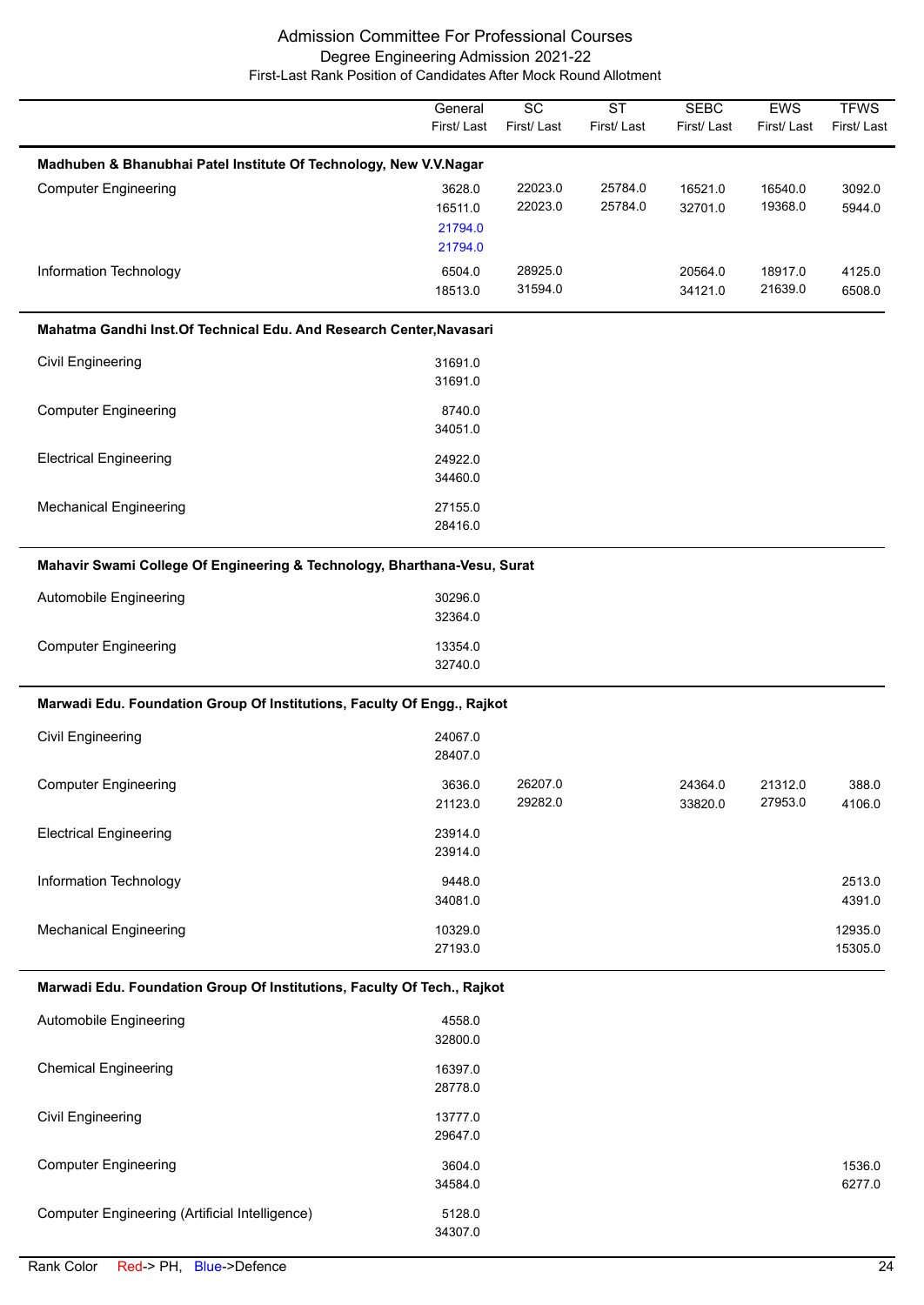|                                                                                  | General<br>First/Last | $\overline{SC}$<br>First/Last | $\overline{\text{ST}}$<br>First/Last | <b>SEBC</b><br>First/Last | EWS<br>First/Last  | <b>TFWS</b><br>First/Last |
|----------------------------------------------------------------------------------|-----------------------|-------------------------------|--------------------------------------|---------------------------|--------------------|---------------------------|
| Marwadi Edu. Foundation Group Of Institutions, Faculty Of Tech., Rajkot          |                       |                               |                                      |                           |                    |                           |
| Information & Communication Technology                                           | 5991.0<br>34031.0     |                               |                                      |                           |                    | 763.0<br>3297.0           |
| Information Technology                                                           | 999.0<br>34516.0      |                               |                                      |                           |                    | 3121.0<br>6381.0          |
| <b>Mechanical Engineering</b>                                                    | 12706.0<br>31804.0    |                               |                                      |                           |                    |                           |
| Merchant Engg. College, Basna. Visnagar                                          |                       |                               |                                      |                           |                    |                           |
| <b>Computer Engineering</b>                                                      | 15657.0<br>32442.5    |                               |                                      |                           |                    |                           |
| Narnarayan Shastri Institute Of Technology, Jetalpur, Ahmedabad                  |                       |                               |                                      |                           |                    |                           |
| <b>Civil Engineering</b>                                                         | 19371.0<br>24929.0    |                               |                                      |                           |                    |                           |
| Computer Science & Engg                                                          | 8455.0<br>32994.0     |                               |                                      |                           |                    |                           |
| Neotech Institute Of Technology, Virod, Vadodara                                 |                       |                               |                                      |                           |                    |                           |
| <b>Computer Engineering</b>                                                      | 12149.0<br>34325.0    |                               |                                      |                           |                    |                           |
| <b>Electrical Engineering</b>                                                    | 24905.0<br>24905.0    |                               |                                      |                           |                    |                           |
| <b>Mechanical Engineering</b>                                                    | 34162.0<br>34162.0    |                               |                                      |                           |                    |                           |
| New L. J. Institute Of Engineering And Technology, Ahmedabad                     |                       |                               |                                      |                           |                    |                           |
| Computer Science & Engg                                                          | 1876.0<br>6098.0      | 15329.0<br>19807.0            |                                      | 7764.0<br>17646.0         | 6320.0<br>6544.0   | 2865.0<br>3308.0          |
| Computer Science & Engineering (Artificial<br>Intelligence And Machine Learning) | 3097.0<br>11174.0     | 20242.0<br>32450.0            |                                      | 11506.0<br>32548.0        | 11299.0<br>14343.0 | 3039.0<br>5713.0          |
| Information Technology                                                           | 2718.0<br>7980.0      | 9791.0<br>19133.0             | 33175.0<br>33175.0                   | 8021.0<br>16838.0         | 8124.0<br>8445.0   | 2213.0<br>3544.0          |
| Noble Engineering College, Junagadh                                              |                       |                               |                                      |                           |                    |                           |
| Computer Science & Engg                                                          | 10443.0<br>31071.0    |                               |                                      |                           |                    |                           |
| <b>Electrical Engineering</b>                                                    | 22797.0<br>30175.0    |                               |                                      |                           |                    |                           |
| Information Technology                                                           | 16082.0<br>16082.0    |                               |                                      |                           |                    |                           |
| <b>Mechanical Engineering</b>                                                    | 20818.0<br>20818.0    |                               |                                      |                           |                    |                           |
| Om Engineering College Junagadh                                                  |                       |                               |                                      |                           |                    |                           |
| <b>Chemical Engineering</b>                                                      | 21728.0<br>26233.0    |                               |                                      |                           |                    |                           |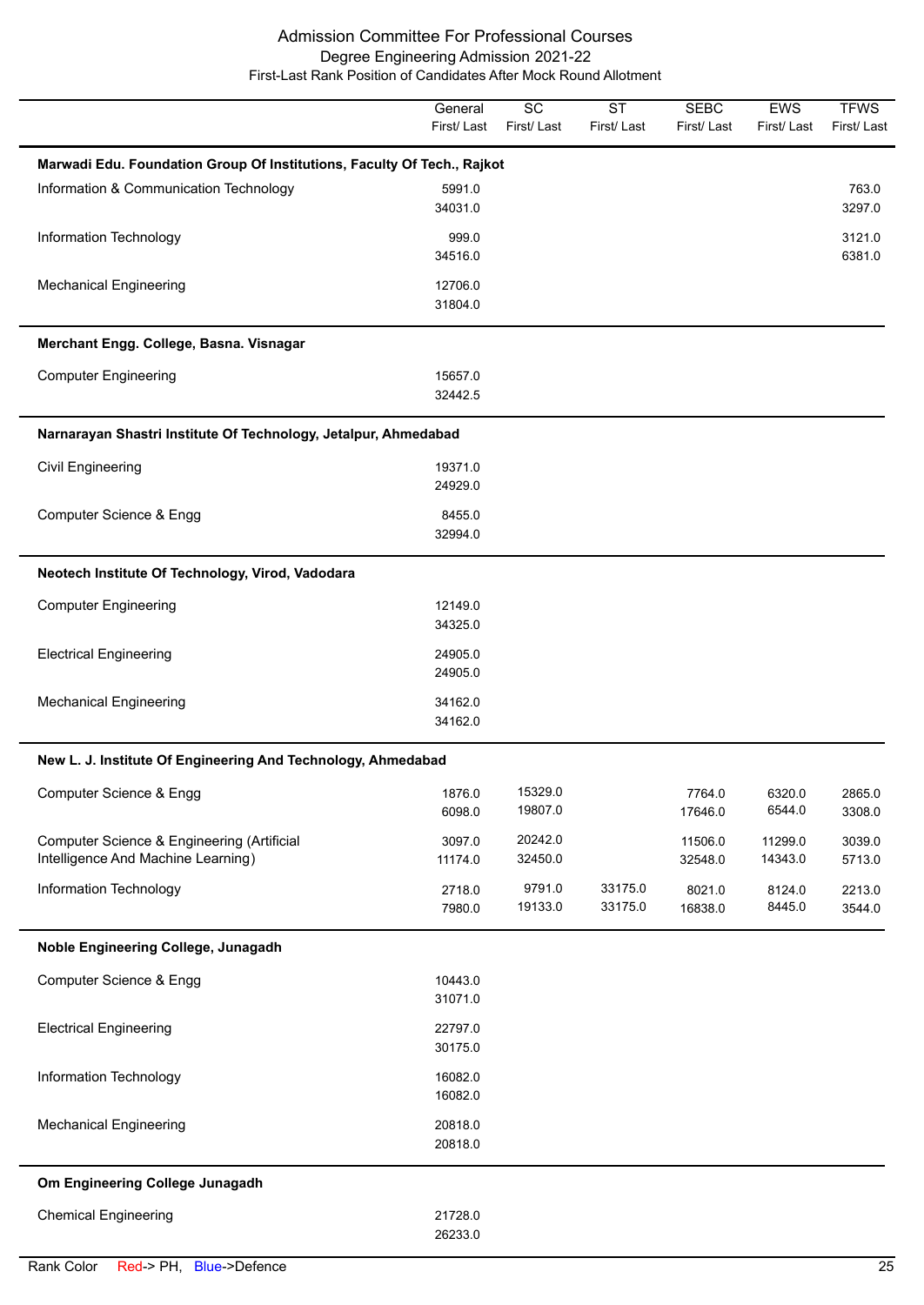|                                                                      | General<br>First/Last                                     | $\overline{SC}$<br>First/Last | <b>ST</b><br>First/Last | <b>SEBC</b><br>First/Last | EWS<br>First/Last  | <b>TFWS</b><br>First/Last |
|----------------------------------------------------------------------|-----------------------------------------------------------|-------------------------------|-------------------------|---------------------------|--------------------|---------------------------|
| Om Engineering College Junagadh<br><b>Computer Engineering</b>       | 25023.0<br>32528.0                                        |                               |                         |                           |                    |                           |
| P.P. Savani School Of Engineering, P.P. Savani University, Kosamba   |                                                           |                               |                         |                           |                    |                           |
| <b>Chemical Engineering</b>                                          | 19990.0<br>33746.0                                        |                               |                         |                           |                    |                           |
| Civil Engineering                                                    | 26159.0<br>29533.0                                        |                               |                         |                           |                    |                           |
| <b>Computer Engineering</b>                                          | 4974.0<br>14826.0                                         |                               |                         | 17261.0<br>33181.0        | 14957.0<br>15471.0 | 4232.0<br>4961.0          |
| Computer Engineering (Machine Learning & Artificial<br>Intelligence) | 9385.0<br>34249.0                                         |                               |                         |                           |                    | 8191.0<br>9910.0          |
| Computer Science & Engg                                              | 4820.0<br>18892.0                                         | 24362.0<br>32675.0            |                         | 19640.0<br>32972.0        | 19050.0<br>23013.0 | 3815.0<br>5032.0          |
| Information Technology                                               | 8278.0<br>21887.0                                         |                               |                         | 26378.0<br>27958.0        | 22208.0<br>23555.0 | 4038.0<br>4918.0          |
| Information Technology & Engineering                                 | 9115.0<br>33111.0                                         |                               |                         |                           |                    | 5864.0<br>8708.0          |
| <b>Pharmaceutical Engineering</b>                                    |                                                           |                               |                         |                           |                    | 21445.0<br>21445.0        |
| <b>Pacific School Of Engineering, Surat</b>                          |                                                           |                               |                         |                           |                    |                           |
| <b>Chemical Engineering</b>                                          | 24475.0<br>33382.0                                        |                               |                         |                           |                    |                           |
| <b>Civil Engineering</b>                                             | 34087.0<br>34087.0                                        |                               |                         |                           |                    |                           |
| <b>Computer Engineering</b>                                          | 6116.0<br>23283.0                                         |                               |                         | 24449.0<br>33389.0        | 24070.0<br>25024.0 | 4788.0<br>7847.0          |
| <b>Electrical Engineering</b>                                        | 26695.0<br>26695.0                                        |                               |                         |                           |                    |                           |
| <b>Mechanical Engineering</b>                                        | 32085.0<br>33348.0                                        |                               |                         |                           |                    |                           |
| Pandit Deendayal Energy University , Gandhinagar                     |                                                           |                               |                         |                           |                    |                           |
| Automobile Engineering                                               | 1622.0<br>16060.0                                         | 29385.0<br>31212.0            | 31334.0<br>31334.0      | 20475.0<br>29271.0        | 19874.0<br>25106.0 |                           |
| <b>Chemical Engineering</b>                                          | 1445.0<br>8242.0                                          | 9129.0<br>19698.0             | 16254.0<br>29003.0      | 10962.0<br>31536.0        | 8282.0<br>10167.0  | 456.0<br>3393.0           |
| <b>Civil Engineering</b>                                             | 3292.0<br>16760.0                                         | 18480.0<br>23592.0            | 30490.0<br>33377.0      | 16813.0<br>34439.0        | 16978.0<br>19970.0 |                           |
| <b>Computer Engineering</b>                                          | 315.0<br>1405.0<br>33953.0<br>33953.0<br>4596.0<br>4771.0 | 3293.0<br>6610.0              | 18847.0<br>31848.0      | 1408.0<br>3871.0          | 1415.0<br>1631.0   | 205.0<br>622.0            |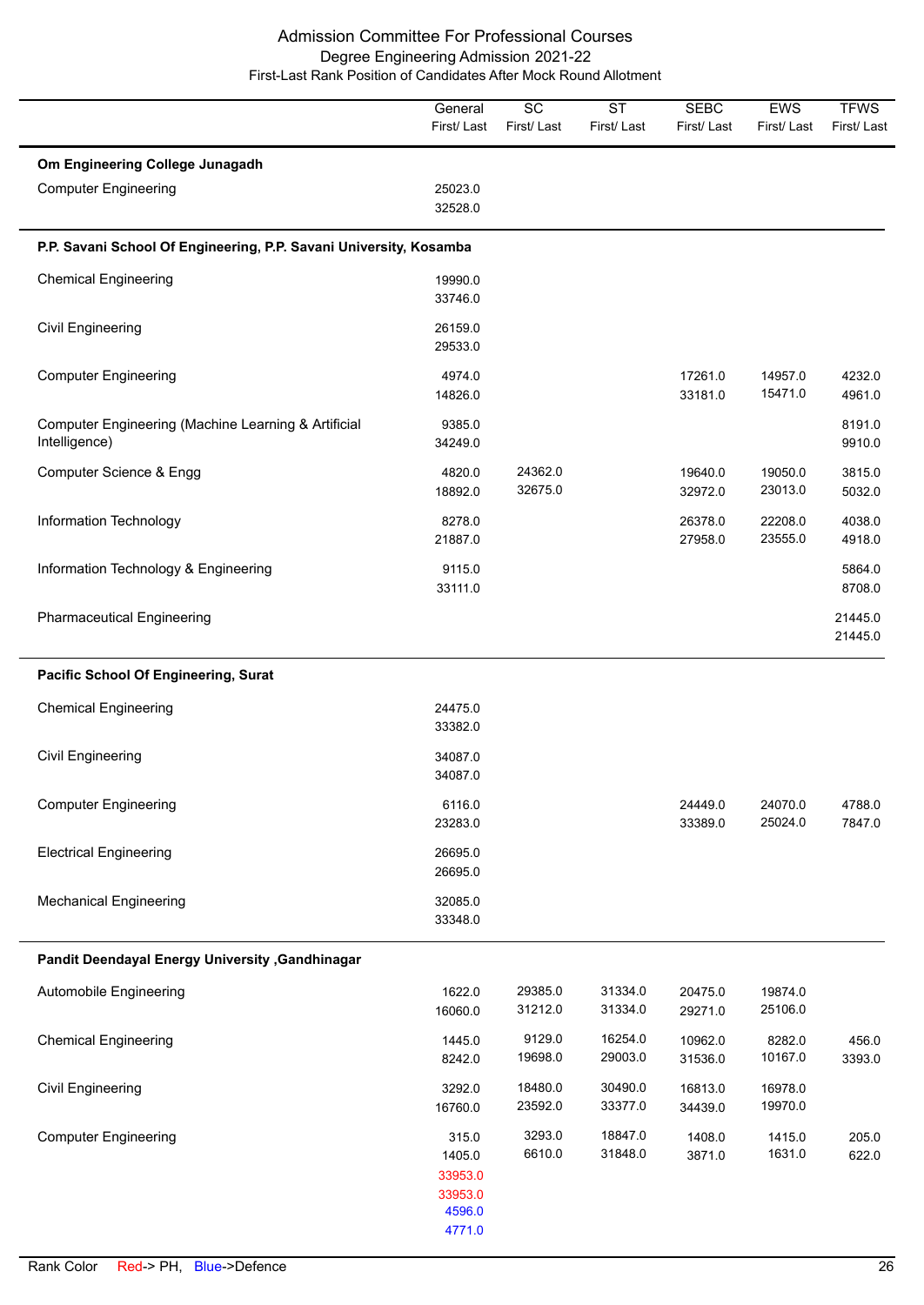|                                                                                  | General<br>First/Last                   | $\overline{SC}$<br>First/Last | $\overline{\text{ST}}$<br>First/Last | <b>SEBC</b><br>First/Last | <b>EWS</b><br>First/Last | <b>TFWS</b><br>First/Last |
|----------------------------------------------------------------------------------|-----------------------------------------|-------------------------------|--------------------------------------|---------------------------|--------------------------|---------------------------|
| Pandit Deendayal Energy University , Gandhinagar                                 |                                         |                               |                                      |                           |                          |                           |
| <b>Electrical Engineering</b>                                                    | 2716.0<br>12645.0<br>14840.0<br>14840.0 | 14224.0<br>25570.0            |                                      | 16296.0<br>31937.0        | 13241.0<br>18855.0       | 603.0<br>7960.0           |
| Electronics & Communication Engg.                                                | 1271.0<br>3383.0                        | 13448.0<br>19664.0            |                                      | 4931.0<br>19376.0         | 3571.0<br>5441.0         | 1857.0<br>2725.0          |
| Information & Communication Technology                                           | 436.0<br>1795.0<br>7740.0<br>7740.0     | 4529.0<br>6898.0              | 13584.0<br>33841.0                   | 2351.0<br>4700.0          | 1809.0<br>2085.0         | 387.0<br>711.0            |
| <b>Mechanical Engineering</b>                                                    | 2949.0<br>8327.0<br>15643.0<br>15643.0  | 16230.0<br>27357.0            |                                      | 14482.0<br>33441.0        | 9267.0<br>14914.0        | 1432.0<br>2708.0          |
| Petrochemical Engg.                                                              | 1570.0<br>11055.0                       | 11397.0<br>12956.0            | 33057.0<br>33057.0                   | 15091.0<br>28289.0        | 11372.0<br>12816.0       | 1884.0<br>2578.0          |
| Petroleum Engineering                                                            | 617.0<br>8592.0<br>16178.0<br>16178.0   | 9381.0<br>18914.0             | 27835.0<br>28010.0                   | 8929.0<br>22775.0         | 9095.0<br>12124.0        | 63.0<br>2789.0            |
| Parul Institute Of Engineering & Technology, Waghodia, Vadodara                  |                                         |                               |                                      |                           |                          |                           |
| <b>Aeronautical Engineering</b>                                                  | 3196.0<br>34393.0                       |                               |                                      |                           |                          | 3796.0<br>10274.0         |
| Aircraft Maintenance Engineering                                                 | 13246.0<br>34478.0                      |                               |                                      |                           |                          | 8304.0<br>8304.0          |
| <b>Civil Engineering</b>                                                         | 8208.0<br>34125.0                       |                               |                                      |                           |                          |                           |
| <b>Computer Engineering</b>                                                      | 2398.0<br>10149.0<br>12635.0<br>12635.0 | 21215.0<br>24420.0            | 21014.0<br>34122.0                   | 10957.0<br>19805.0        | 10349.0<br>11411.0       | 847.0<br>3567.0           |
| <b>Computer Engineering (Software Engineering)</b>                               | 4829.0<br>34358.0                       |                               |                                      |                           |                          | 4326.0<br>9064.0          |
| Computer Science & Engg                                                          | 2095.0<br>14727.0<br>20676.0<br>20676.0 | 19399.0<br>29377.0            | 15447.0<br>32325.0                   | 15340.0<br>33732.0        | 14732.0<br>18439.0       | 1470.0<br>5702.0          |
| Computer Science & Engineering (Artificial<br>Intelligence And Machine Learning) | 7385.0<br>33493.0                       |                               |                                      |                           |                          | 7519.0<br>13161.0         |
| Computer Science & Engineering (Artificial<br>Intelligence)                      | 7389.0<br>32444.0                       |                               |                                      |                           |                          | 4784.0<br>12812.0         |
| Computer Science & Engineering (Big Data &<br>Analysis)                          | 13084.0<br>28257.0                      |                               |                                      |                           |                          |                           |
| Computer Science & Engineering (Block Chain<br>Technology)                       | 24738.0<br>30717.0                      |                               |                                      |                           |                          | 8672.0<br>16868.0         |
| Computer Science & Engineering (Cloud Computing)                                 | 14354.0<br>32554.0                      |                               |                                      |                           |                          | 4799.0<br>10849.0         |

 $\overline{\phantom{a}}$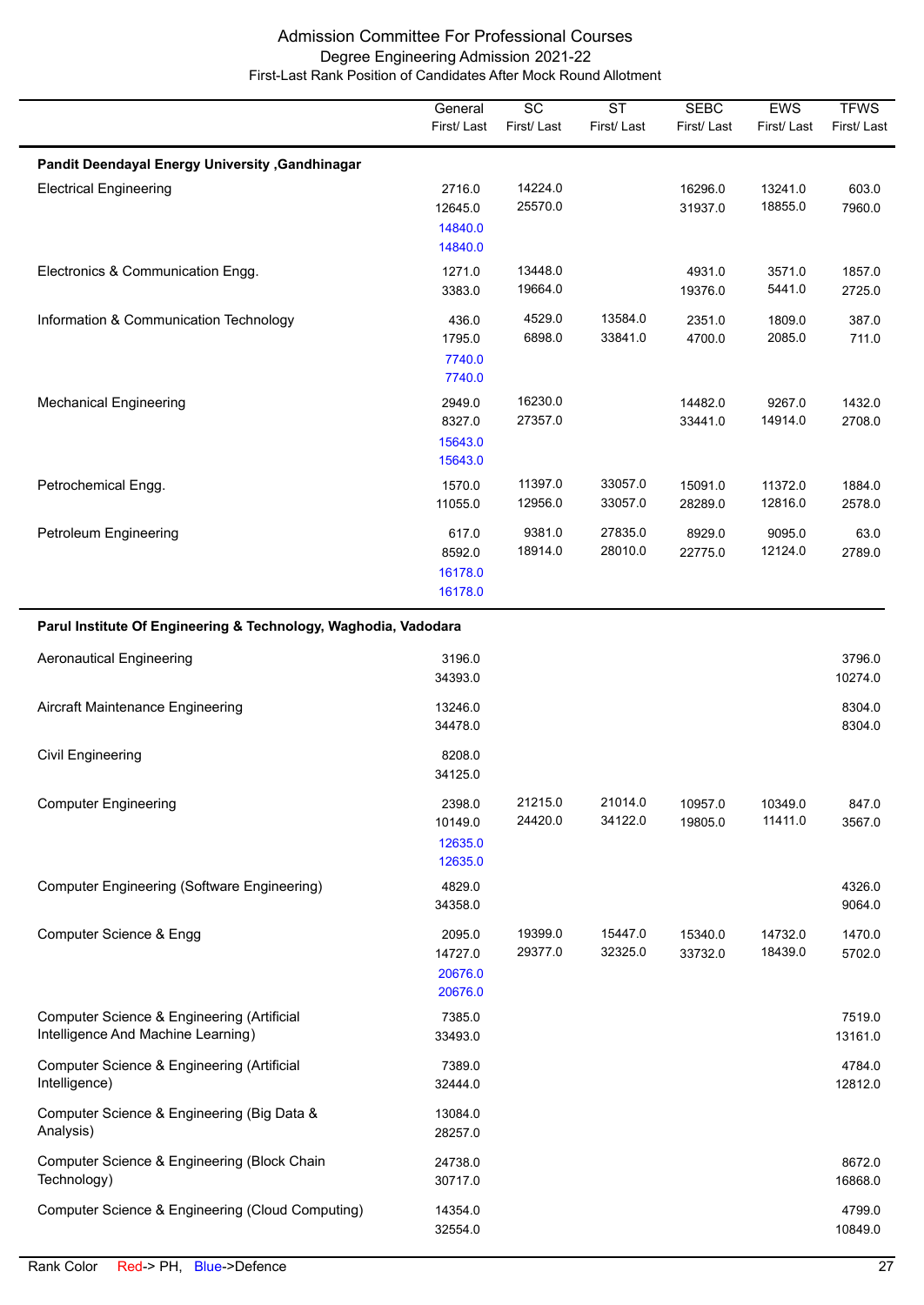|                                                                                                          | General<br>First/Last                   | $\overline{SC}$<br>First/Last | $\overline{\text{ST}}$<br>First/Last | <b>SEBC</b><br>First/Last | EWS<br>First/Last  | <b>TFWS</b><br>First/Last |
|----------------------------------------------------------------------------------------------------------|-----------------------------------------|-------------------------------|--------------------------------------|---------------------------|--------------------|---------------------------|
| Parul Institute Of Engineering & Technology, Waghodia, Vadodara                                          |                                         |                               |                                      |                           |                    |                           |
| Computer Science & Engineering (Data Science)                                                            | 370.0<br>32687.0                        |                               |                                      |                           |                    | 3426.0<br>9484.0          |
| Computer Science & Engineering (Internet Of Things<br>& Cyber Security Including Block Chain Technology) | 10003.0<br>33489.0                      |                               |                                      |                           |                    | 6243.0<br>15470.0         |
| Computer Science & Engineering (Internet Of Things)                                                      | 12991.0<br>29581.0                      |                               |                                      |                           |                    | 18057.0<br>20516.0        |
| Computer Science & Engineering (Networks)                                                                |                                         |                               |                                      |                           |                    | 20312.0<br>25450.0        |
| Computer Science & Engineering With Specialisation<br>In Cyber Security                                  | 13925.5<br>33339.0                      |                               |                                      |                           |                    | 2950.0<br>12121.0         |
| Computer Science & Technology                                                                            | 7582.0<br>33983.0                       |                               |                                      |                           |                    | 7628.0<br>10596.0         |
| <b>Computer Technology</b>                                                                               | 14803.0<br>33815.0                      |                               |                                      |                           |                    | 6258.0<br>12063.0         |
| <b>Electrical Engineering</b>                                                                            | 12206.0<br>27639.0                      |                               |                                      |                           |                    | 7552.0<br>15729.0         |
| Electronics & Communication Engg.                                                                        | 11438.0<br>23282.0                      |                               |                                      |                           |                    |                           |
| Information Technology                                                                                   | 1042.0<br>12693.0<br>14425.0<br>14425.0 | 17390.0<br>27613.0            | 23601.0<br>32692.0                   | 13256.0<br>26486.0        | 13250.0<br>16119.0 | 2997.0<br>4215.0          |
| Information Technology (Artificial Intelligence)                                                         | 11470.0<br>21516.0                      |                               |                                      |                           |                    | 8154.0<br>12278.0         |
| Information Technology (Cyber Security)                                                                  | 11634.0<br>32842.0                      |                               |                                      |                           |                    | 8492.0<br>9170.0          |
| <b>Mechanical Engineering</b>                                                                            | 14108.0<br>33970.0                      |                               |                                      |                           |                    | 11919.0<br>15760.0        |
| Parul Institute Of Technology, Waghodia, Vadodara                                                        |                                         |                               |                                      |                           |                    |                           |
| <b>Agriculture Engineering</b>                                                                           | 1105.0<br>9704.0<br>23197.0<br>23197.0  | 26308.0<br>26308.0            | 21090.0<br>34211.0                   | 10968.0<br>18668.0        | 11027.0<br>11790.0 |                           |
| Automobile Engineering                                                                                   | 16072.0<br>32769.0                      |                               |                                      |                           |                    | 15753.0<br>15753.0        |
| <b>Biomedical Engineering</b>                                                                            | 1185.0<br>9139.0                        | 21747.0<br>21747.0            | 29419.0<br>29419.0                   | 30254.0<br>33320.0        | 13171.0<br>14894.0 |                           |
| Bio-Technology                                                                                           | 2896.0<br>4941.0                        | 6959.0<br>6959.0              | 19622.0<br>33101.0                   | 10404.0<br>15510.0        | 7540.0<br>7540.0   | 7515.0<br>7738.0          |
| <b>Chemical Engineering</b>                                                                              | 10249.0<br>33344.0                      |                               |                                      |                           |                    |                           |
| <b>Computer Engineering</b>                                                                              | 4078.0<br>12576.0                       | 26827.0<br>26911.0            | 31967.0<br>31967.0                   | 18996.0<br>23851.0        | 12855.0<br>13271.0 | 2327.0<br>4556.0          |
| <b>Computer Engineering (Software Engineering)</b>                                                       | 3983.0<br>34146.0                       |                               |                                      |                           |                    | 6582.0<br>8978.0          |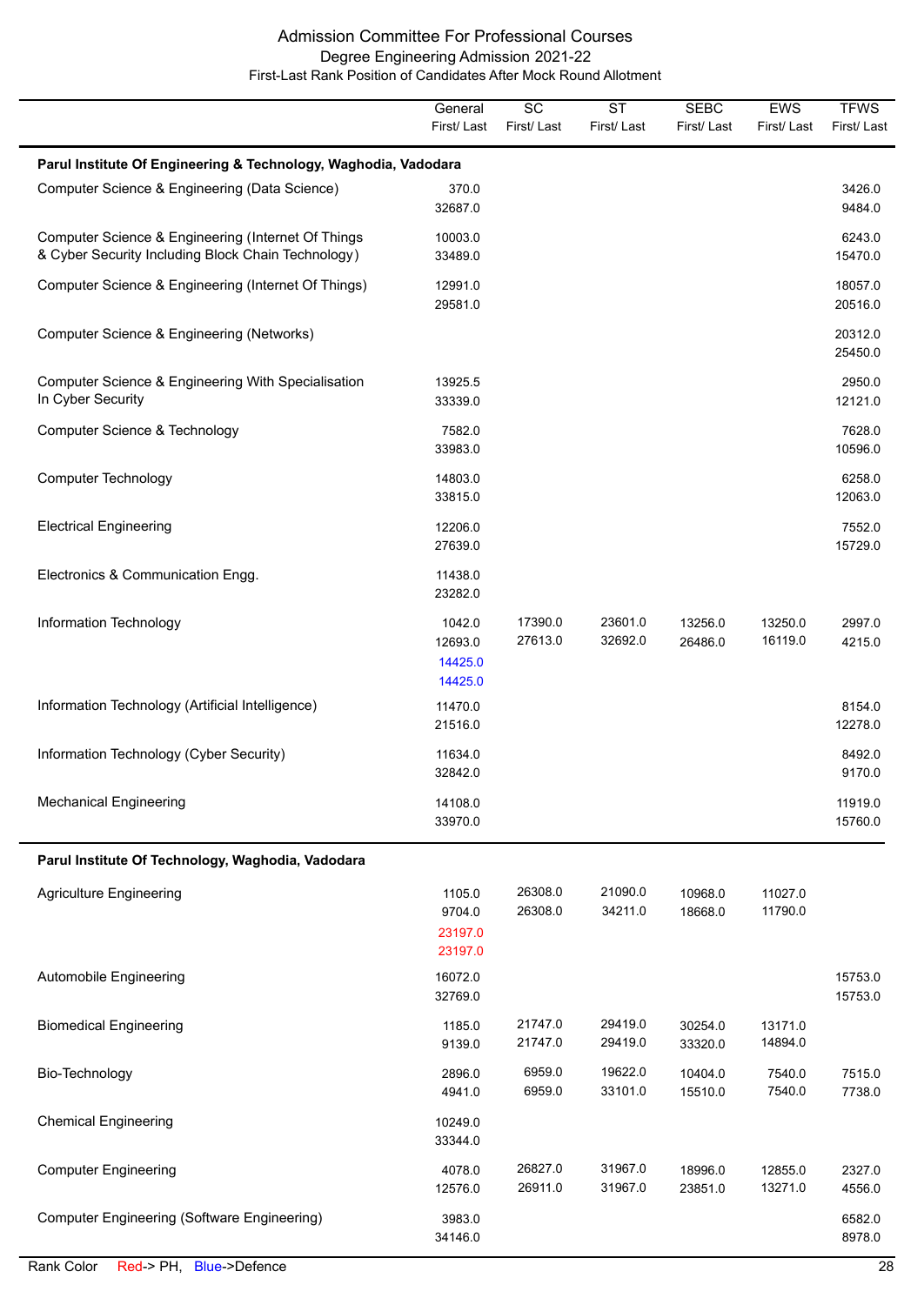|                                                                                                          | General<br>First/Last                   | $\overline{SC}$<br>First/Last | $\overline{\text{ST}}$<br>First/Last | <b>SEBC</b><br>First/Last | EWS<br>First/Last  | <b>TFWS</b><br>First/Last |
|----------------------------------------------------------------------------------------------------------|-----------------------------------------|-------------------------------|--------------------------------------|---------------------------|--------------------|---------------------------|
| Parul Institute Of Technology, Waghodia, Vadodara                                                        |                                         |                               |                                      |                           |                    |                           |
| Computer Science & Engg                                                                                  | 1199.0<br>20223.0<br>22163.0<br>22163.0 | 31001.0<br>32516.0            | 32513.0<br>34150.0                   | 23086.0<br>25948.0        | 20858.0<br>27007.0 | 2749.0<br>6186.0          |
| Computer Science & Engineering (Artificial<br>Intelligence And Machine Learning)                         | 11531.0<br>33058.0                      |                               |                                      |                           |                    | 12217.0<br>14546.0        |
| Computer Science & Engineering (Artificial<br>Intelligence)                                              | 22659.0<br>30526.0                      |                               |                                      |                           |                    | 12775.0<br>16407.0        |
| Computer Science & Engineering (Big Data &<br>Analysis)                                                  | 29443.0<br>29443.0                      |                               |                                      |                           |                    |                           |
| Computer Science & Engineering (Block Chain<br>Technology)                                               |                                         |                               |                                      |                           |                    | 15850.0<br>17865.0        |
| Computer Science & Engineering (Cloud Computing)                                                         | 16306.0<br>32785.0                      |                               |                                      |                           |                    | 7805.0<br>10089.0         |
| Computer Science & Engineering (Data Science)                                                            | 17860.0<br>33009.0                      |                               |                                      |                           |                    | 11336.0<br>13710.0        |
| Computer Science & Engineering (Internet Of Things<br>& Cyber Security Including Block Chain Technology) | 17738.0<br>33296.0                      |                               |                                      |                           |                    | 16084.0<br>17823.0        |
| Computer Science & Engineering (Internet Of Things)                                                      | 15337.0<br>32555.0                      |                               |                                      |                           |                    |                           |
| Computer Science & Engineering (Networks)                                                                | 13420.0<br>31463.0                      |                               |                                      |                           |                    | 22036.0<br>25817.0        |
| Computer Science & Engineering With Specialisation<br>In Cyber Security                                  | 8952.0<br>25354.0                       |                               |                                      |                           |                    |                           |
| Computer Science & Technology                                                                            | 6059.0<br>34327.0                       |                               |                                      |                           |                    | 4014.0<br>7852.0          |
| <b>Computer Technology</b>                                                                               | 20330.0<br>28772.0                      |                               |                                      |                           |                    | 11780.0<br>12252.0        |
| Dairy Technology                                                                                         | 1034.0<br>11543.0                       | 17333.0<br>17996.0            | 27741.0<br>28597.0                   | 13077.0<br>29892.0        | 11659.0<br>15234.0 | 4617.0<br>7752.0          |
| <b>Environmental Engineering</b>                                                                         |                                         |                               |                                      |                           |                    | 28310.0<br>28310.0        |
| Fire & Safety Engineering                                                                                | 14882.0<br>30185.0                      |                               |                                      |                           |                    | 24010.0<br>28615.0        |
| Food Technology                                                                                          | 9538.0<br>21531.0                       | 33000.0<br>33000.0            |                                      | 28717.0<br>34302.0        | 22898.0<br>23816.0 | 7473.0<br>7473.0          |
| Mechatronics                                                                                             | 4807.0<br>25599.0                       |                               |                                      |                           |                    |                           |
| <b>Mining Engineering</b>                                                                                |                                         |                               |                                      |                           |                    | 34127.0<br>34127.0        |
| Petroleum Engineering                                                                                    | 12039.0<br>26980.0                      |                               |                                      |                           |                    |                           |
| <b>Robotics And Automation</b>                                                                           | 30682.0<br>33719.0                      |                               |                                      |                           |                    |                           |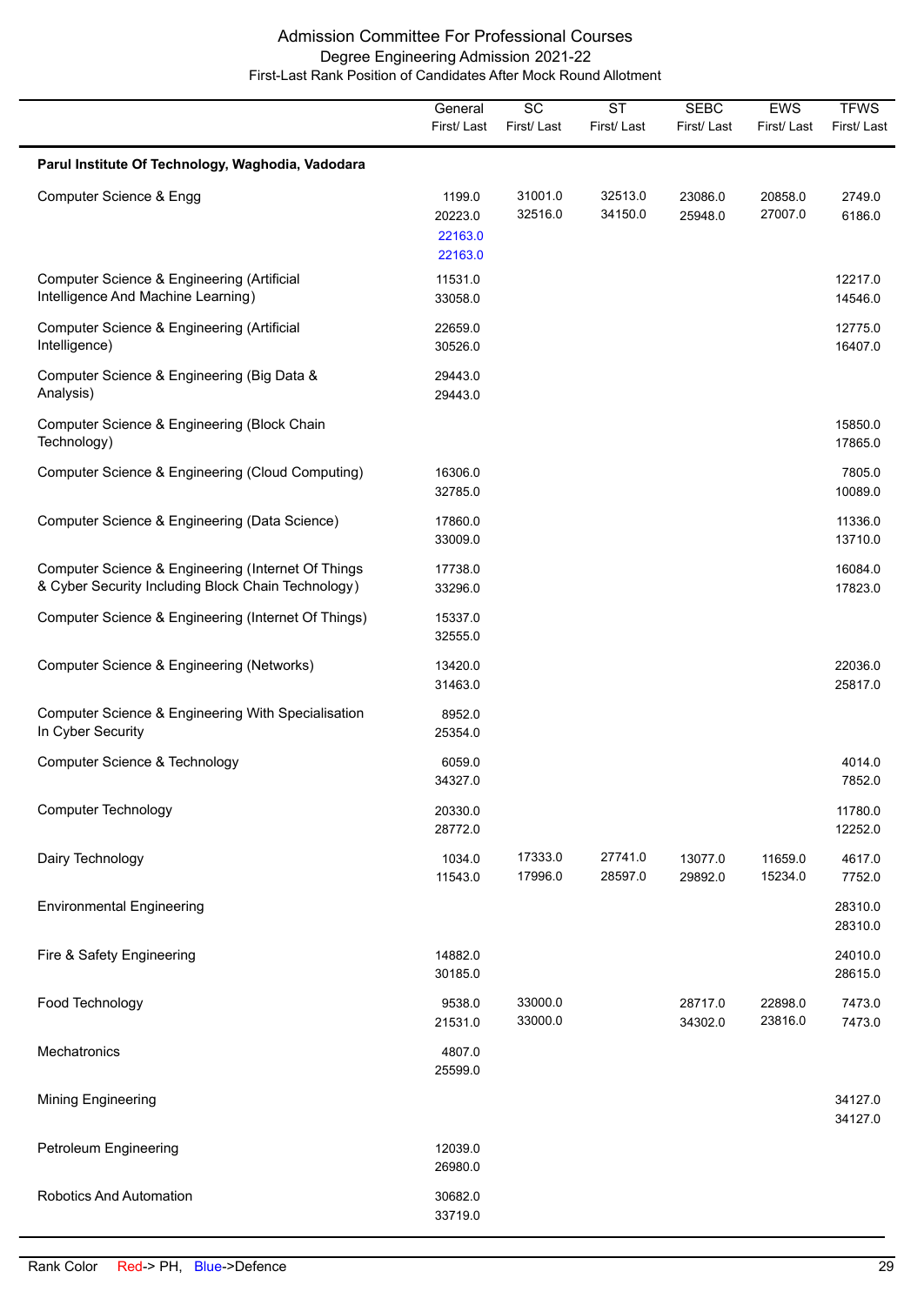|                                                                   | General<br>First/Last | SC<br>First/Last   | <b>ST</b><br>First/Last | <b>SEBC</b><br>First/Last | EWS<br>First/Last  | <b>TFWS</b><br>First/Last |
|-------------------------------------------------------------------|-----------------------|--------------------|-------------------------|---------------------------|--------------------|---------------------------|
| Prime Institute Of Engineering And Technology, Jalalpore, Navsari |                       |                    |                         |                           |                    |                           |
| <b>Chemical Engineering</b>                                       | 28169.0<br>33452.0    |                    |                         |                           |                    |                           |
| <b>Computer Engineering</b>                                       | 8898.0<br>33279.0     |                    |                         |                           |                    |                           |
| R.K. University - School Of Engineering, Rajkot                   |                       |                    |                         |                           |                    |                           |
| <b>Civil Engineering</b>                                          | 27699.0<br>30857.0    |                    |                         |                           |                    |                           |
| <b>Computer Engineering</b>                                       | 6302.0<br>34221.0     |                    |                         |                           |                    | 3539.0<br>8391.0          |
| Information Technology                                            | 14253.0<br>31036.0    |                    |                         | 31871.0<br>31871.0        | 33678.0<br>33678.0 |                           |
| <b>Mechanical Engineering</b>                                     | 11382.0<br>31899.0    |                    |                         |                           |                    |                           |
| R.N.G. Patel Institute Of Technology-Rngpit (Fetr), Bardoli       |                       |                    |                         |                           |                    |                           |
| <b>Chemical Engineering</b>                                       | 15418.0<br>33929.0    |                    |                         |                           |                    |                           |
| <b>Civil Engineering</b>                                          | 11798.0<br>34504.0    |                    |                         |                           |                    | 8392.0<br>19804.0         |
| Computer Science & Engg                                           | 2992.0<br>11752.0     | 13971.0<br>18241.0 | 12642.0<br>29134.0      | 11941.0<br>17636.0        | 12120.0<br>12885.0 | 3770.0<br>6271.0          |
| <b>Electrical Engineering</b>                                     | 21247.0<br>34523.0    |                    |                         |                           |                    |                           |
| <b>Mechanical Engineering</b>                                     | 9233.0<br>34521.0     |                    |                         |                           |                    |                           |
| Rai School Of Engineering, Dholka, Ahmedabad                      |                       |                    |                         |                           |                    |                           |
| Computer Science & Engg                                           | 4714.0<br>34298.0     |                    |                         |                           |                    |                           |
| <b>Cyber Security</b>                                             | 15201.0<br>34004.0    |                    |                         |                           |                    | 9260.0<br>13432.0         |
| Information Technology                                            | 12689.0<br>33916.0    |                    |                         |                           |                    |                           |
| S.P.B. Patel Engg. College, (Saffrony), Linch, Mehsana            |                       |                    |                         |                           |                    |                           |
| <b>Civil Engineering</b>                                          | 24008.0<br>33357.0    |                    |                         |                           |                    |                           |
| <b>Computer Engineering</b>                                       | 9945.0<br>22429.0     |                    |                         | 29569.0<br>33262.0        | 25674.0<br>31381.0 | 5250.0<br>6490.0          |
| Electronics & Communication Engg.                                 | 26904.0<br>32011.0    |                    |                         |                           |                    |                           |
| Information Technology                                            | 8613.0<br>25575.0     |                    |                         | 26496.0<br>27995.0        | 26241.0<br>30679.0 | 6414.0<br>7406.0          |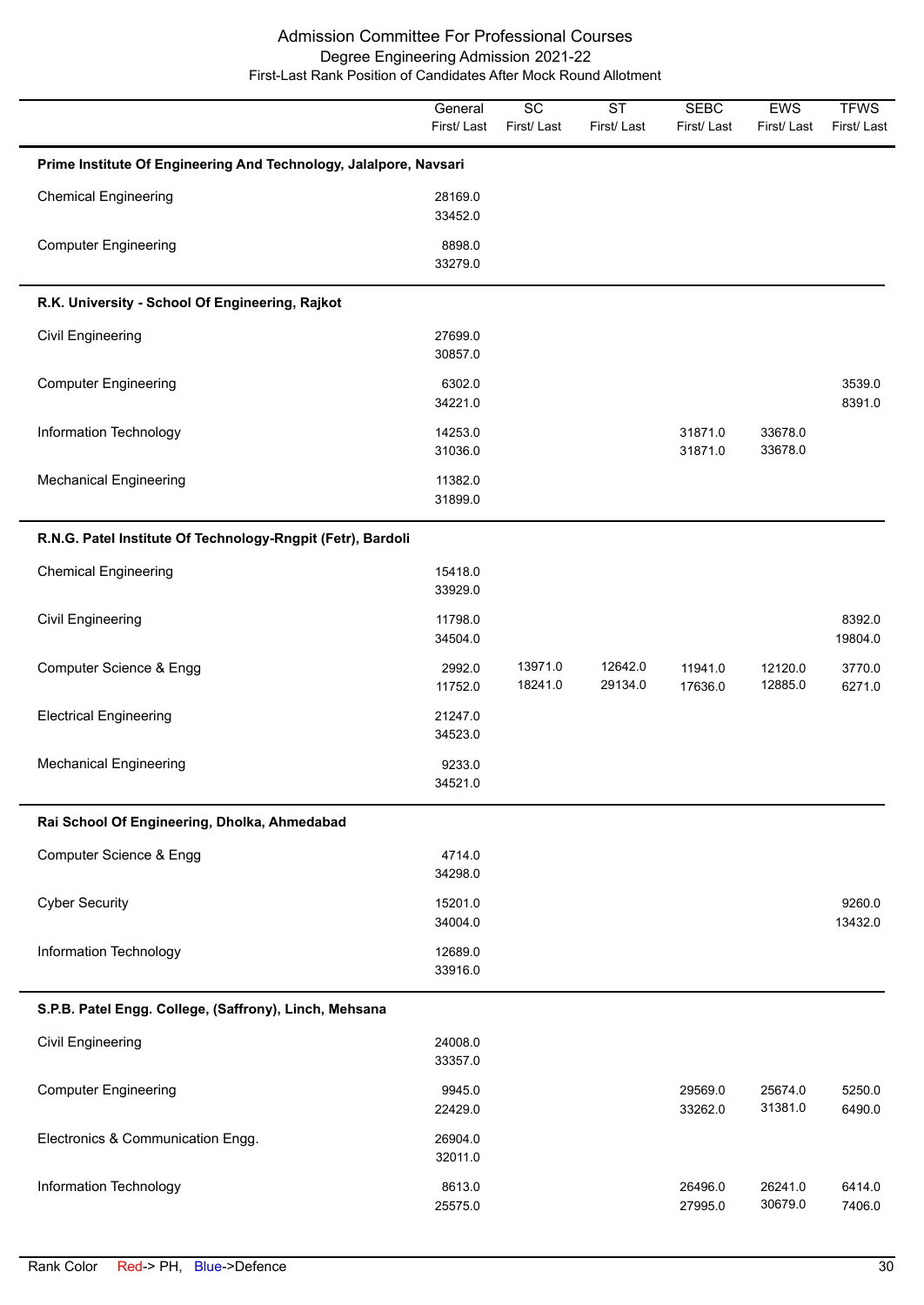|                                                                                         | General<br>First/Last                   | $\overline{SC}$<br>First/Last | <b>ST</b><br>First/Last | <b>SEBC</b><br>First/Last | EWS<br>First/Last  | <b>TFWS</b><br>First/Last |
|-----------------------------------------------------------------------------------------|-----------------------------------------|-------------------------------|-------------------------|---------------------------|--------------------|---------------------------|
| S.P.B. Patel Engg. College, (Saffrony), Linch, Mehsana<br><b>Mechanical Engineering</b> | 23587.0<br>34577.0                      |                               |                         |                           |                    |                           |
| S.S.Agrawal Institute Of Engineering & Technology Navsari                               |                                         |                               |                         |                           |                    |                           |
| <b>Chemical Engineering</b>                                                             | 24147.0<br>34321.0                      |                               |                         |                           |                    |                           |
| Civil Engineering                                                                       | 12511.0<br>34337.0                      |                               |                         |                           |                    |                           |
| <b>Computer Engineering</b>                                                             | 6516.0<br>22043.0<br>34184.0<br>34184.0 |                               | 22681.0<br>33793.0      | 22179.0<br>30408.0        | 23457.0<br>24442.0 | 6649.0<br>10375.0         |
| <b>Electrical Engineering</b>                                                           | 22410.0<br>34575.0                      |                               |                         |                           |                    | 21155.0<br>21687.0        |
| <b>Mechanical Engineering</b>                                                           | 24087.0<br>34481.0                      |                               |                         |                           |                    |                           |
| Sal College Of Engineering, Ahmedabad                                                   |                                         |                               |                         |                           |                    |                           |
| <b>Chemical Engineering</b>                                                             | 15798.0<br>34205.0                      |                               |                         |                           |                    |                           |
| <b>Computer Engineering</b>                                                             | 4719.0<br>16907.0                       | 25754.0<br>32213.0            |                         | 17050.0<br>33652.0        | 17001.0<br>20216.0 |                           |
| Information & Communication Technology                                                  | 15425.0<br>34352.0                      |                               |                         |                           |                    |                           |
| Information Technology                                                                  | 5580.0<br>18459.0                       | 23860.0<br>32686.0            |                         | 18631.0<br>33949.0        | 18762.0<br>21377.0 |                           |
| <b>Mechanical Engineering</b>                                                           | 17710.0<br>32311.0                      |                               |                         |                           |                    |                           |
| Mechatronics                                                                            | 10967.0<br>33246.0                      |                               |                         |                           |                    |                           |
| Sal Engineering & Technical Institute, Sola, Ahmedabad                                  |                                         |                               |                         |                           |                    |                           |
| <b>Computer Engineering</b>                                                             | 2917.0<br>19124.0                       | 21126.0<br>33847.0            |                         | 22093.0<br>33964.0        | 19266.0<br>21841.0 | 3590.0<br>5520.0          |
| Computer Science & Engg                                                                 | 2693.0<br>16924.0                       | 28713.0<br>34261.0            |                         | 21597.0<br>33756.0        | 17003.0<br>20791.0 |                           |
| Information & Communication Technology                                                  | 14571.0<br>33525.0                      |                               |                         |                           |                    |                           |
| Information Technology                                                                  | 6716.0<br>14284.0<br>29039.0<br>29039.0 | 22100.0<br>24676.0            |                         | 15368.0<br>30353.0        | 15476.0<br>18063.0 | 3475.0<br>3908.0          |
| Sal Institute Of Tech. & Engg. Research, Ahmedabad                                      |                                         |                               |                         |                           |                    |                           |
| Automobile Engineering                                                                  | 17454.0<br>32288.0                      |                               |                         |                           |                    |                           |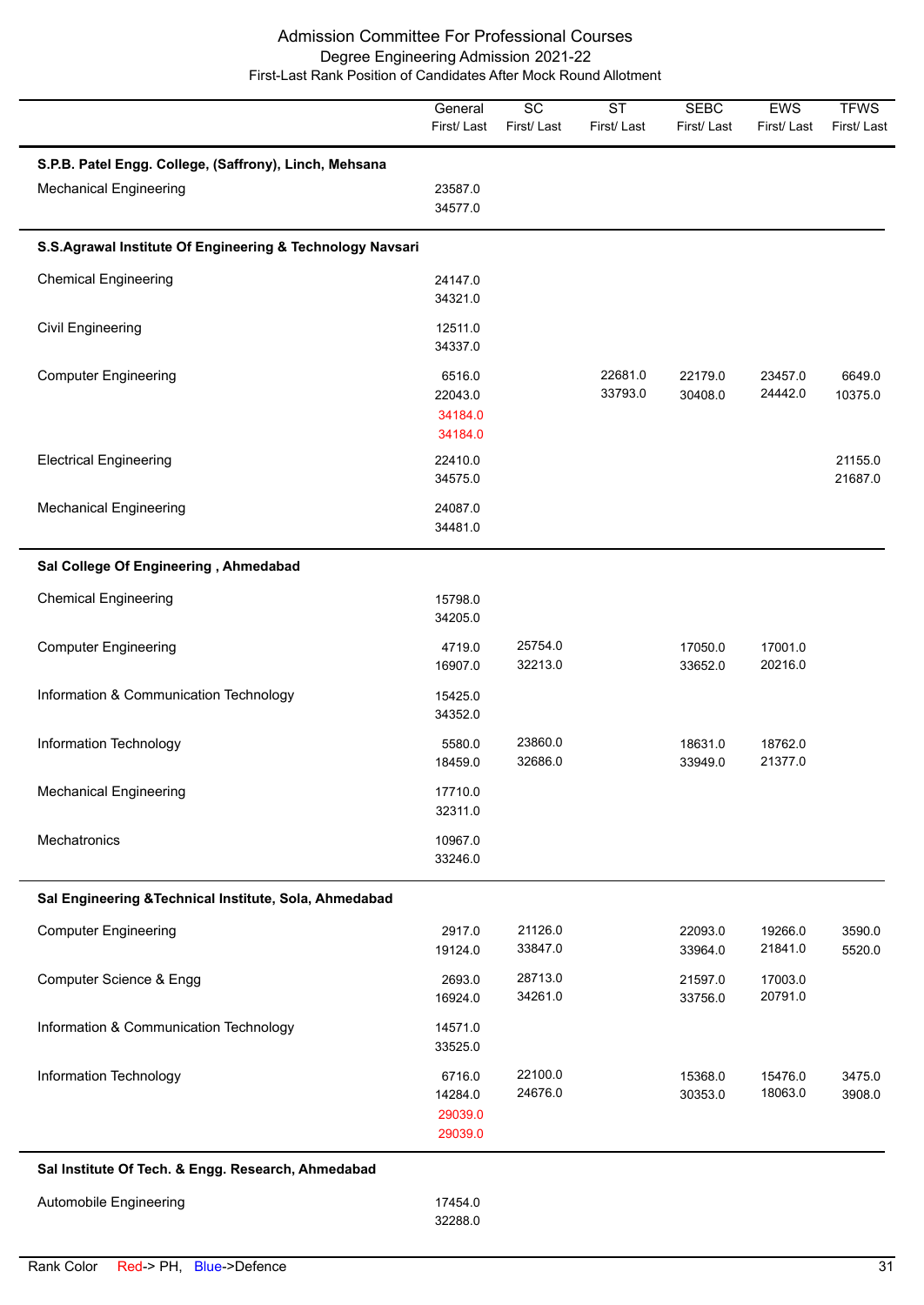|                                                    | General<br>First/Last                   | $\overline{SC}$<br>First/Last | $\overline{\text{ST}}$<br>First/Last | <b>SEBC</b><br>First/Last | EWS<br>First/Last  | <b>TFWS</b><br>First/Last |
|----------------------------------------------------|-----------------------------------------|-------------------------------|--------------------------------------|---------------------------|--------------------|---------------------------|
| Sal Institute Of Tech. & Engg. Research, Ahmedabad |                                         |                               |                                      |                           |                    |                           |
| <b>Civil Engineering</b>                           | 11097.0<br>33505.0                      |                               |                                      |                           |                    |                           |
| <b>Computer Engineering</b>                        | 6868.0<br>17082.0                       | 27346.0<br>33882.0            |                                      | 17596.0<br>33584.0        | 17172.0<br>20912.0 | 3689.0<br>6613.0          |
| Computer Science & Engg                            | 7825.0<br>16844.0<br>30813.0<br>30813.0 | 24063.0<br>30036.0            |                                      | 20708.0<br>30955.0        | 17777.0<br>19175.0 | 3466.0<br>5295.0          |
| <b>Electrical Engineering</b>                      | 23155.0<br>33154.0                      |                               |                                      |                           |                    |                           |
| Electronics & Communication Engg.                  | 15565.0<br>34100.0                      |                               |                                      |                           |                    |                           |
| Information & Communication Technology             | 6131.0<br>34511.0                       |                               |                                      |                           |                    |                           |
| <b>Mechanical Engineering</b>                      | 15078.0<br>31798.0                      |                               |                                      |                           |                    |                           |
| Sanjaybhai Rajguru College Of Engg., Rajkot        |                                         |                               |                                      |                           |                    |                           |
| Computer Science & Engg                            | 25102.0<br>29558.0                      |                               |                                      |                           |                    |                           |
| Information Technology                             | 26808.0<br>26808.0                      |                               |                                      |                           |                    |                           |
| Sankalchand Patel College Of Engg., Visnagar       |                                         |                               |                                      |                           |                    |                           |
| Artificial Intelligance And Data Science           | 8765.0<br>8765.0                        |                               |                                      |                           |                    |                           |
| <b>Civil Engineering</b>                           | 15151.0<br>34126.0                      |                               |                                      |                           |                    |                           |
| <b>Computer Engineering</b>                        | 3024.0<br>25260.0                       | 25398.0<br>31157.0            |                                      | 25520.0<br>34069.0        | 25648.0<br>27500.0 | 3361.0<br>10243.0         |
| Information & Communication Technology             | 21967.0<br>27528.0                      |                               |                                      |                           |                    |                           |
| Information Technology                             | 7486.0<br>34563.0                       |                               |                                      |                           |                    |                           |
| <b>Mechanical Engineering</b>                      | 21172.0<br>21172.0                      |                               |                                      |                           |                    |                           |
| Sardar Patel College Of Engineering, Bakrol Anand  |                                         |                               |                                      |                           |                    |                           |
| Civil Engineering                                  | 16394.0<br>32156.0                      |                               |                                      |                           |                    |                           |
| <b>Computer Engineering</b>                        | 5616.0<br>12348.0                       | 20306.0<br>31802.0            |                                      | 12661.0<br>31084.0        | 12487.0<br>14871.0 | 5528.0<br>6040.0          |
| <b>Electrical Engineering</b>                      | 25089.0<br>25281.0                      |                               |                                      |                           |                    |                           |
| Information Technology                             | 6142.0<br>18995.0                       | 34203.0<br>34203.0            |                                      | 19623.0<br>32929.0        | 19294.0<br>21306.0 |                           |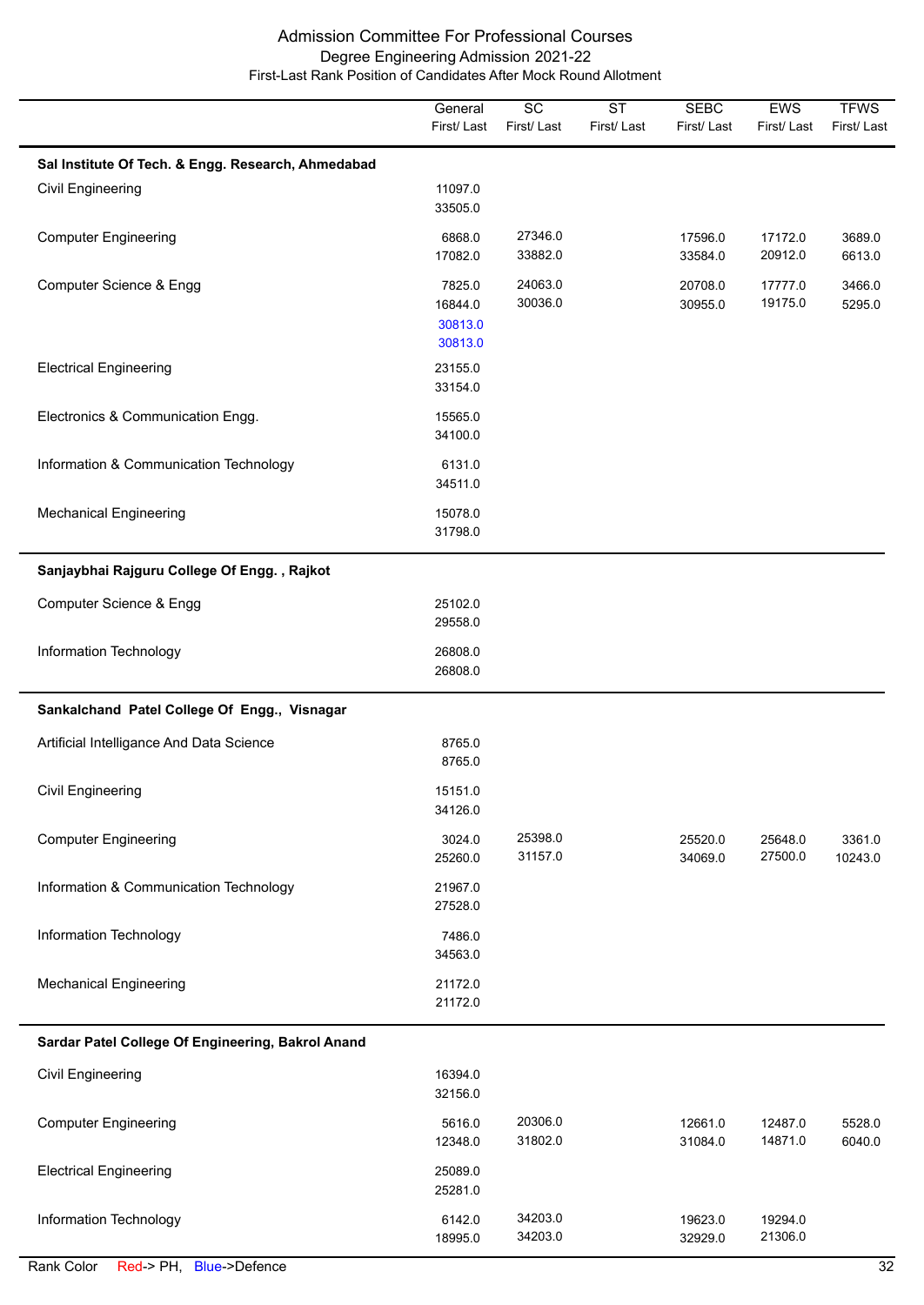|                                                    | General<br>First/Last                  | $\overline{SC}$<br>First/Last | $\overline{\text{ST}}$<br>First/Last | <b>SEBC</b><br>First/Last | EWS<br>First/Last  | <b>TFWS</b><br>First/Last |
|----------------------------------------------------|----------------------------------------|-------------------------------|--------------------------------------|---------------------------|--------------------|---------------------------|
| Sardar Patel College Of Engineering, Bakrol Anand  |                                        |                               |                                      |                           |                    |                           |
| <b>Mechanical Engineering</b>                      | 19555.0<br>27126.0                     |                               |                                      |                           |                    |                           |
| Sardar Vallabhbhai Patel Institute Of Tech., Vasad |                                        |                               |                                      |                           |                    |                           |
| <b>Aeronautical Engineering</b>                    | 1785.0<br>16448.0                      | 26848.0<br>31737.0            | 17808.0<br>32613.0                   | 17295.0<br>33858.0        | 18488.0<br>29077.0 | 1571.0<br>3662.0          |
| <b>Civil Engineering</b>                           | 9720.0<br>33342.0                      |                               |                                      |                           |                    |                           |
| <b>Computer Engineering</b>                        | 1176.5<br>4641.0<br>8831.0<br>8831.0   | 10933.0<br>15207.0            | 16669.0<br>32400.0                   | 5362.0<br>9859.0          | 4828.0<br>5591.0   | 1301.0<br>2512.0          |
| <b>Electrical Engineering</b>                      | 7999.0<br>34258.0                      |                               |                                      |                           |                    |                           |
| Electronics & Communication Engg.                  | 8054.0<br>29100.0                      |                               |                                      |                           |                    | 10097.0<br>10897.0        |
| Information Technology                             | 3627.0<br>6435.0<br>12154.0<br>12154.0 | 7260.0<br>19889.0             | 33684.0<br>33684.0                   | 9177.0<br>13873.0         | 6480.0<br>6713.0   | 2658.0<br>3410.0          |
| Instrumentation & Control Engg.                    | 18915.0<br>32443.0                     |                               |                                      |                           |                    |                           |
| <b>Mechanical Engineering</b>                      | 9029.0<br>33550.0                      |                               |                                      |                           |                    | 5318.0<br>11201.0         |
| Sarvajanik College Of Engg. & Tech., Surat         |                                        |                               |                                      |                           |                    |                           |
| Artificial Intelligance And Data Science           | 2266.0<br>7768.0                       | 31759.0<br>31759.0            |                                      | 8319.0<br>16937.0         | 7862.0<br>8767.0   | 1660.0<br>3561.0          |
| <b>Chemical Engineering</b>                        | 9061.0<br>29092.0                      |                               | 29319.0<br>29319.0                   | 31253.0<br>33591.0        |                    | 4318.0<br>6629.0          |
| <b>Civil Engineering</b>                           | 10418.0<br>32458.0                     |                               |                                      |                           |                    | 2637.0<br>5050.0          |
| <b>Computer Engineering</b>                        | 793.0<br>2877.0<br>10920.0<br>10920.0  | 6672.0<br>16608.0             | 15706.0<br>34233.0                   | 3441.0<br>6531.0          | 2887.0<br>3154.0   | 693.0<br>1573.0           |
| <b>Electrical Engineering</b>                      | 14415.0<br>34442.0                     |                               |                                      |                           |                    |                           |
| Electronics & Communication Engg.                  | 4521.0<br>30973.0                      |                               |                                      | 34059.0<br>34059.0        |                    | 2810.0<br>6860.0          |
| Information Technology                             | 1853.0<br>3370.0                       | 11784.0<br>12572.0            | 29902.0<br>29902.0                   | 4493.0<br>8179.0          | 3428.0<br>3472.0   | 906.0<br>1652.0           |
| Instrumentation & Control Engg.                    | 8301.0<br>33860.0                      |                               |                                      |                           |                    | 12036.0<br>15746.0        |
| <b>Mechanical Engineering</b>                      | 5876.0<br>33903.0                      |                               |                                      |                           |                    | 1311.0<br>4827.0          |

J.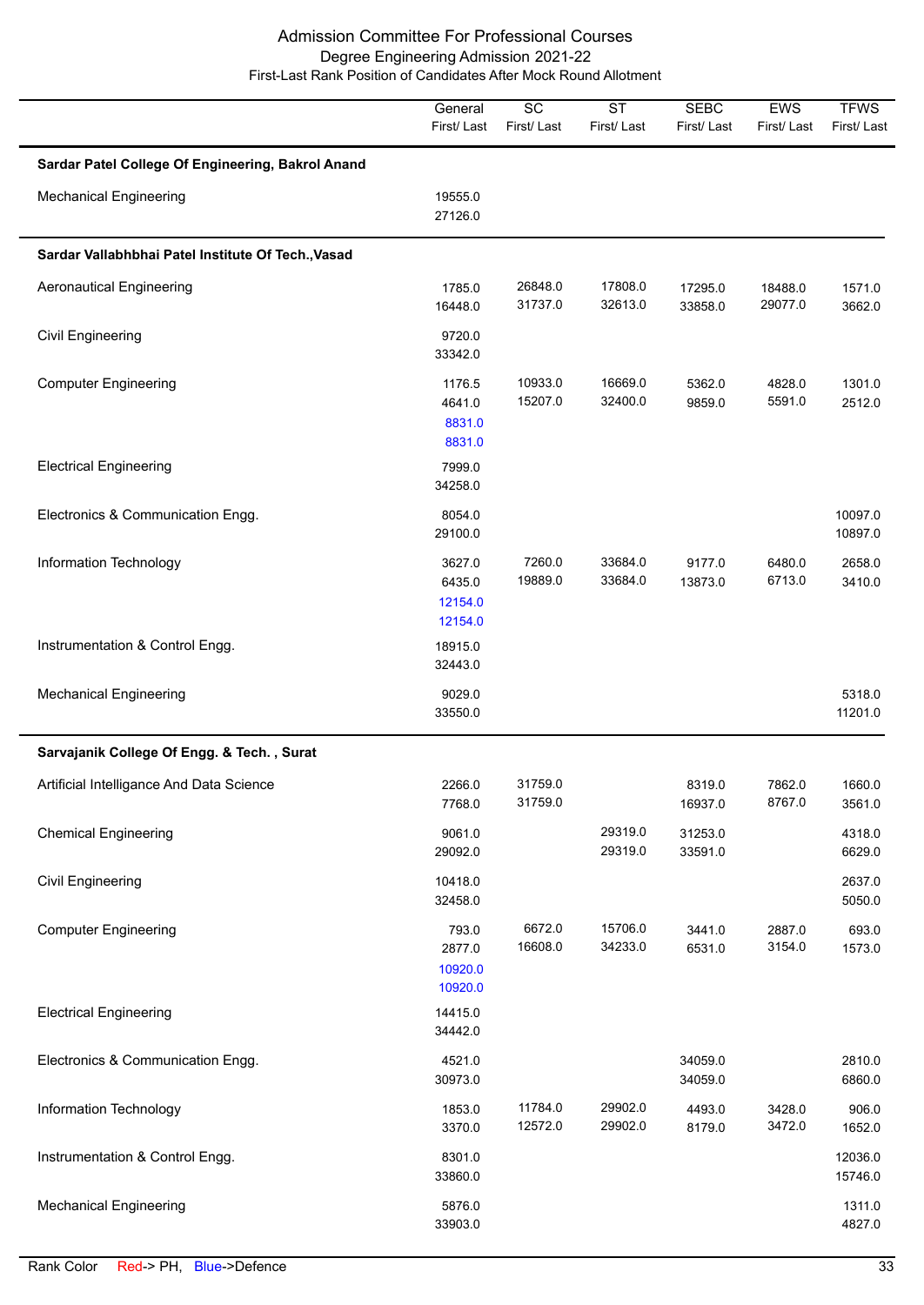|                                                                            | General<br>First/Last                   | $\overline{SC}$<br>First/Last | <b>ST</b><br>First/Last | <b>SEBC</b><br>First/Last | EWS<br>First/Last  | <b>TFWS</b><br>First/Last |
|----------------------------------------------------------------------------|-----------------------------------------|-------------------------------|-------------------------|---------------------------|--------------------|---------------------------|
| Sarvajanik College Of Engg. & Tech., Surat                                 |                                         |                               |                         |                           |                    |                           |
| Textile Technology                                                         | 8704.0<br>33439.0                       |                               |                         |                           |                    |                           |
| School Of Engineering And Applied Science, Ahmedabad University, Ahmedabad |                                         |                               |                         |                           |                    |                           |
| <b>Chemical Engineering</b>                                                | 6097.0<br>14538.0                       | 25641.0<br>32340.0            |                         | 19592.0<br>30537.0        | 16074.0<br>16383.0 |                           |
| Computer Science & Engg                                                    | 381.0<br>1100.0<br>8362.0<br>8362.0     | 4480.0<br>7031.0              | 23208.0<br>31675.0      | 1206.0<br>2629.0          | 1115.0<br>1207.0   | 181.0<br>760.0            |
| <b>Mechanical Engineering</b>                                              | 4681.0<br>11859.0                       |                               |                         | 21874.0<br>30553.0        | 12653.0<br>16685.0 | 9028.0<br>11100.0         |
| School Of Engineering, Indrashil University, Kadi                          |                                         |                               |                         |                           |                    |                           |
| <b>Chemical And Bio-Chemical Engineering</b>                               | 2264.0<br>11889.0                       |                               | 18395.0<br>20012.0      | 12413.0<br>32872.0        | 14067.0<br>19946.0 |                           |
| Computer Science & Engg                                                    | 7165.0<br>33604.0                       |                               |                         |                           |                    |                           |
| <b>Mechanical Engineering</b>                                              | 21635.0<br>30675.0                      |                               |                         |                           |                    |                           |
| School Of Science & Engineering., Navrachana University, Vadodara          |                                         |                               |                         |                           |                    |                           |
| Civil Engineering                                                          | 17163.0<br>27940.0                      |                               |                         |                           |                    |                           |
| Computer Science & Engg                                                    | 1600.0<br>14179.0<br>23205.0<br>23205.0 | 28376.0<br>28376.0            | 20473.0<br>20473.0      | 14816.0<br>27947.0        | 16979.0<br>21739.0 | 7875.0<br>8983.0          |
| <b>Electrical &amp; Electronics</b>                                        | 17613.0<br>22829.0                      |                               |                         |                           |                    |                           |
| <b>Mechanical Engineering</b>                                              | 27825.0<br>30817.0                      |                               |                         |                           |                    |                           |
| School Of Technology, Gsfc University, Vadodara                            |                                         |                               |                         |                           |                    |                           |
| <b>Chemical Engineering</b>                                                | 9697.0<br>26252.0                       | 30896.0<br>30896.0            |                         | 29123.0<br>32656.0        | 26702.0<br>31285.0 | 3231.0<br>8479.0          |
| Computer Science & Engg                                                    | 2683.0<br>11969.0                       | 28392.0<br>30666.0            | 33131.0<br>33131.0      | 12209.0<br>28351.0        | 12276.0<br>13707.0 | 3970.0<br>7227.0          |
| Fire And Safety, Health, Environment                                       | 3265.0<br>34385.0                       |                               |                         |                           |                    |                           |
| <b>Mechanical Engineering</b>                                              | 12181.0<br>33202.0                      |                               |                         |                           |                    |                           |
| Shankersinh Vaghela Bapu Institute Of Tech., Unava, Gandhinagar            |                                         |                               |                         |                           |                    |                           |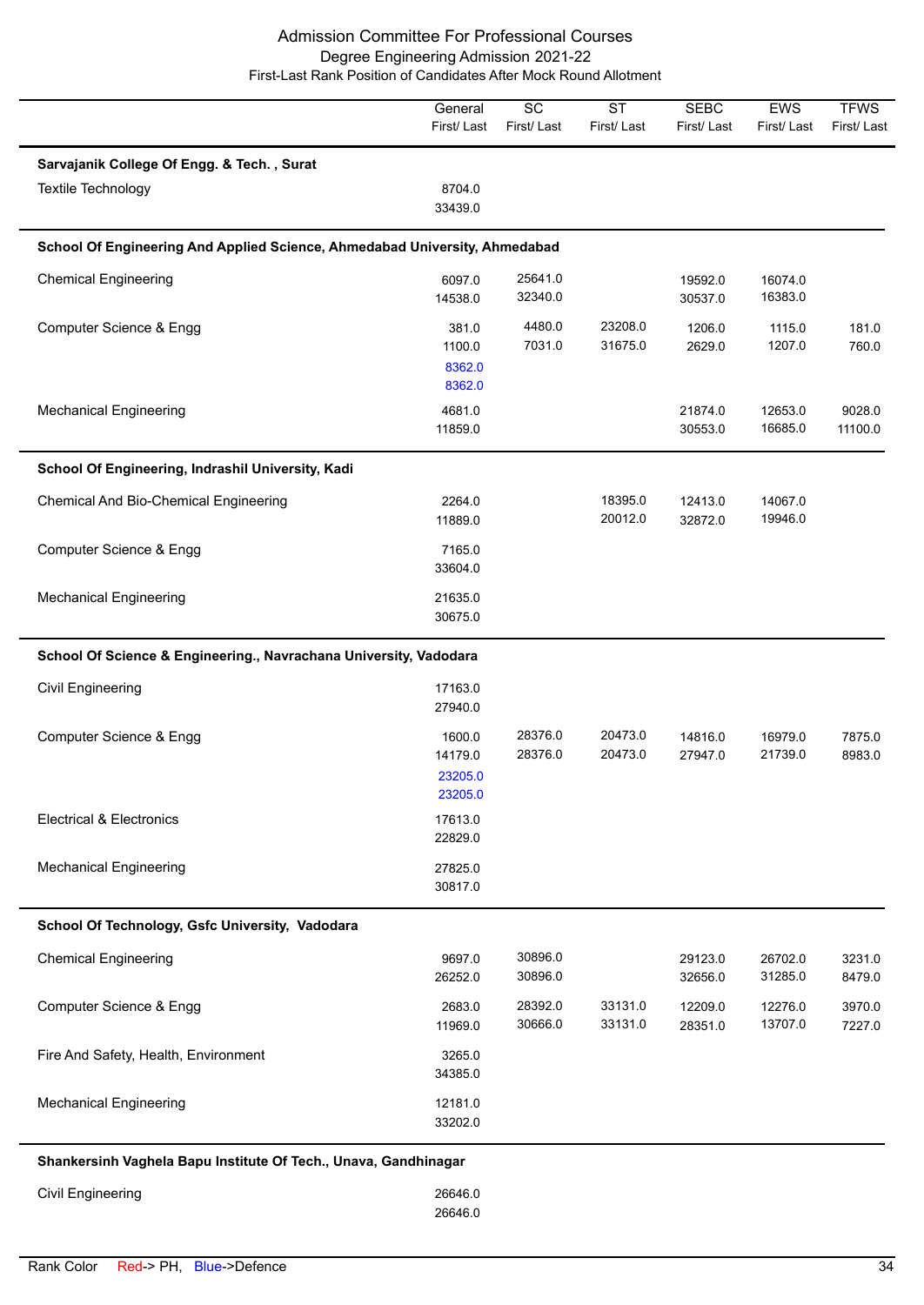|                                                                                                          | General<br>First/Last                  | $\overline{SC}$<br>First/Last | $\overline{\text{ST}}$<br>First/Last | <b>SEBC</b><br>First/Last | EWS<br>First/Last  | <b>TFWS</b><br>First/Last |
|----------------------------------------------------------------------------------------------------------|----------------------------------------|-------------------------------|--------------------------------------|---------------------------|--------------------|---------------------------|
| Shankersinh Vaghela Bapu Institute Of Tech., Unava, Gandhinagar                                          |                                        |                               |                                      |                           |                    |                           |
| <b>Computer Engineering</b>                                                                              | 11364.0<br>27029.0                     |                               |                                      | 28552.0<br>32468.0        | 27317.0<br>30398.0 | 2357.0<br>9274.0          |
| Information Technology                                                                                   | 8165.0<br>32500.0                      |                               |                                      |                           |                    |                           |
| Shantilal Shah Engineering College , Bhavnagar                                                           |                                        |                               |                                      |                           |                    |                           |
| <b>Civil Engineering</b>                                                                                 | 12650.0<br>34421.0                     |                               |                                      |                           |                    |                           |
| <b>Electrical Engineering</b>                                                                            | 10503.0<br>34552.0                     |                               |                                      |                           |                    | 8395.0<br>11891.0         |
| Information Technology                                                                                   | 4909.0<br>9646.0<br>24766.0<br>24766.0 | 12620.0<br>22968.0            | 30773.0<br>31554.0                   | 9795.0<br>12703.0         | 9661.0<br>10630.0  | 3459.0<br>5302.0          |
| Instrumentation & Control Engg.                                                                          | 10852.0<br>33308.0                     |                               |                                      |                           |                    |                           |
| <b>Mechanical Engineering</b>                                                                            | 13193.0<br>34256.0                     |                               |                                      |                           |                    |                           |
| Shree Dhanvantary College Of Engineering & Technology, Kim                                               |                                        |                               |                                      |                           |                    |                           |
| Chemical Engineering (Green Technology And<br>Sustainability Engineering)                                | 22294.0<br>31664.0                     |                               |                                      |                           |                    | 18559.0<br>30820.0        |
| Computer Science & Engineering (Artificial<br>Intelligence And Machine Learning)                         | 1925.0<br>26487.0                      | 29835.0<br>29835.0            |                                      | 27164.0<br>34361.0        | 27332.0<br>32359.0 | 5377.0<br>9584.0          |
| Computer Science & Engineering (Internet Of Things<br>& Cyber Security Including Block Chain Technology) | 17382.0<br>34555.0                     |                               |                                      |                           |                    | 10197.0<br>14258.0        |
| Shree Pandit Nathulalji Vyas Technical Campus, Surendranagar                                             |                                        |                               |                                      |                           |                    |                           |
| <b>Civil Engineering</b>                                                                                 |                                        |                               |                                      |                           |                    | 12318.0<br>12318.0        |
| <b>Computer Engineering</b>                                                                              | 13323.0<br>34378.0                     |                               |                                      |                           |                    | 3010.0<br>16318.0         |
| <b>Electrical Engineering</b>                                                                            |                                        |                               |                                      |                           |                    | 12390.0<br>12390.0        |
| Information Technology                                                                                   | 3372.0<br>28675.0                      |                               |                                      |                           |                    | 9155.0<br>17471.0         |
| <b>Mechanical Engineering</b>                                                                            |                                        |                               |                                      |                           |                    | 30292.0<br>30292.0        |
| Shroo Swaminarayan Instituto Of Tochnology, Rhat, Candhinagar                                            |                                        |                               |                                      |                           |                    |                           |

## **Shree Swaminarayan Institute Of Technology, Bhat, Gandhinagar**

| <b>Civil Engineering</b>    | 21927.0<br>31878.0 |                    |                    |                    |                  |
|-----------------------------|--------------------|--------------------|--------------------|--------------------|------------------|
| <b>Computer Engineering</b> | 8071.0<br>25080.0  | 27093.0<br>27093.0 | 25349.0<br>32408.0 | 26837.0<br>29745.0 | 5230.0<br>9753.0 |
|                             | 31879.0            |                    |                    |                    |                  |
|                             | 31879.0            |                    |                    |                    |                  |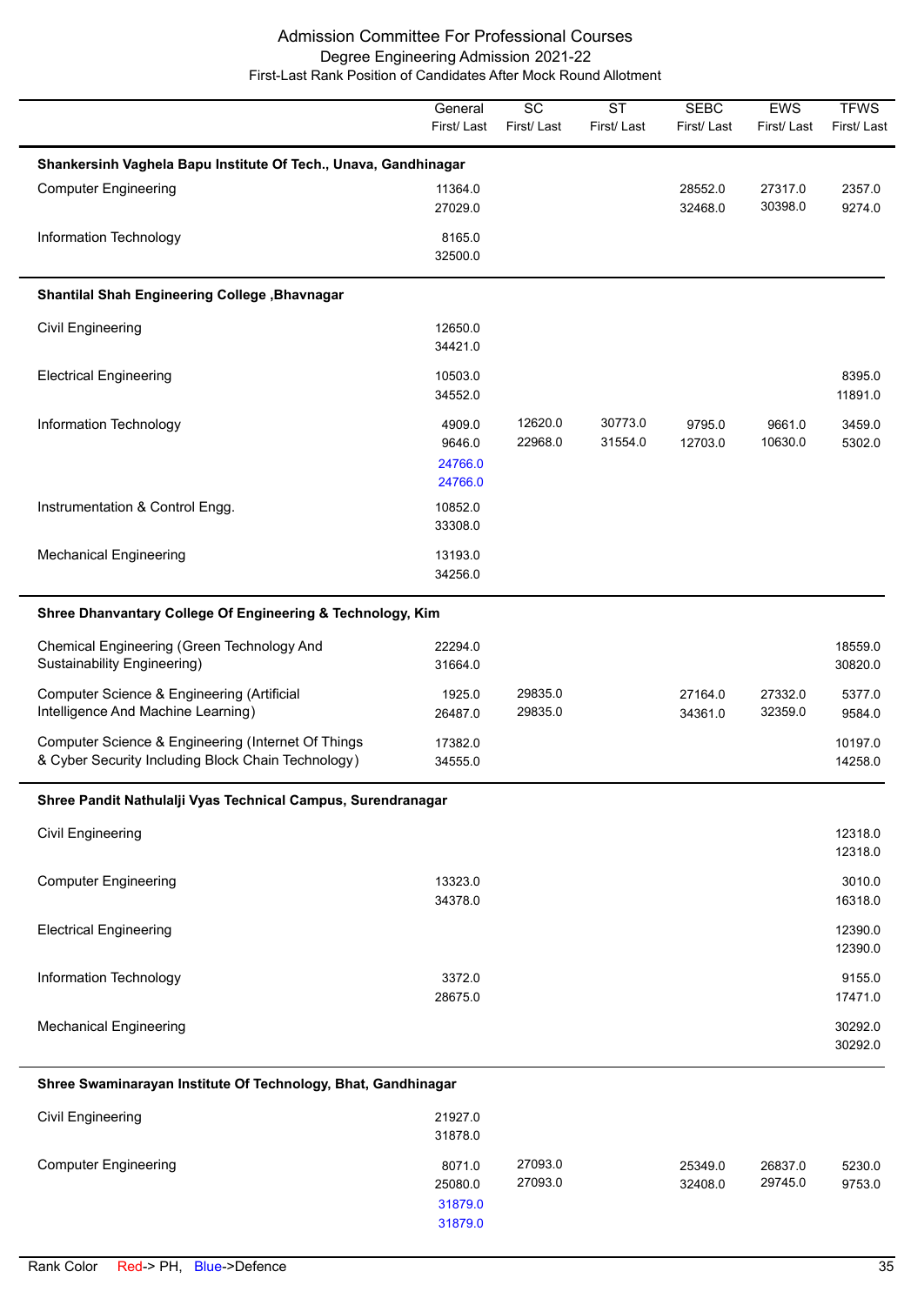|                                                                         | General<br>First/Last | SC<br>First/Last   | <b>ST</b><br>First/Last | <b>SEBC</b><br>First/Last | EWS<br>First/Last  | <b>TFWS</b><br>First/Last |
|-------------------------------------------------------------------------|-----------------------|--------------------|-------------------------|---------------------------|--------------------|---------------------------|
| Shree Swaminarayan Institute Of Technology, Bhat, Gandhinagar           |                       |                    |                         |                           |                    |                           |
| Information Technology                                                  | 8347.0<br>28565.0     |                    |                         |                           | 29572.0<br>31394.0 | 8624.0<br>10134.0         |
| <b>Mechanical Engineering</b>                                           | 14452.0<br>34373.0    |                    |                         |                           |                    |                           |
| Shri Labhubhai Trivedi Institute Of Engineering And Technology, Rajkot  |                       |                    |                         |                           |                    |                           |
| Civil Engineering                                                       | 8143.0<br>28799.0     |                    |                         |                           |                    |                           |
| Computer Science & Engg                                                 | 9567.0<br>34232.0     |                    |                         |                           |                    | 6149.0<br>8570.0          |
| <b>Electrical Engineering</b>                                           | 29524.0<br>32546.0    |                    |                         |                           |                    |                           |
| <b>Mechanical Engineering</b>                                           | 18512.0<br>32326.0    |                    |                         |                           |                    |                           |
| Shri Sadvidhya Mandal Institute Of Tech., Bharuch                       |                       |                    |                         |                           |                    |                           |
| <b>Chemical Engineering</b>                                             | 9473.0<br>29961.0     | 31288.0<br>34137.0 |                         | 30241.0<br>34375.0        | 33406.0<br>34246.0 |                           |
| Civil Engineering                                                       | 25668.0<br>34212.0    |                    |                         |                           |                    |                           |
| Computer Science & Engg                                                 | 4565.0<br>27622.0     | 27750.0<br>33184.0 | 29418.0<br>31723.0      | 28601.0<br>31221.0        | 28028.0<br>31139.0 | 5818.0<br>8464.0          |
| Information Technology                                                  | 13090.0<br>34238.0    |                    |                         |                           |                    |                           |
| <b>Mechanical Engineering</b>                                           | 23059.0<br>23059.0    |                    |                         |                           |                    |                           |
| Shri Satsangi Saketdham `Ram Ashram` Group Of Institutions, Vadasma     |                       |                    |                         |                           |                    |                           |
| Civil Engineering                                                       | 29808.0<br>33911.0    |                    |                         |                           |                    |                           |
| Computer Science & Engg                                                 | 32232.0<br>34148.0    |                    |                         |                           |                    |                           |
| <b>Electrical Engineering</b>                                           | 28777.0<br>33728.0    |                    |                         |                           |                    |                           |
| Shri Sitaram N Patel Inst. Of Tech. & Res. (Vidhyabharti Trust), Umrakh |                       |                    |                         |                           |                    |                           |
| <b>Chemical Engineering</b>                                             | 21914.0<br>34219.0    |                    |                         |                           |                    | 5940.0<br>15126.0         |
| <b>Civil Engineering</b>                                                | 15530.0<br>34551.0    |                    |                         |                           |                    | 19925.0<br>32001.0        |
| Computer Science & Engg                                                 | 9844.0<br>15698.0     | 21680.0<br>33791.0 | 19737.0<br>33005.0      | 16384.0<br>23572.0        | 16570.0<br>22286.0 | 6421.0<br>8732.0          |
| <b>Electrical Engineering</b>                                           | 4982.0<br>34582.0     |                    |                         |                           |                    | 16149.0<br>30479.0        |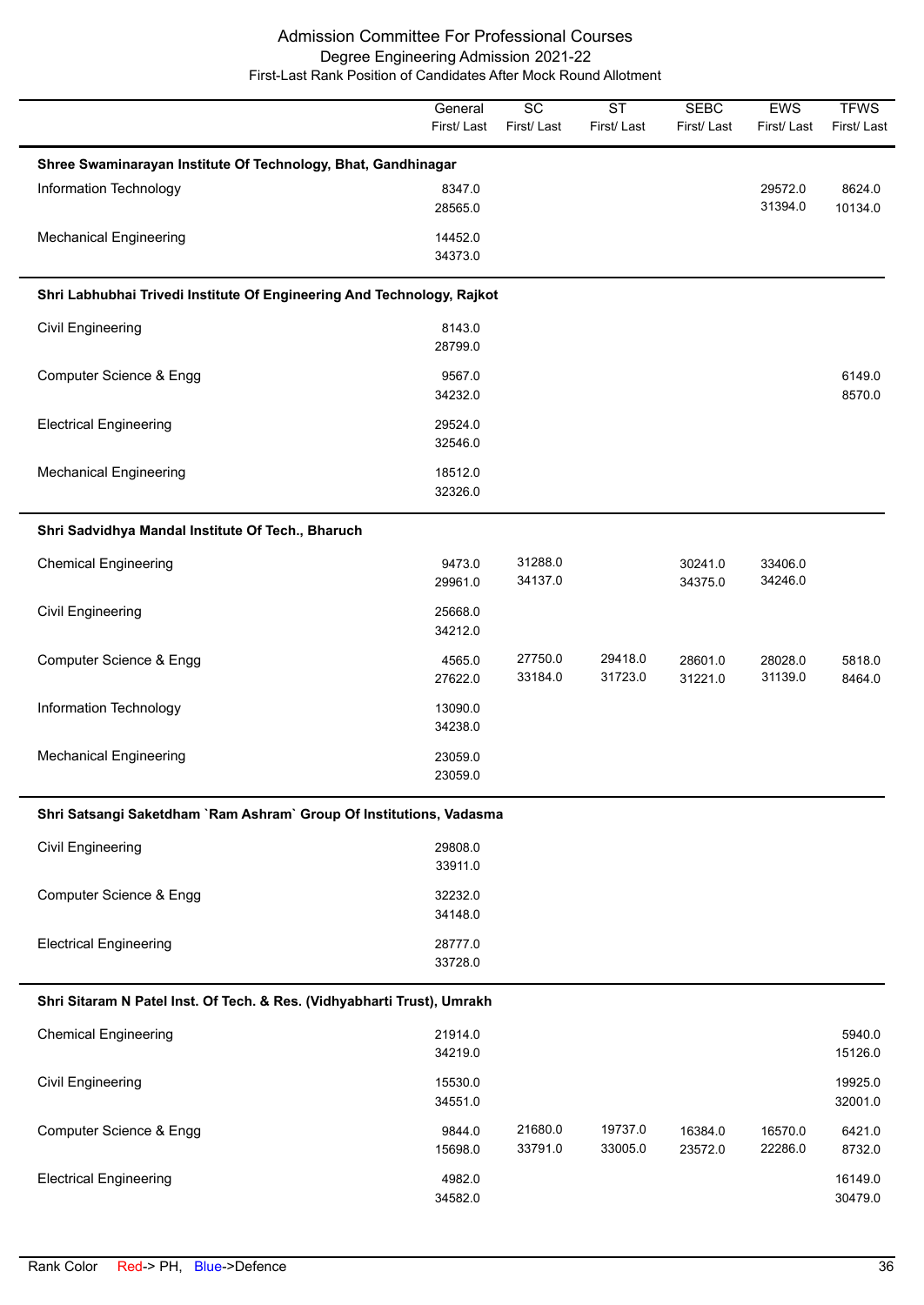|                                                                           | General<br>First/Last                  | $\overline{SC}$<br>First/Last | $\overline{\text{ST}}$<br>First/Last | <b>SEBC</b><br>First/Last | EWS<br>First/Last  | <b>TFWS</b><br>First/Last |
|---------------------------------------------------------------------------|----------------------------------------|-------------------------------|--------------------------------------|---------------------------|--------------------|---------------------------|
| Shri Sitaram N Patel Inst. Of Tech. & Res. (Vidhyabharti Trust), Umrakh   |                                        |                               |                                      |                           |                    |                           |
| <b>Mechanical Engineering</b>                                             | 13639.0<br>34571.0                     |                               |                                      |                           |                    |                           |
| Shri Swami Atmanand Saraswati Institute Of Tech., Surat                   |                                        |                               |                                      |                           |                    |                           |
| Civil Engineering                                                         | 14994.0<br>30275.0                     |                               |                                      |                           |                    |                           |
| <b>Computer Engineering</b>                                               | 3940.0<br>7830.0<br>19024.0<br>19024.0 | 29046.0<br>29295.0            |                                      | 9140.0<br>20145.0         | 8133.0<br>9000.0   | 973.0<br>2347.0           |
| Electronics & Communication Engg.                                         | 13332.0<br>30899.0                     |                               |                                      |                           |                    | 17534.0<br>21352.0        |
| <b>Mechanical Engineering</b>                                             | 14524.0<br>32226.0                     |                               |                                      |                           |                    |                           |
| Shroff S.R.Rotary Inst. Of Chemical Technology, Vatatia, Bharuch          |                                        |                               |                                      |                           |                    |                           |
| <b>Chemical Engineering</b>                                               | 6557.0<br>16347.0                      | 21422.0<br>25836.0            | 21193.0<br>31348.0                   | 18065.0<br>24571.0        | 17672.0<br>24509.0 | 1951.0<br>5593.0          |
| <b>Chemical Technology</b>                                                | 12389.0<br>34316.0                     |                               |                                      |                           |                    |                           |
| <b>Computer Engineering</b>                                               | 9365.0<br>30086.0                      | 32017.0<br>32017.0            | 34045.0<br>34045.0                   | 33993.0<br>33993.0        | 33532.0<br>33532.0 | 8303.0<br>9947.0          |
| <b>Electrical Engineering</b>                                             | 5175.0<br>32765.0                      |                               |                                      |                           |                    |                           |
| Environmental Science & Technology                                        | 7215.0<br>34580.0                      |                               |                                      |                           |                    |                           |
| <b>Mechanical Engineering</b>                                             | 24872.0<br>29795.0                     |                               |                                      |                           |                    |                           |
| Sigma Institute Of Engg., Bakrol                                          |                                        |                               |                                      |                           |                    |                           |
| Chemical Engineering (Green Technology And<br>Sustainability Engineering) | 9874.0<br>31272.0                      |                               |                                      |                           |                    |                           |
| Civil Engineering                                                         | 7931.0<br>30259.0                      |                               |                                      |                           |                    |                           |
| <b>Computer Engineering</b>                                               | 8316.0<br>34547.0                      |                               |                                      |                           |                    |                           |
| <b>Electrical Engineering</b>                                             | 28651.0<br>28651.0                     |                               |                                      |                           |                    |                           |
| Information Technology                                                    | 18069.0<br>34287.0                     |                               |                                      |                           |                    |                           |
| <b>Mechanical Engineering</b>                                             | 30662.0<br>30662.0                     |                               |                                      |                           |                    |                           |

**Silver Oak College Of Engg., & Tech. (Within Amhedabad Municipal Corporation Limit), Ahmedabad**

| Aeronautical Engineering | 10540.0 |
|--------------------------|---------|
|                          | 27416.0 |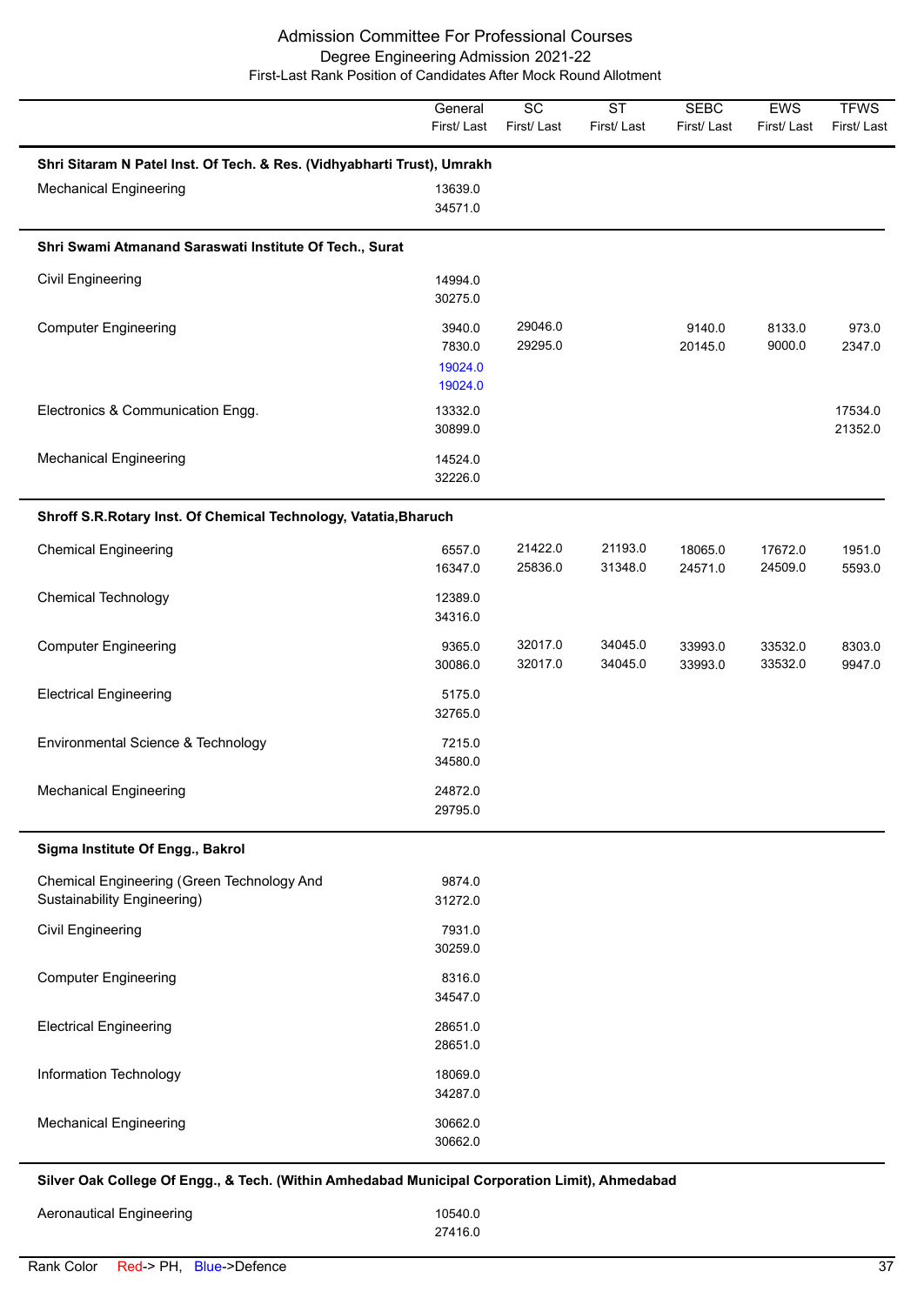|                                                                                                | General<br>First/Last                   | $\overline{SC}$<br>First/Last | $\overline{\text{ST}}$<br>First/Last | <b>SEBC</b><br>First/Last | EWS<br>First/Last  | <b>TFWS</b><br>First/Last |
|------------------------------------------------------------------------------------------------|-----------------------------------------|-------------------------------|--------------------------------------|---------------------------|--------------------|---------------------------|
| Silver Oak College Of Engg., & Tech. (Within Amhedabad Municipal Corporation Limit), Ahmedabad |                                         |                               |                                      |                           |                    |                           |
| Civil Engineering                                                                              | 29186.0<br>30852.0                      |                               |                                      |                           |                    |                           |
| <b>Computer Engineering</b>                                                                    | 5994.0<br>23189.0<br>32651.0<br>32651.0 | 25103.0<br>31929.0            | 29108.0<br>29108.0                   | 23918.0<br>33580.0        | 23217.0<br>27271.0 | 1234.0<br>8845.0          |
| Computer Engineering (Artificial Intelligence And<br>Machine Learning)                         | 11111.0<br>24458.0                      |                               |                                      | 27691.0<br>31683.0        |                    | 6505.0<br>9286.0          |
| <b>Computer Engineering (Cloud Computing)</b>                                                  | 10463.0<br>34182.0                      |                               |                                      |                           |                    |                           |
| <b>Computer Science &amp; Biosciences</b>                                                      | 2255.0<br>30531.0                       |                               |                                      |                           | 31595.0<br>33291.0 | 4149.0<br>12865.0         |
| Computer Science & Engineering With Specialisation<br>In Cyber Security                        | 4862.0<br>31808.0                       |                               |                                      |                           | 34280.0<br>34280.0 | 7854.0<br>9798.0          |
| Electronics & Communication Engg.                                                              | 19588.0<br>32207.0                      |                               |                                      |                           |                    |                           |
| Information Technology                                                                         | 6609.0<br>30927.0                       | 33251.0<br>33251.0            |                                      | 31108.0<br>34109.0        | 31733.0<br>34260.0 | 4885.0<br>9585.0          |
| <b>Mechanical Engineering</b>                                                                  | 13600.0<br>33875.0                      |                               |                                      |                           |                    |                           |
| Smt. S.R. Patel Engg. College, Dabhi, Unjha                                                    |                                         |                               |                                      |                           |                    |                           |
| <b>Civil Engineering</b>                                                                       | 29357.0<br>29357.0                      |                               |                                      |                           |                    |                           |
| <b>Computer Engineering</b>                                                                    | 9827.0<br>32678.0                       |                               |                                      |                           |                    | 9777.0<br>10357.0         |
| Mechanical Engineering                                                                         | 13519.0<br>30114.0                      |                               |                                      |                           |                    |                           |
| Smt. Shantaben Haribhai Gajera Engineering College Amreli                                      |                                         |                               |                                      |                           |                    |                           |
| <b>Computer Engineering</b>                                                                    | 9292.0<br>33072.0                       |                               |                                      |                           |                    |                           |
| <b>Electrical Engineering</b>                                                                  | 34543.0<br>34543.0                      |                               |                                      |                           |                    |                           |
| <b>Mechanical Engineering</b>                                                                  | 32404.0<br>32404.0                      |                               |                                      |                           |                    |                           |
| Swaminarayan College Of Engg. & Tech., Kalol                                                   |                                         |                               |                                      |                           |                    |                           |
| Civil Engineering                                                                              | 20630.0<br>20630.0                      |                               |                                      |                           |                    |                           |
| <b>Computer Engineering</b>                                                                    | 5281.0<br>33910.0                       |                               |                                      |                           |                    |                           |
| <b>Swarrnim Institute Of Technology</b>                                                        |                                         |                               |                                      |                           |                    |                           |
| Artificial Intelligence                                                                        | 8532.0<br>34412.0                       |                               |                                      |                           |                    |                           |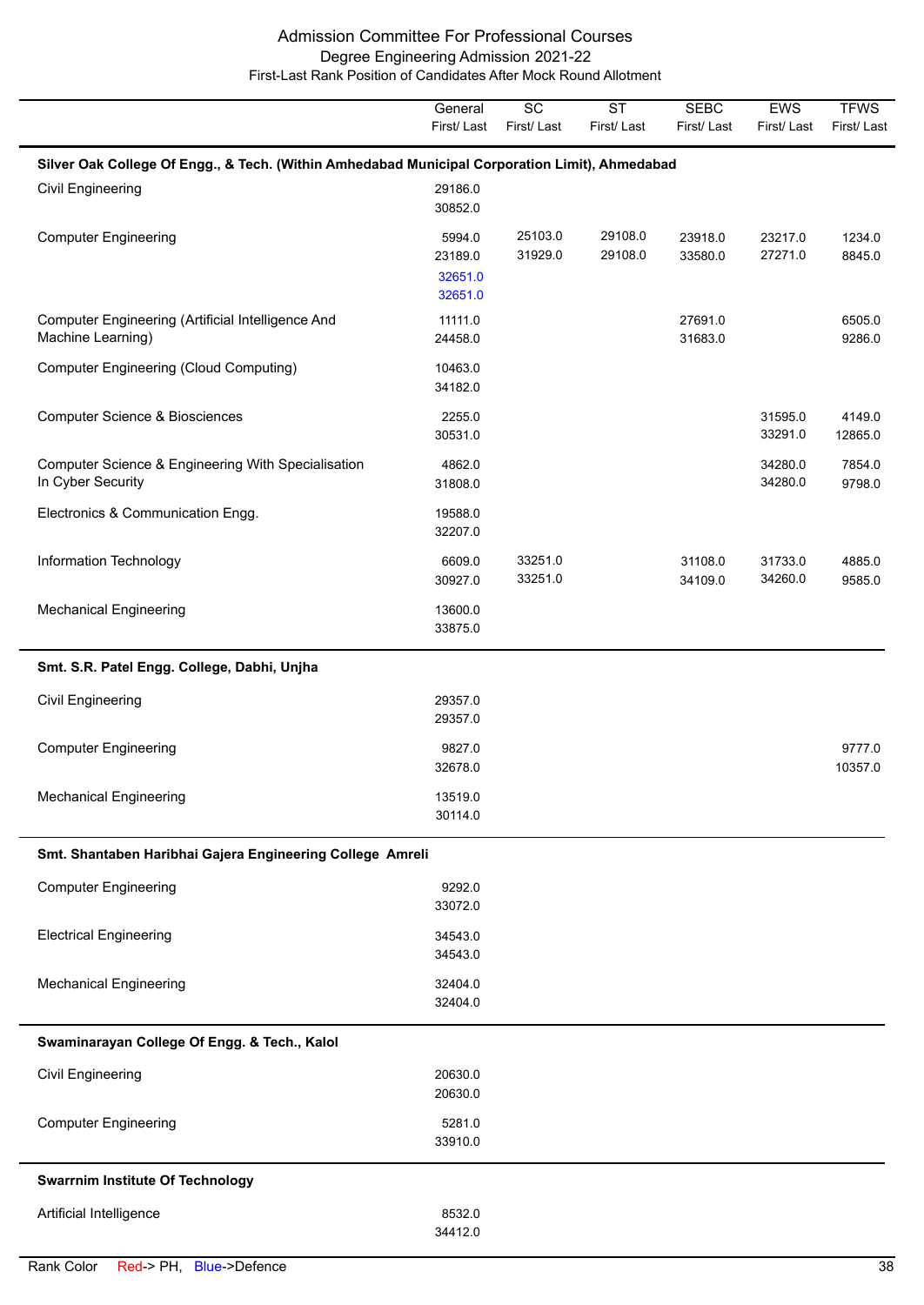|                                                                        | General            | SC                 | <b>ST</b>          | <b>SEBC</b>        | EWS                | <b>TFWS</b>        |
|------------------------------------------------------------------------|--------------------|--------------------|--------------------|--------------------|--------------------|--------------------|
|                                                                        | First/Last         | First/Last         | First/Last         | First/Last         | First/Last         | First/Last         |
| <b>Swarrnim Institute Of Technology</b>                                |                    |                    |                    |                    |                    |                    |
| <b>Chemical Engineering</b>                                            | 28083.0<br>30839.0 |                    |                    |                    |                    |                    |
| <b>Cloud Tech &amp;Information Security</b>                            | 8111.0             |                    |                    |                    |                    |                    |
|                                                                        | 34153.0            |                    |                    |                    |                    |                    |
| <b>Computer Engineering</b>                                            | 8825.0<br>33191.0  |                    |                    |                    |                    |                    |
|                                                                        |                    |                    |                    |                    |                    |                    |
| <b>Cyber Security</b>                                                  | 15271.0<br>33455.0 |                    |                    |                    |                    | 11560.0<br>15209.0 |
| <b>Environment Engineering</b>                                         | 22315.0            |                    |                    |                    |                    |                    |
|                                                                        | 25870.0            |                    |                    |                    |                    |                    |
| Information Technology                                                 | 15603.0            |                    |                    |                    |                    |                    |
|                                                                        | 33258.0            |                    |                    |                    |                    |                    |
| Mobile Application & Cloud Techology                                   | 13454.0            |                    |                    |                    |                    |                    |
|                                                                        | 24275.0            |                    |                    |                    |                    |                    |
| Tatva Institute Of Technological Studies, Modasa                       |                    |                    |                    |                    |                    |                    |
| Civil Engineering                                                      | 27261.0            |                    |                    |                    |                    |                    |
|                                                                        | 27261.0            |                    |                    |                    |                    |                    |
| <b>Electrical Engineering</b>                                          | 27736.0            |                    |                    |                    |                    |                    |
|                                                                        | 34379.0            |                    |                    |                    |                    |                    |
| Electronics & Communication Engg.                                      | 29414.0            |                    |                    |                    |                    |                    |
|                                                                        | 29414.0            |                    |                    |                    |                    |                    |
| Information Technology                                                 | 10624.0<br>34224.0 |                    |                    |                    |                    |                    |
|                                                                        |                    |                    |                    |                    |                    |                    |
| <b>Mechanical Engineering</b>                                          | 33749.0<br>33749.0 |                    |                    |                    |                    |                    |
|                                                                        |                    |                    |                    |                    |                    |                    |
| Unitedworld School Of Computational Intelligence, Uvarsad, Gandhinagar |                    |                    |                    |                    |                    |                    |
| Computer Science & Engg                                                | 4902.0<br>11533.0  | 13293.0<br>16129.0 | 22650.0<br>30860.0 | 17626.0<br>27238.0 | 13581.0<br>18744.0 | 2547.0<br>5660.0   |
|                                                                        | 24482.0            |                    |                    |                    |                    |                    |
|                                                                        | 24482.0            |                    |                    |                    |                    |                    |
| Computer Science & Engineering (Artificial                             | 6722.0             | 34172.0            |                    | 32841.0            | 30770.0            | 8412.0             |
| Intelligence And Machine Learning)                                     | 27700.0            | 34172.0            |                    | 32841.0            | 33720.0            | 11517.0            |
| V.V.P. Engineering College, Rajkot                                     |                    |                    |                    |                    |                    |                    |
| <b>Chemical Engineering</b>                                            | 5316.0<br>34250.0  |                    |                    |                    |                    |                    |
| <b>Civil Engineering</b>                                               | 2979.0             |                    |                    |                    |                    |                    |
|                                                                        | 34365.0            |                    |                    |                    |                    |                    |
| <b>Computer Engineering</b>                                            | 1012.0<br>4908.0   | 7142.0<br>19795.0  | 17032.0<br>17032.0 | 5655.0<br>11005.0  | 4916.0<br>5444.0   | 153.0<br>577.0     |
|                                                                        |                    |                    |                    |                    |                    |                    |
| <b>Electrical Engineering</b>                                          | 5869.0<br>33151.0  |                    |                    |                    |                    |                    |
| Electronics & Communication Engg.                                      | 10070.0            |                    |                    |                    |                    | 8207.0             |
|                                                                        | 33541.0            |                    |                    |                    |                    | 9032.0             |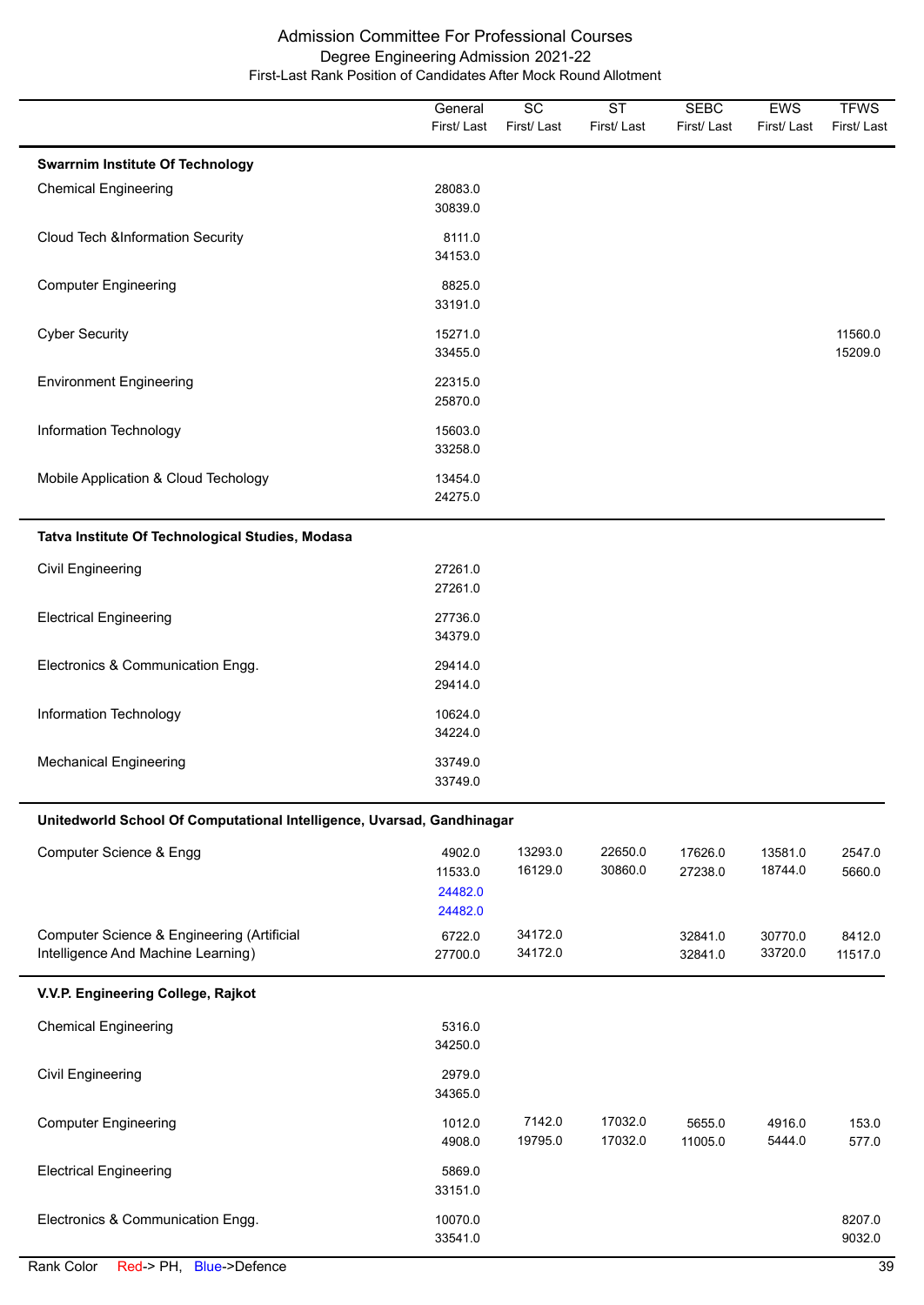|                                                                     | General<br>First/Last                  | $\overline{SC}$<br>First/Last | $\overline{\text{ST}}$<br>First/Last | <b>SEBC</b><br>First/Last | EWS<br>First/Last  | <b>TFWS</b><br>First/Last |
|---------------------------------------------------------------------|----------------------------------------|-------------------------------|--------------------------------------|---------------------------|--------------------|---------------------------|
| V.V.P. Engineering College, Rajkot                                  |                                        |                               |                                      |                           |                    |                           |
| Information Technology                                              | 2200.0<br>7136.0                       | 16142.0<br>31280.0            | 29753.0<br>29753.0                   | 9360.0<br>15876.0         | 7230.0<br>7638.0   | 1094.0<br>1566.0          |
| <b>Mechanical Engineering</b>                                       | 8068.0<br>30054.0                      |                               |                                      |                           |                    | 2574.0<br>10663.0         |
| Vadodara Institute Of Engineering, Kotambi, Waghodiya, Vadodara     |                                        |                               |                                      |                           |                    |                           |
| <b>Computer Engineering</b>                                         | 4581.0<br>32971.0                      | 33366.0<br>34187.0            |                                      | 34052.0<br>34052.0        | 34039.0<br>34039.0 |                           |
| Information Technology                                              | 7404.0<br>34084.0                      |                               |                                      |                           |                    |                           |
| Veerayatan Institute Of Engineering Technology & Research., Mandvi  |                                        |                               |                                      |                           |                    |                           |
| <b>Computer Engineering</b>                                         | 27529.0<br>32954.0                     |                               |                                      |                           |                    |                           |
| <b>Electrical Engineering</b>                                       | 32384.0<br>32384.0                     |                               |                                      |                           |                    |                           |
| Vidhyadeep Institute Of Engineering & Technology, Anita(Kim), Surat |                                        |                               |                                      |                           |                    |                           |
| Civil Engineering                                                   | 27243.0<br>27243.0                     |                               |                                      |                           |                    |                           |
| <b>Computer Engineering</b>                                         | 8805.0<br>34022.0                      |                               | 34132.0<br>34400.0                   |                           |                    |                           |
| <b>Electrical Engineering</b>                                       | 33729.0<br>33729.0                     |                               |                                      |                           |                    |                           |
| <b>Mechanical Engineering</b>                                       | 33029.0<br>33029.0                     |                               |                                      |                           |                    |                           |
| Vidush Somany Institute Of Tech. & Res., Kadi                       |                                        |                               |                                      |                           |                    |                           |
| <b>Computer Engineering</b>                                         | 10344.0<br>26119.0                     | 28821.0<br>33249.0            |                                      | 26332.0<br>32910.0        | 26589.0<br>34483.0 | 4237.0<br>5808.0          |
| Computer Science & Engg                                             | 8538.0<br>33988.0                      |                               |                                      |                           |                    | 7435.0<br>8159.0          |
| Information Technology                                              | 13306.0<br>32990.0                     |                               |                                      |                           |                    | 7750.0<br>9598.0          |
| <b>Mechanical Engineering</b>                                       | 16795.0<br>16795.0                     |                               |                                      |                           |                    |                           |
| Vishwakarma Government Engineering College, Chandkheda, Gandhinagar |                                        |                               |                                      |                           |                    |                           |
| <b>Chemical Engineering</b>                                         | 3303.0<br>6607.0<br>17168.0<br>17168.0 | 9781.0<br>24146.0             | 30866.0<br>30866.0                   | 6620.0<br>8484.0          | 6889.0<br>7992.0   | 3768.0<br>3963.0          |
| <b>Civil Engineering</b>                                            | 5690.0<br>9934.0                       | 11911.0<br>19147.0            | 11499.0<br>21440.0                   | 10090.0<br>14532.0        | 9948.0<br>11819.0  | 4876.0<br>8443.0          |

 24422.0 24422.0